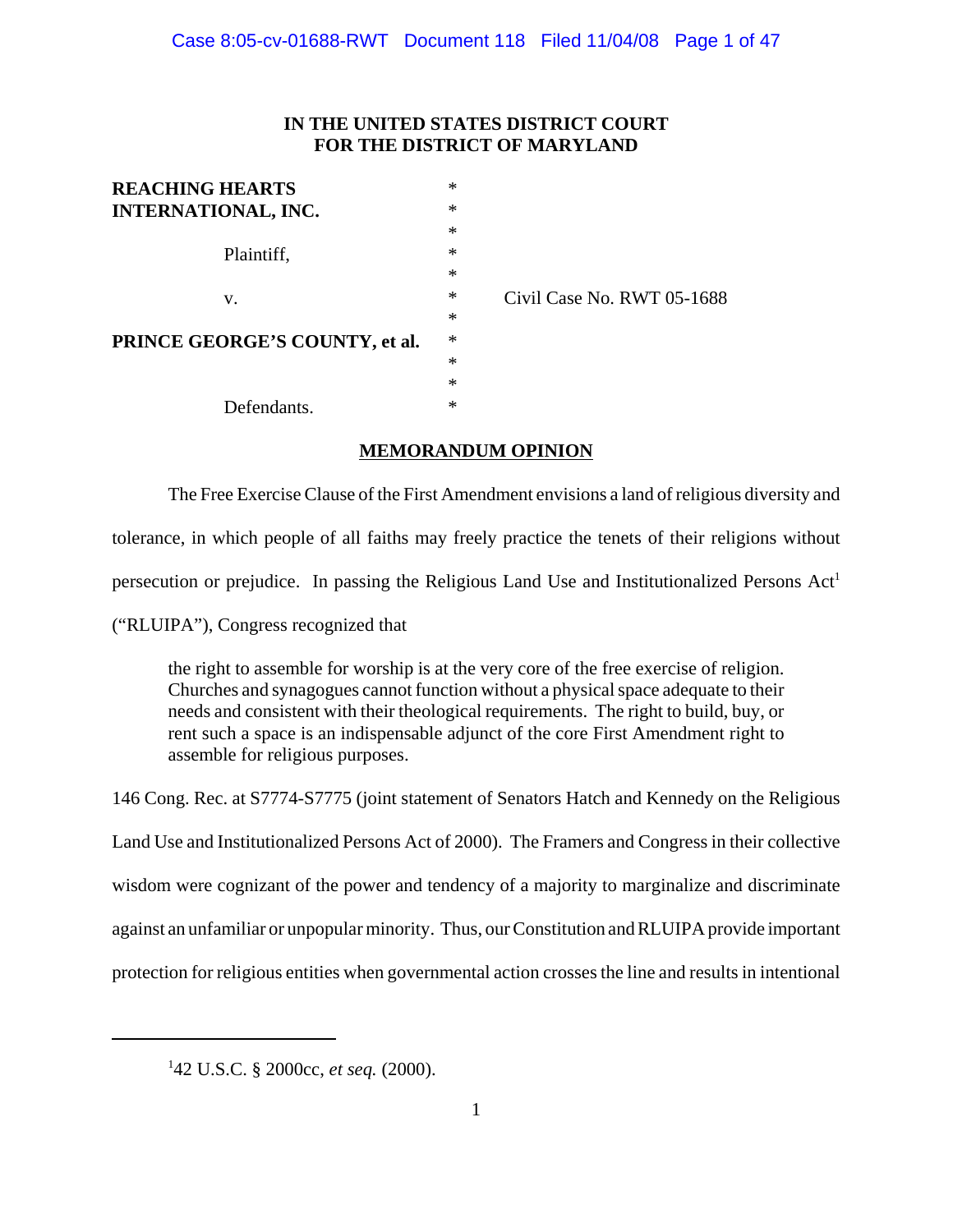### Case 8:05-cv-01688-RWT Document 118 Filed 11/04/08 Page 2 of 47

discrimination on the basis of religion in violation of the First Amendment or the Equal Protection Clause or the imposition of a substantial burden on a religious exercise in violation of RLUIPA. This is such a case.

#### **FACTUAL AND PROCEDURAL BACKGROUND**

Plaintiff Reaching Hearts International, Inc. ("RHI") was formed in 2000 as a congregation of the Seventh Day Adventist Church. (4/15/08 Tr. 73-74). Seventh Day Adventists believe in the proclamation of the gospel around the world and that the coming of Jesus Christ is imminent. (*Id.* at 78). Part of their religious mission is growth of their congregation and spreading the gospel. (4/17/08 Tr. 102). To that end, Seventh Day Adventists practice public evangelism, bible studies, health training, discipleship and baptism by immersion.  $(4/15/08 \text{ Tr. at } 79)$ . They are active in community services, education, and vacation bible schools. (*Id.*). Seventh Day Adventists are Sabbatarians, which means that they believe that they are not supposed to work on the Sabbath, which falls on Saturdays, when their worship services are held. (*Id.* at 79, 83). They meet on other days of the week for worship-related services and activities. (*Id.* at 80).

### **A. The Lease in 2000 with the Cedar Ridge Conference Center**

Because RHI did not have its own worship facilities when it was formed as a congregation, it entered into a lease in April 2000 with the Cedar Ridge Conference Center ("Cedar Ridge") in Spencerville, Maryland. (Pl.'s Ex. 1; 4/15/08 Tr. 75). RHI's lease payments to Cedar Ridge are approximately \$80,000 per year, and the landlord has the right to terminate the lease. (Pl.'s Ex. 1). The lease limits RHI's use of the Cedar Ridge premises to Wednesdays from 6:30 p.m. to 9:30 p.m. and Saturdays from 9 a.m. to 3 p.m. (Pl.'s Ex. 1; 4/15/08 Tr. 75).

Due to the limited hours that RHI may use Cedar Ridge, RHI's congregants are unable to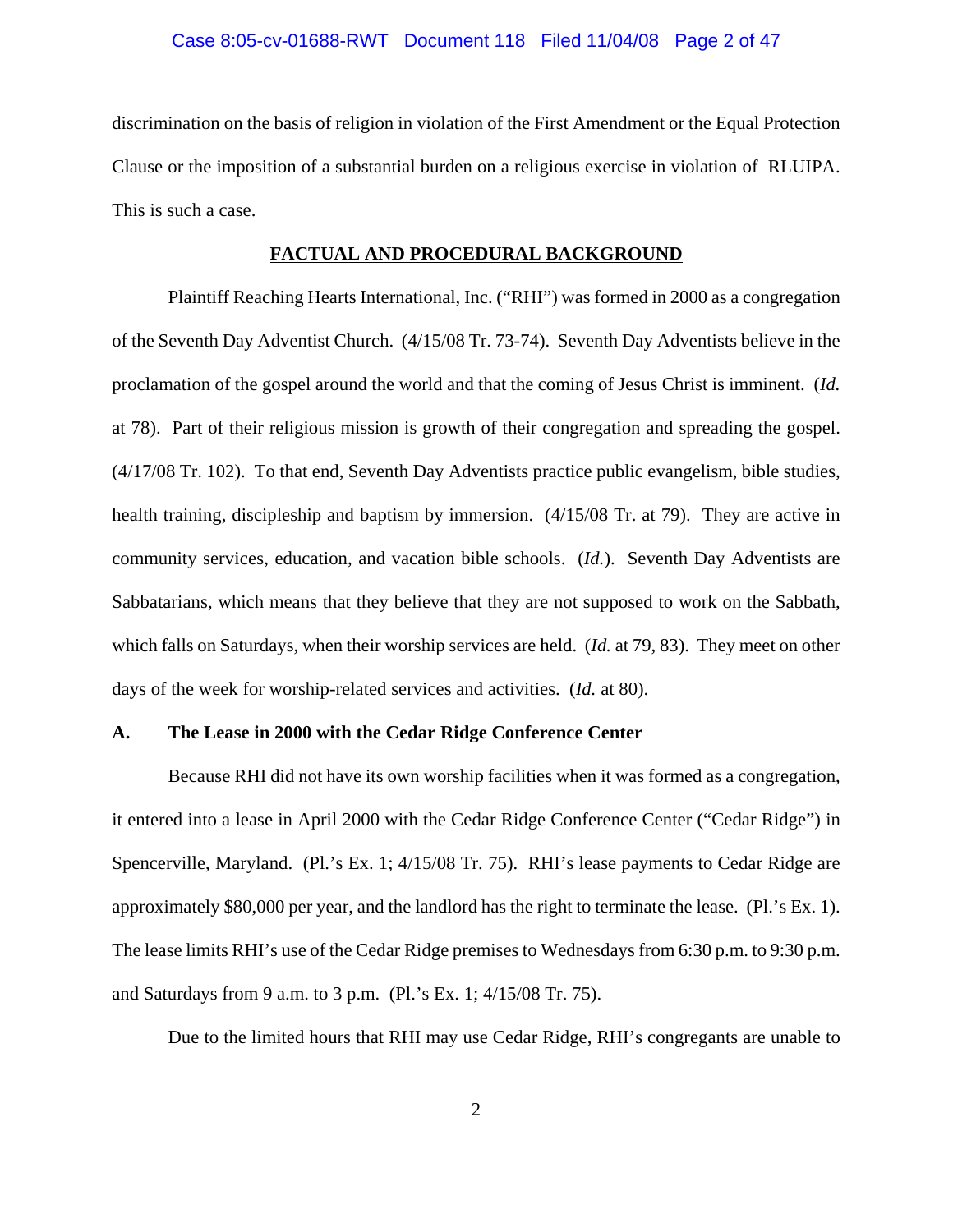### Case 8:05-cv-01688-RWT Document 118 Filed 11/04/08 Page 3 of 47

have family weddings or funerals. (4/15/08 Tr. at 83). Moreover, they are unable to conduct sundown vesper services to welcome the Sabbath on Friday and to recognize its end on Saturday. (*Id.* at 81). There is no baptistry at Cedar Ridge within which RHI may conduct total immersion baptism. (*Id.* at 82). Seventh Day Adventist churches usually have an elementary school associated with them, but RHI cannot have one under its lease. (*Id.* at 80, 83). RHI also does not have a choir because its lease prevents it from storing equipment or practicing there, and Cedar Ridge does not have an organ. (*Id.* at 88-89).

The limited hours under the Cedar Ridge lease also prevent RHI from offering: office hours for its congregants to meet with their pastor; classes on health, bible instruction, and revelation seminars; vacation bible classes; and youth activities including Pathfinders, which is similar to Boy Scouts for both boys and girls. (*Id.* at 79, 81-83). Furthermore, due to the limited hours on Saturdays, RHI congregants must set up for services at Cedar Ridge on Saturdays in violation of their religious proscription against working on their Sabbath. (*Id.* at 83-84). This work requires RHI congregants to provide and assemble their own sound system (four speakers, sound board, cables, and microphones), arrange chairs for the bible study classes, rearrange the chairs for the services, set up their own communion implements for the Sabbath fellowship meals, and clean up the facility after the services and classes. (*Id.* at 76, 84-85, 87).

RHI's congregation is too large for Cedar Ridge; indeed, on special occasions, the congregation overflows into the foyer of the building, where those members may watch the worship service on television monitors. (*Id.* at 86). A Seventh Day Adventist church is viewed as a "hub" for its members, and for the congregation not to have its own church is "like not having your own home." (4/17/08 Tr. 97-98, 103).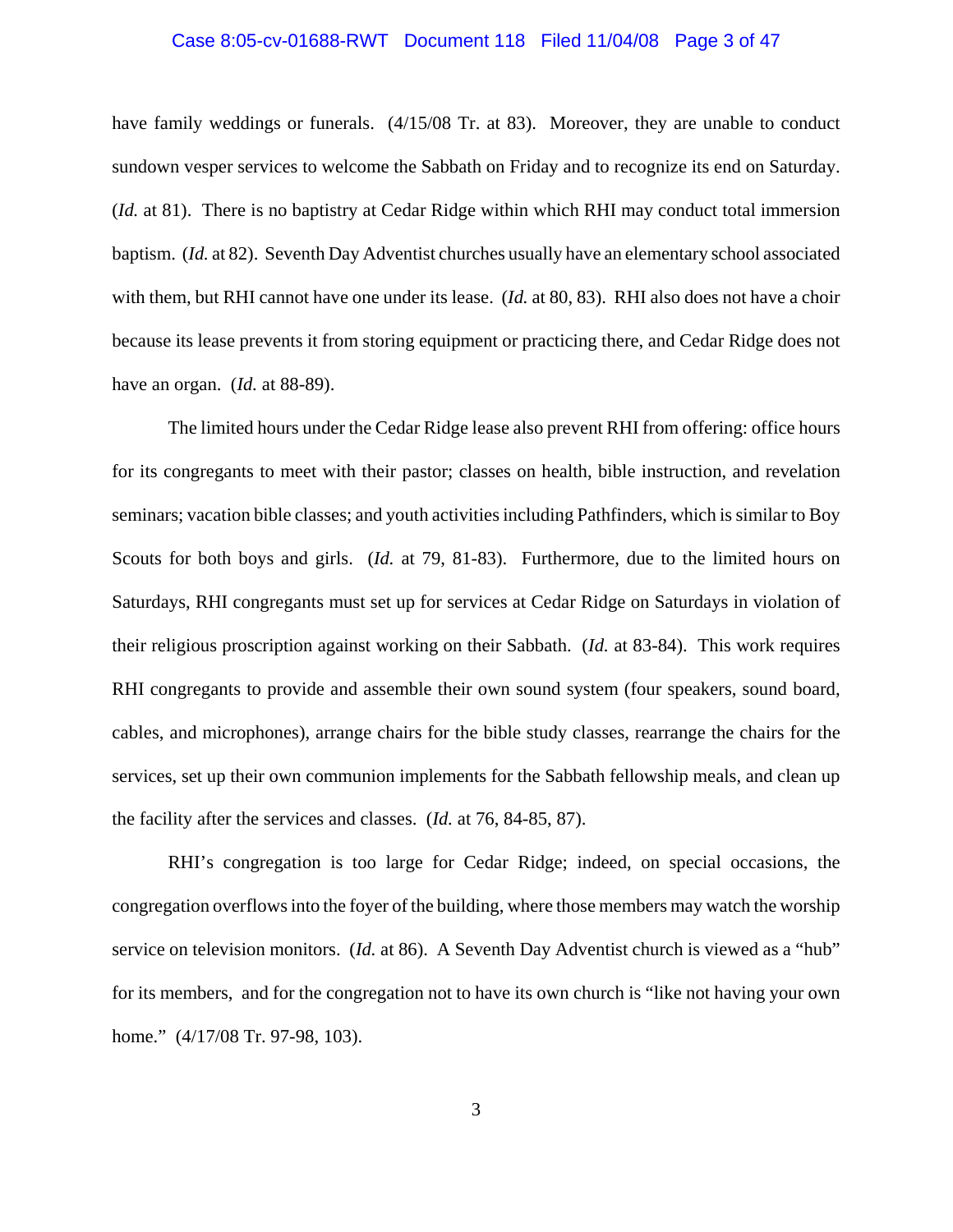## **B. The Purchase in 2002 of the Property at 6100 Brooklyn Bridge Road**

In pursuit of a home of its own, RHI formed a building committee to search for a suitable site. (4/15/08 Tr. 89, 96; 4/16/08 Tr. 161-64). Property located at 6100 Brooklyn Bridge Road in Prince George's County ("the Property") appeared to suit RHI's criteria because it was a rural setting, which is similar to the type of setting in which other Seventh Day Adventist churches are located. (4/15/08 Tr. 91, 94). The 17.08-acre Property is comprised of two parcels of land, and there is a wooded area in the rear parcel, which borders property owned by the Washington Suburban Sanitary Commission ("WSSC") that is adjacent to the Rocky Gorge Reservoir. (Pl.'s Ex. 3; 4/15/08 Tr. 91-93). The Property is in the R-A zone, which, at the time of purchase, permitted the construction of a church as a matter of right with a lot coverage restriction of 50%. (4/15/08 Tr. 94). The Property was down the road and across the county line from Bethany Christian Church. (4/15/08 Tr. 101-02; 4/16/08 42, 116).

RHI retained JFW, Inc., to do a feasibility study on the Property to determine whether RHI could build a church and have the option for future expansion on the Property. (4/15/08 Tr. 95). The study cost RHI \$10,000. (*Id.*). In its study, JFW concluded that RHI could build a church on the Property. (Pl.'s Trial Ex. 4; 4/15/08 96-97). RHI then proceeded to acquire the land on February 24, 2002, for \$795,000, with RHI paying \$195,000 as a down payment and taking out a \$600,000 mortgage that was payable at 7.5% over 60 months. (Pl.'s Trial Ex. 4; 4/15/08 96-97).

### **C. RHI's Meeting with the West Laurel Community Association**

After buying the Property, RHI hired a land use law firm, civil engineers experienced in land development, and a construction company that specialized in church construction to develop a plan for the construction of the church and school, which was to be completed in phases on the Property.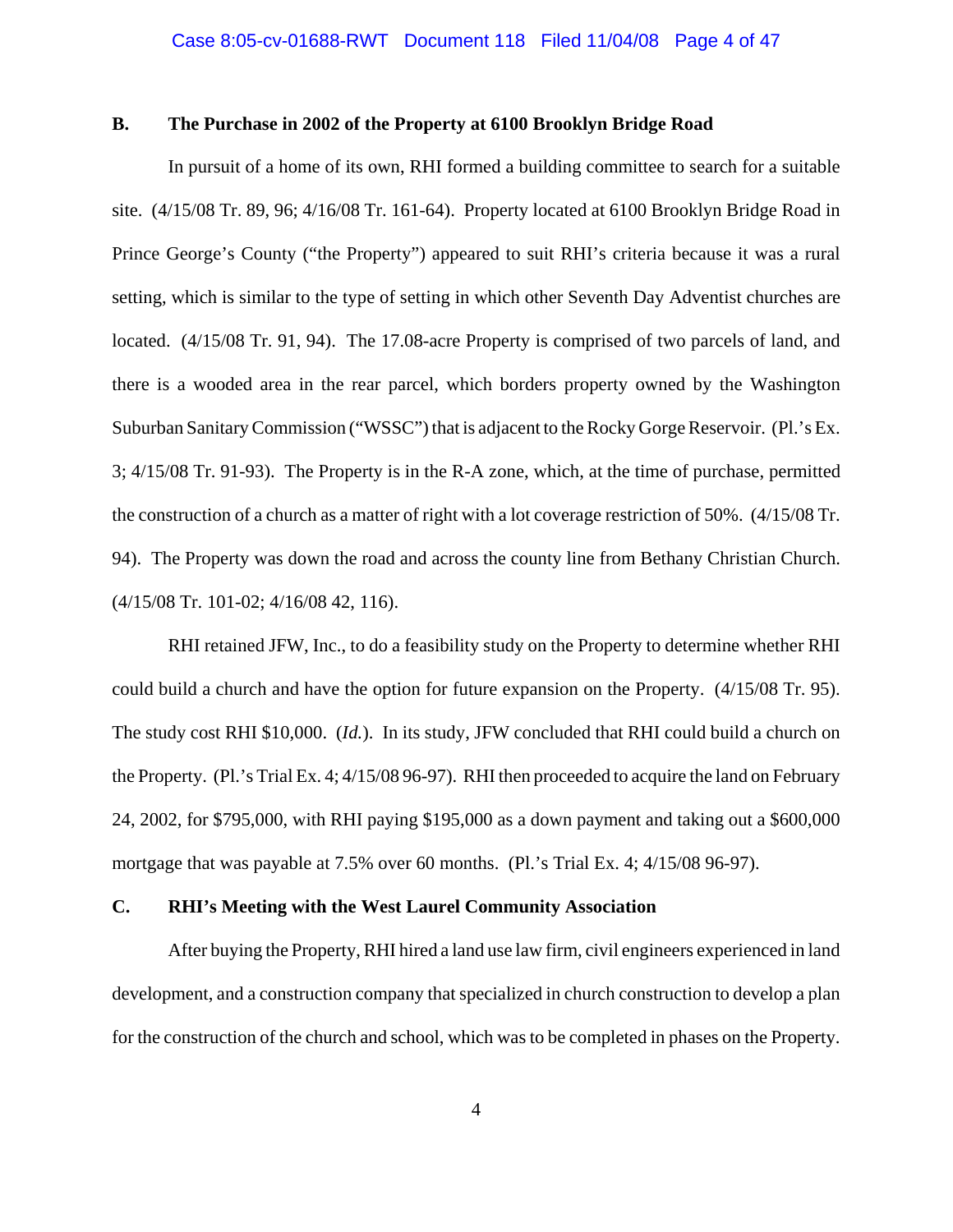### Case 8:05-cv-01688-RWT Document 118 Filed 11/04/08 Page 5 of 47

(4/15/08 98-99). When the plan was developed, RHI met with the West Laurel Community Association ("WLCA"), the local community association. (*Id.* at 99). The Prince George's County Councilman for the District, Thomas Dernoga, was present at the meeting. (*Id.* at 100; 4/16/08 Tr. 115). During the meeting, the chair of the WLCA referred to Seventh Day Adventists "as being politically active" and that "it wouldn't be helpful to come into the community for that reason and that they should be very careful." (4/15/08 Tr. 100-01). There were also "very negative" comments about the Bethany Christian Church, which was up the road and across the county line from RHI's property. (*Id.* at 102). The WLCA's reaction to RHI's plan was "very hostile" in that the WLCA was concerned that RHI would "lie[] to them" by building a church that WLCA did not approve of aesthetically, as WLCA believed that Bethany Christian Church had done, and "there was nothing that [RHI] could possibly say at that meeting that would appease [WLCA] whatsoever." (4/16/08 Tr. 115-16).

### **D. Denial of RHI's 2003 Water and Sewer Category Change Application**

Every Maryland county must develop and adopt a county water and sewer plan that covers "at least the 10-year period . . . following adoption by the county governing body." Md. Ann. Code Env. § 9-503. The county plan is subject to approval by the State Department of the Environment. *Id.* A county plan is defined as a "comprehensive plan for adequately providing throughout the county . . . water supply systems, sewerage systems, solid waste disposal systems, solid waste acceptance facilities and systematic collection and disposal of solid waste, including litter." *Id.* § 9-501(d). The purpose of the county plan is to ensure "develop [ment of] the water supply and sewerage systems in a way consistent with county comprehensive planning." Code of Maryland Regulations (hereinafter "COMAR") 26.03.01.02(A). The plans must include a detailed map of the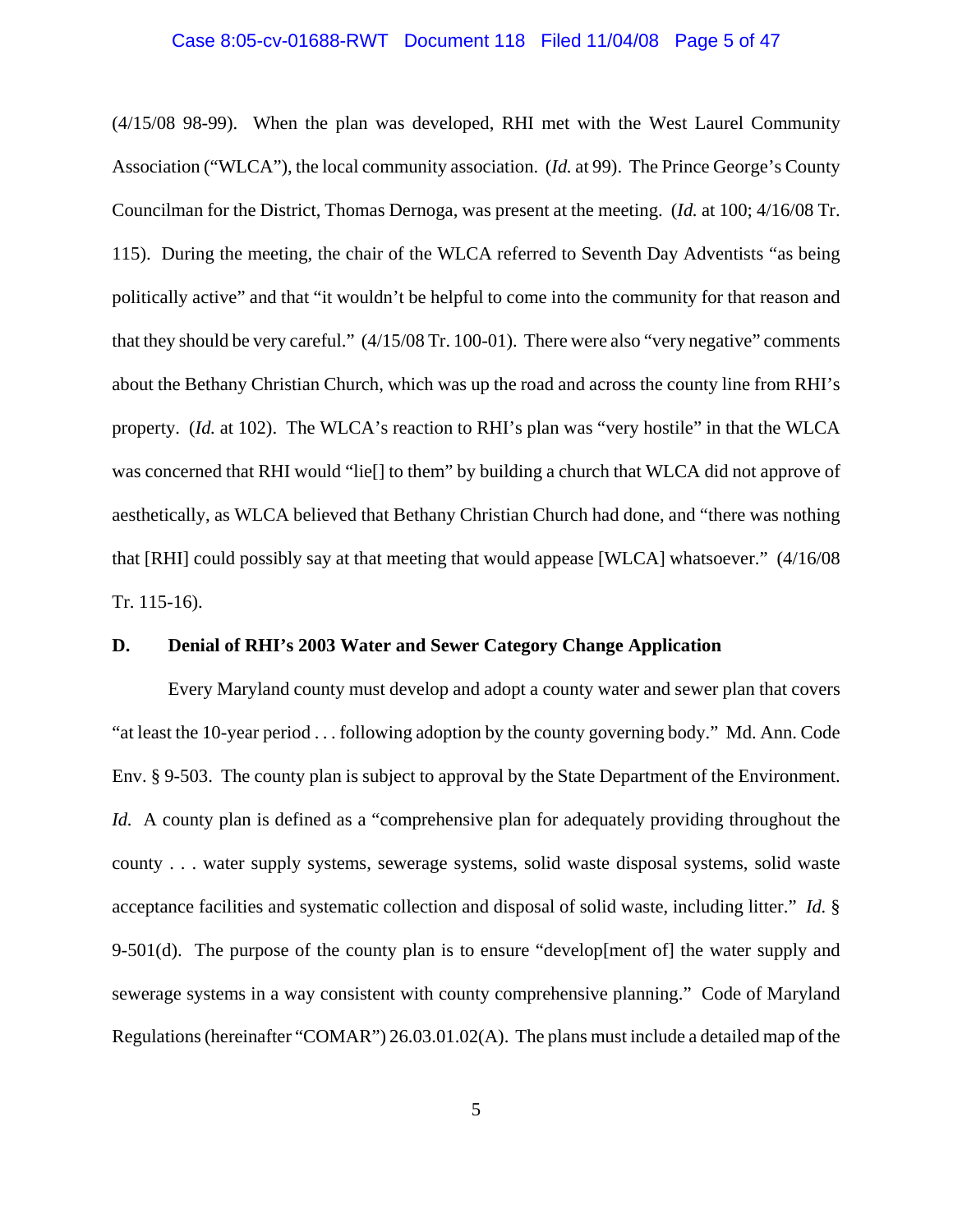### Case 8:05-cv-01688-RWT Document 118 Filed 11/04/08 Page 6 of 47

county that delineates the areas served by community water and sewerage systems and designates all land into one of the six water categories and one of the six sewer categories. COMAR 26.03.01.04. The categories range from the lowest (category 1 which applies to land currently served by public water and sewer systems) to the highest (category 6 which applies to land serviced by private wells and septic systems, and for which no public water and sewer systems exist currently or are planned in future development). *Id.* Properties are usually designated in the same category for both water and sewer service. Plan at 2-4.

On November 19, 2001, the Prince George's County Council adopted the "2001 Water and Sewer Plan" ("Plan"), which remained in effect during all relevant times in this case. The Plan explained the purpose of the water and sewer category designations, as follows: "The policy of linking water and sewer categories to the stages of the development process assures that the water and sewer systems will expand appropriately to reach new development as it comes on line. Conversely, this system assures that when developments are built, adequate water and sewer service will be available." Plan at 2-3. The Plan refers only to categories 3 through 6 because all land that falls within categories 1 and 2, as defined by COMAR 26.03.01.04, are defined under the Plan as category  $3$  land.<sup>2</sup> Plan at 2-3.

<sup>&</sup>lt;sup>2</sup>The individual water and sewer categories are defined as follows. Plan at 2-4, 2-5. Category 6 is titled "Individual Systems" and "consists of all areas outside the limit of planned service (Sewer Envelope), and of certain larger tracts of parkland and open space inside the Sewer Envelope." Development in this category requires the use of "permanent individual water supply and waste water disposal systems (i.e., well and septic systems) or shared facilities approved by the County." Category 5 is titled "Future Community Service" and "consists of land inside the Sewer Envelope that should not be developed until adequate public facilities are available to serve the proposed development." Category 5 properties require a redesignation to category 4 prior to the development review process, however, small residential developments may be approved for the use of interim individual systems in certain circumstances." Category 4 is titled "Community System Adequate for Development Planning" and "includes all properties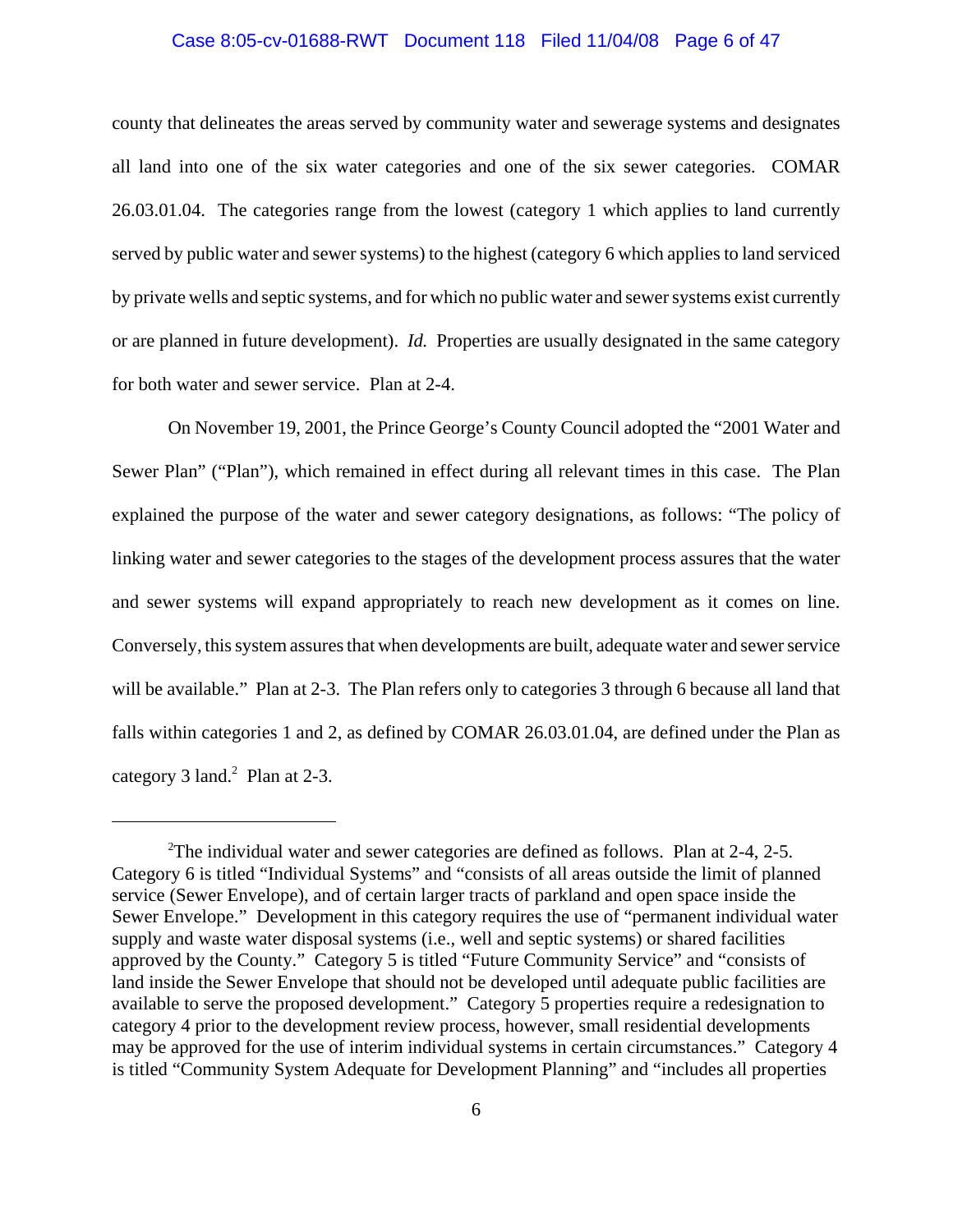### Case 8:05-cv-01688-RWT Document 118 Filed 11/04/08 Page 7 of 47

The Plan also sets out the procedures to be followed to amend or redesignate property from one category to another. Depending on the type of redesignation requested, an amendment may be accomplished administratively or legislatively. Plan at 6-2. A redesignation from category 5 to category 4 may only be accomplished through the legislative amendment process. *Id.* The legislative amendment process requires the applicant to submit a proposed amendment to the County Department of Environment Resources ("DER") during one of the three annual amendment cycles. *Id.* The DER then submits the proposed amendment to the County Executive, who then submits it to the County Council with a recommendation. *Id.* The County Council votes on the amendment after holding a public hearing. *Id.*

Once a property has been redesignated from category 5 to category 4, a preliminary subdivision plan may be approved. Plan at 6-5. After a preliminary subdivision plan is approved, a further redesignation from category 4 to category 3 is required before the recordation of a final plat and approval of building permits. *Id.* This redesignation may be accomplished through an administrative amendment approved by the DER unless the County Council or the County Executive requests that the legislative amendment process be followed. *Id.*

RHI's property was comprised of two parcels: the front parcel (Parcel 28) of 7.04 acres and the rear parcel (Parcel 11) of 10.04 acres. (4/15/08 Tr. 103). In the front parcel, the front 3.4 acres are in category 3 for public water and sewer while the back 3.6 acres consists of a home (which has

inside the Sewer Envelope for which the subdivision process is required." Category 3 is titled "Community System" and "comprises all developed land on public water and sewer, and undeveloped land with a valid preliminary plan approved for public water and sewer." Individual water supply and wastewater disposal systems will not be approved for properties in this category unless special circumstances exist.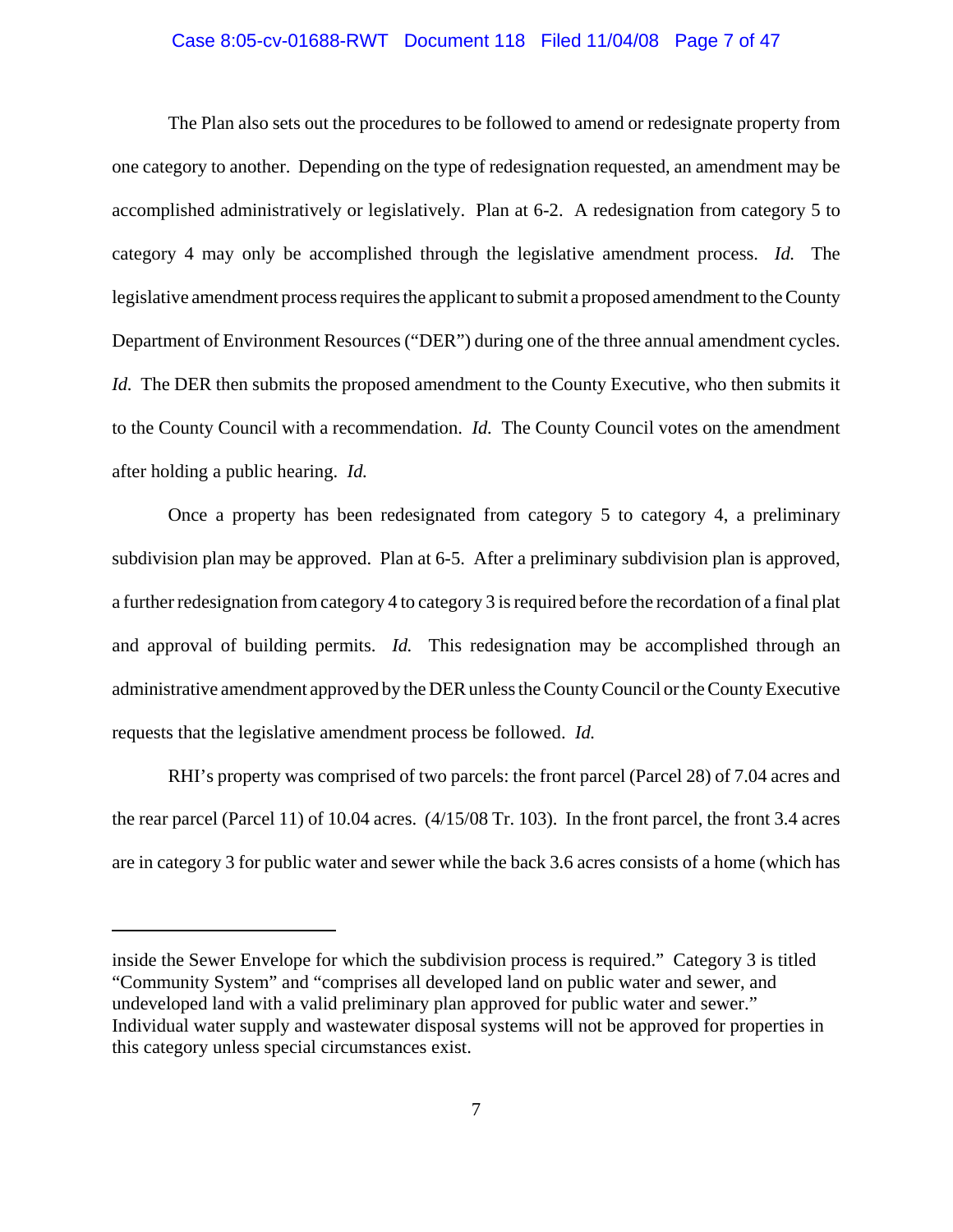### Case 8:05-cv-01688-RWT Document 118 Filed 11/04/08 Page 8 of 47

public water and a septic system) and land that is in category 5 for water and sewer. (*Id.*). In the rear parcel, all 10.04 acres are in category 5 for water and sewer.

In order to develop its plan for the church, school, and other facilities, RHI prepared and submitted an application for a category change that would upgrade portions of the Property (i.e. the back 3.6 acres in the front parcel and the entire 10.04 acres of the rear parcel) from water and sewer category 5 to category 4. (4/15/08 Tr. 104-05; Pl.'s Ex. 6). The application was submitted on March 31, 2003, to the DER staff, the Maryland-National Capital Park and Planning Commission ("M-NCPPC"), the WSSC, the County Health Department, and the County Department of Public Works and Traffic. (4/17/08 Tr. 116). Any comments that were received were then compiled by the DER staff into a staff report. (*Id.* at 118-19).

In the DER staff report on RHI's application, the reviewing governmental agencies did not find that any portion of the application failed to comply with the criteria set forth in the water and sewer plan nor was there any indication in the agencies' comments that the application should not be approved. (Pl.'s Trial Ex. 7; 4/17/08 Tr. 155-57). Shirley Branch, who was the water and sewer plan coordinator for DER, testified that she was not aware of any regulations that would have resulted in denial of RHI's application for a water and sewer category change. (4/17/08 Tr. 156). In fact, the DER staff and the County Executive both recommended advancement to category 4, which is what RHI's application requested. (*Id.* at 138). At the public hearing on RHI's application before the County Council on July 23, 2003, RHI Pastor Michael Oxentenko and Russell Shipley, RHI's counsel, testified in support of RHI's application; there was no testimony in opposition to RHI's application and the County Council members did not ask any questions or make any negative comments. (4/15/08 Tr. 106-07).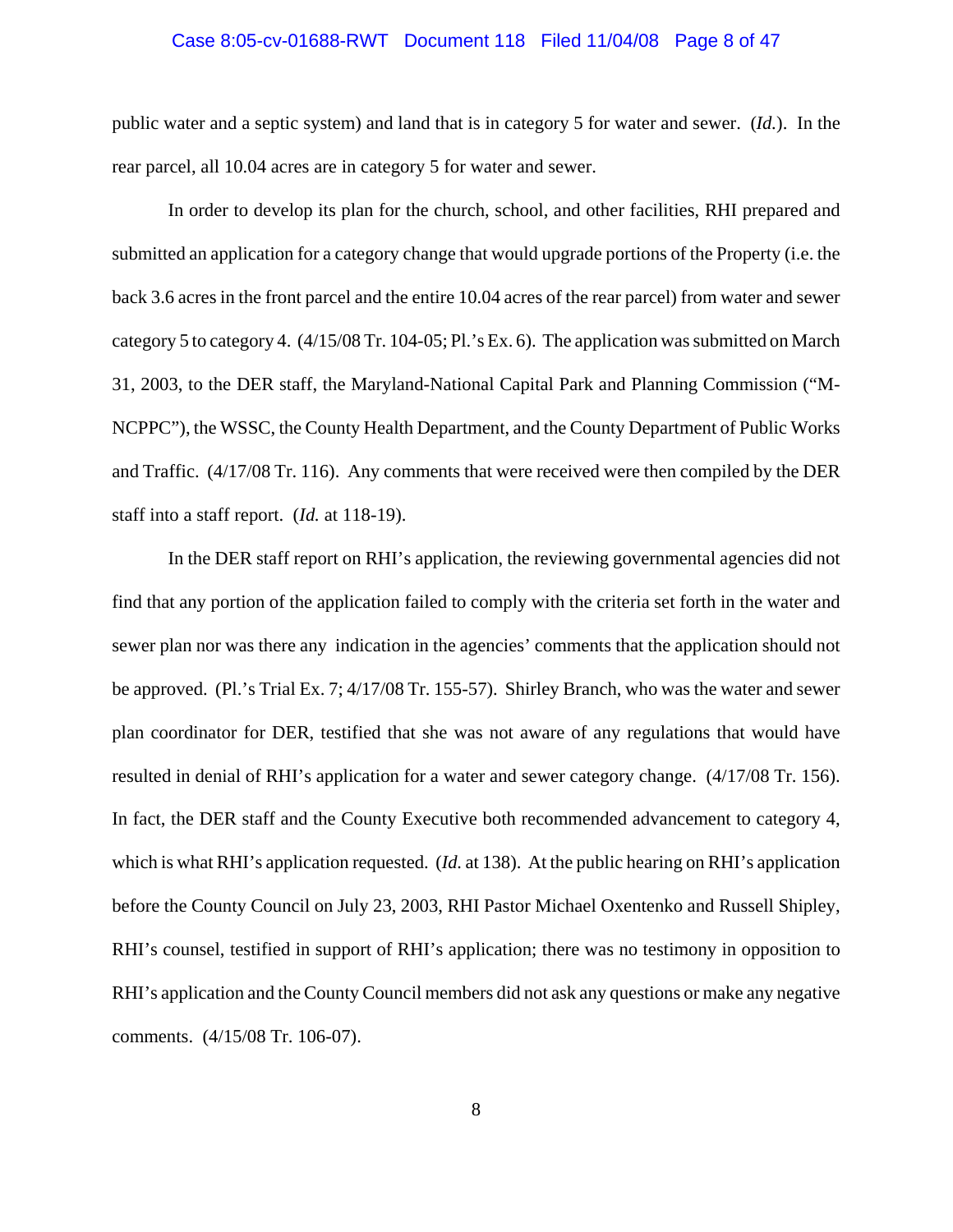### Case 8:05-cv-01688-RWT Document 118 Filed 11/04/08 Page 9 of 47

The County Council held a meeting on July 29, 2003, and initially delayed acting upon RHI's application because Councilman Dernoga was late. (4/16/08 Tr. 199). When Dernoga arrived, the Council called for a vote on RHI's application and voted for its approval. (*Id.*). Then, Dernoga was observed to have said something to the other council members, who then reversed themselves and voted against RHI's application. (*Id.*). The stated reasons for the County Council's denial of RHI's application for an upgrade from category 5 to category 4 were that the proposed church would be "next to a reservoir, out of character with the surrounding large-lot residential development, and impervious surfaces could have a negative impact on water quality." (Pl.'s Trial Ex. 9; 4/15/08 Tr. 107-08). No member of the County Council raised any of these concerns at the public hearing. (4/15/08 Tr. 108).

At the same meeting in which the County Council denied RHI's application, it approved a water and sewer category change application from category 5 to category 4 for Dugan's Addition to Meromy<sup>3</sup> Estates ("Dugan's Estates"), a residential development of five single-family homes, which was in the 6200 block of Brooklyn Bridge Road (the same road as RHI's property) and also is adjacent to the WSSC property that is adjacent to the Rocky Gorge Reservoir. (Pl's Trial Ex. 11; 4/15/08 Tr. 109). The reviewing governmental agencies, as they did with RHI's application, recommended approval of the Dugan's Estates category change application. (Pl.'s Trial Ex. 11; 4/15/08 Tr. 129-300). Unlike RHI's property, Dugan's Estates was traversed by a stream that drained directly into the Rocky Gorge Reservoir. (4/15/08 Tr. 132).

<sup>&</sup>lt;sup>3</sup>In the staff evaluations and Planning Board recommendations, the property is referred to as "Dugan's Addition to *Meromy* Estates," however, it is referred to as "Dugan's Addition to *Memory* Estates" in the preceding summary page to those evaluations and recommendations. *Compare* Pl.'s Trial Ex. 11 at PGCTY00436 (emphasis added) with Pl.'s Trial Ex. 11 at PGCTY00435 (emphasis added).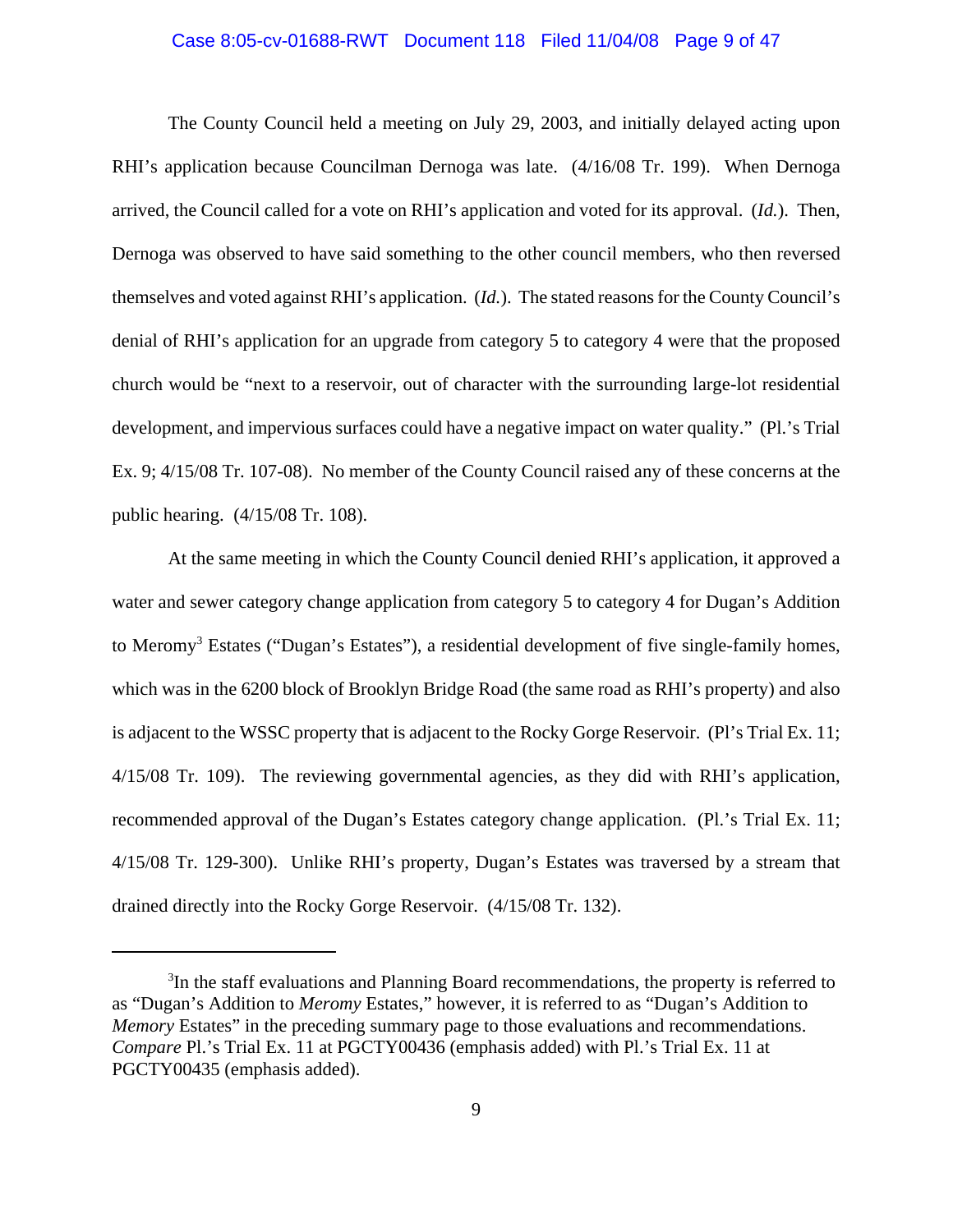### Case 8:05-cv-01688-RWT Document 118 Filed 11/04/08 Page 10 of 47

Out of the 28 applications the County Council considered at this meeting, the Council deviated from the County Executive's recommendation only twice; the Executive recommended approval of RHI's water and sewer category change application for a church but the Council denied it, and the Executive recommended denial of a category change application for 654 single-family homes but the Council approved it. (Pl.'s Trial Ex. 8). RHI's application was the only one that sought a religious land use; all of the others sought commercial or residential land uses. (*Id.*).

On September 22, 2003, RHI filed a Petition for a Writ of Mandamus in the Circuit Court for Prince George's County seeking to have the Court order the County Council to approve RHI's application. A mandamus petition seeks to compel the performance of a non-discretionary act. The Circuit Court ruled in favor of the County on January 31, 2005. The Circuit Court found that the County Council's rationale for denying RHI's application was not arbitrary or capricious because (1) it was based upon legitimate reasons supported by the record, (2) RHI did not have an "unfettered" right to its application's approval (i.e., it was a discretionary act), and (3) the County Council was not obligated to accept or follow the recommendations of the various reviewing agencies. On March 1, 2005, RHI appealed this decision to the Court of Special Appeals of Maryland. The Court of Special Appeals affirmed the Circuit Court's decision on August 17, 2006. The Court of Special Appeals held that mandamus relief was not necessary or warranted because (1) RHI had not been prohibited from developing its property and (2) the County Council's discretion to pick and choose among applicants was not arbitrary and capricious action. On October 3, 2006, RHI petitioned the Court of Appeals of Maryland for a Writ of Certiorari, which was denied on December 8, 2006.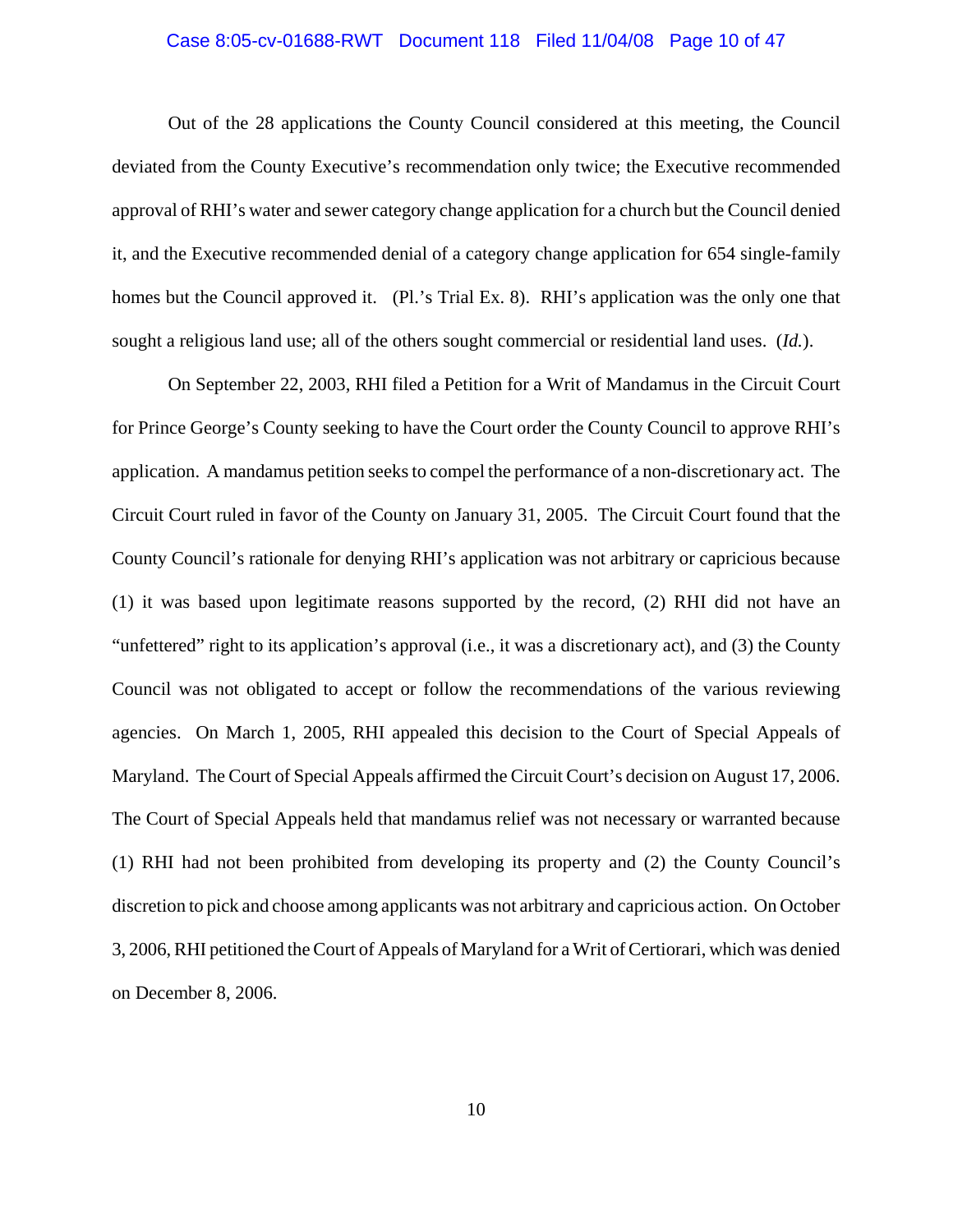## **E. The Drafting and Enactment of CB-83-2003**

After its water and sewer category change application was denied and while RHI's Petition for a Writ of Mandamus was pending in the state court system, RHI worked with its consultants to develop a modified plan that would provide for construction of a church on the front portion of the front parcel, which contained the 3.4 acres that were in water and sewer category 3. (4/15/08 Tr. 111). When RHI discussed this revised plan with the M-NCPPC staff, RHI first learned about a new piece of legislation that the County Council had passed on November 25, 2003, which was CB-83- 2003.4 (*Id.* at 112). CB-83-2003 dramatically reduced the allowable net lot coverage for certain non-residential use properties in residential zones that were within 2,500 feet of a drinking water reservoir from 50% and 60% to 10% and 20%. (Pl.'s Trial Ex. 16). "Lot coverage" refers to all impervious surfaces that are covered and would include buildings, parking spaces, and roads. (4/17/08 Tr. 31). CB-83-2003 had been drafted during the August 2003 recess, which began at the end of July 2003. (4/22/08 Tr. 121). RHI's water and sewer category change application had been denied on July 29, 2003. (Pl.'s Trial Ex. 8).

Councilman Dernoga was the bill's sponsor; he "explained that the provisions of the bill are intended to provide consistency with the policy adopted by Montgomery County" in the 1977 version of the Master Plan, which affected properties in his district that were adjacent to the reservoir. (Pl.'s Trial Ex. 16; 4/15/08 Tr. 114). The effect of CB-83-2003 was that RHI's plan to build a church on the front 3.4 acres of the front parcel, which was in category 3, was no longer permissible because it would have exceeded the new 10% lot coverage restriction. (4/15/08 Tr. 114). The only permissible non-residential uses in the R-A zone in which RHI's property is located

<sup>4</sup> CB-83-2003 means that this was the 83rd Council Bill during 2003.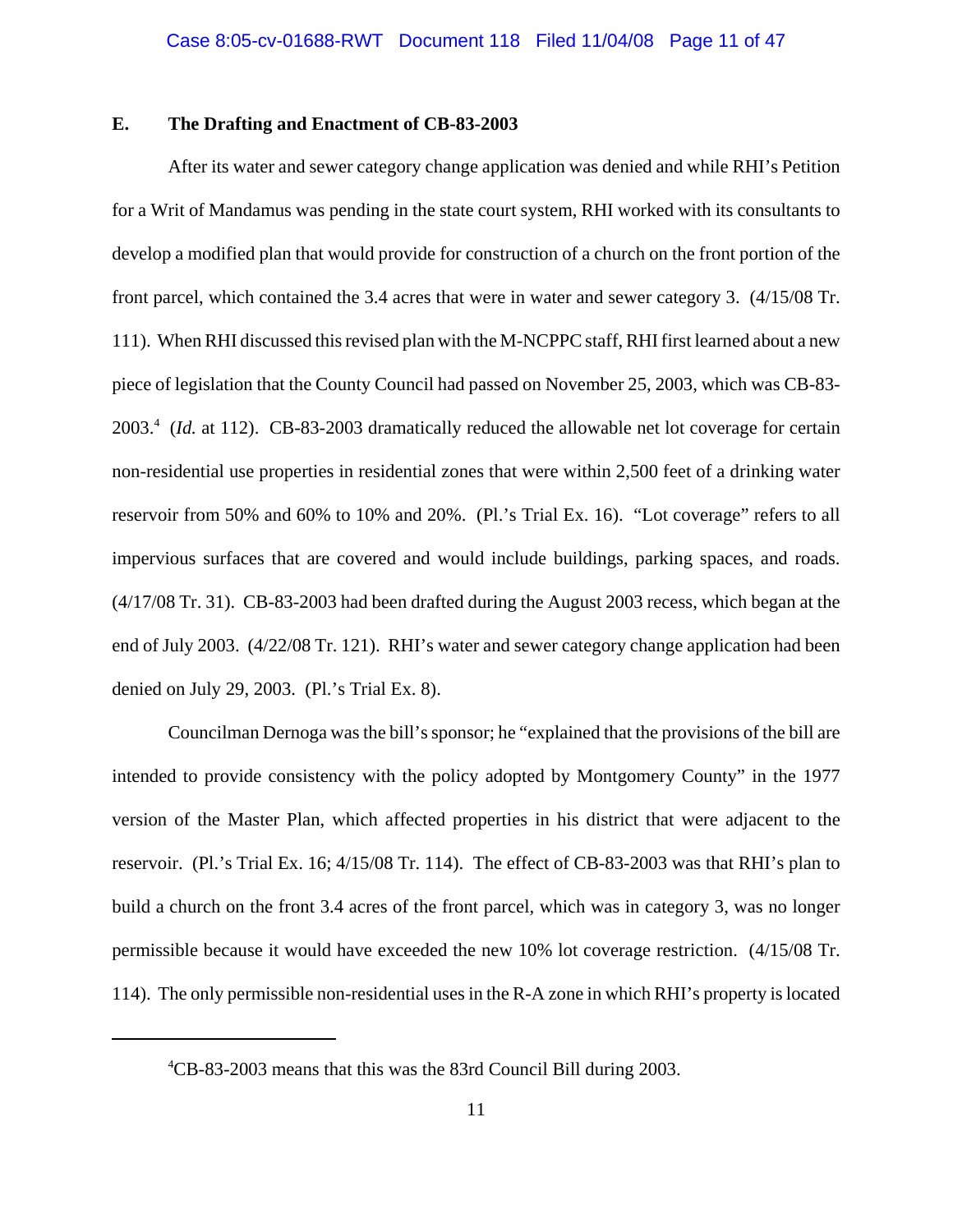### Case 8:05-cv-01688-RWT Document 118 Filed 11/04/08 Page 12 of 47

are churches and elementary schools. (4/17/08 Tr. 30). Ralph Grutzmacher, who was the drafter of CB-83-2003 and legislative officer for Prince George's County, testified that he was unaware of any other property in Councilman Dernoga's district that would have been affected by the terms of CB-83-2003. (4/22/08 Tr. 129).

#### **F. Denial of RHI's 2004 Subdivision Application**

When land is proposed for subdivision that is in the Prince George's County portion of the regional district covered by the "Maryland-Washington Regional District Act," it must comply with subdivision ordinances adopted by the M-NCPCC. Md. Ann. Code art. 28, §§ 7-102, 7-111 (2003). The M-NCPPC is a bi-county agency created by the State in 1927 to prepare and administer a general plan for the physical development of Montgomery and Prince George's Counties. *Id.* § 1- 101. The M-NCPPC consists of ten members, five of whom are appointed by Montgomery County and the other five are appointed by Prince George's County.<sup>5</sup> *Id.* § 2-101. The M-NCPPC coordinates and acts on matters of interest to both counties. The members of the M-NCPPC from each County serve as separate Planning Boards in their respective counties to facilitate, review, and

<sup>&</sup>lt;sup>5</sup>The Prince George's County Planning Board is comprised of five members appointed by the Prince George's County Executive and approved by the Prince George's County Council. *Id.*§ 2-101(a). The Montgomery County Planning Board is comprised of five members appointed by appointed by the County Council and approved by the County Executive. *Id.* § 2- 101(a). The County Councils of Montgomery County and Prince George's County are each designated as the district council for their portion of the regional district respectively. *Id.*§ 8- 101(a). When they sit together as the bi-county district council for the entire Maryland-Washington Regional District, the adoption of an ordinance or resolution by them as the bicounty district council must be supported by affirmative votes of a majority of the membership of each County's district council. *Id.* At the direction of either of the respective County's district council, the M-NCPPC shall initiate and adopt a general plan (and amendments thereto) for the development of that portion of the Maryland-Washington Regional District. *Id.*§ 7- 108(a). The M-NCPCC shall initiate and adopt local planning areas and local master plans that have been approved by each County's district council. *Id.* at (b).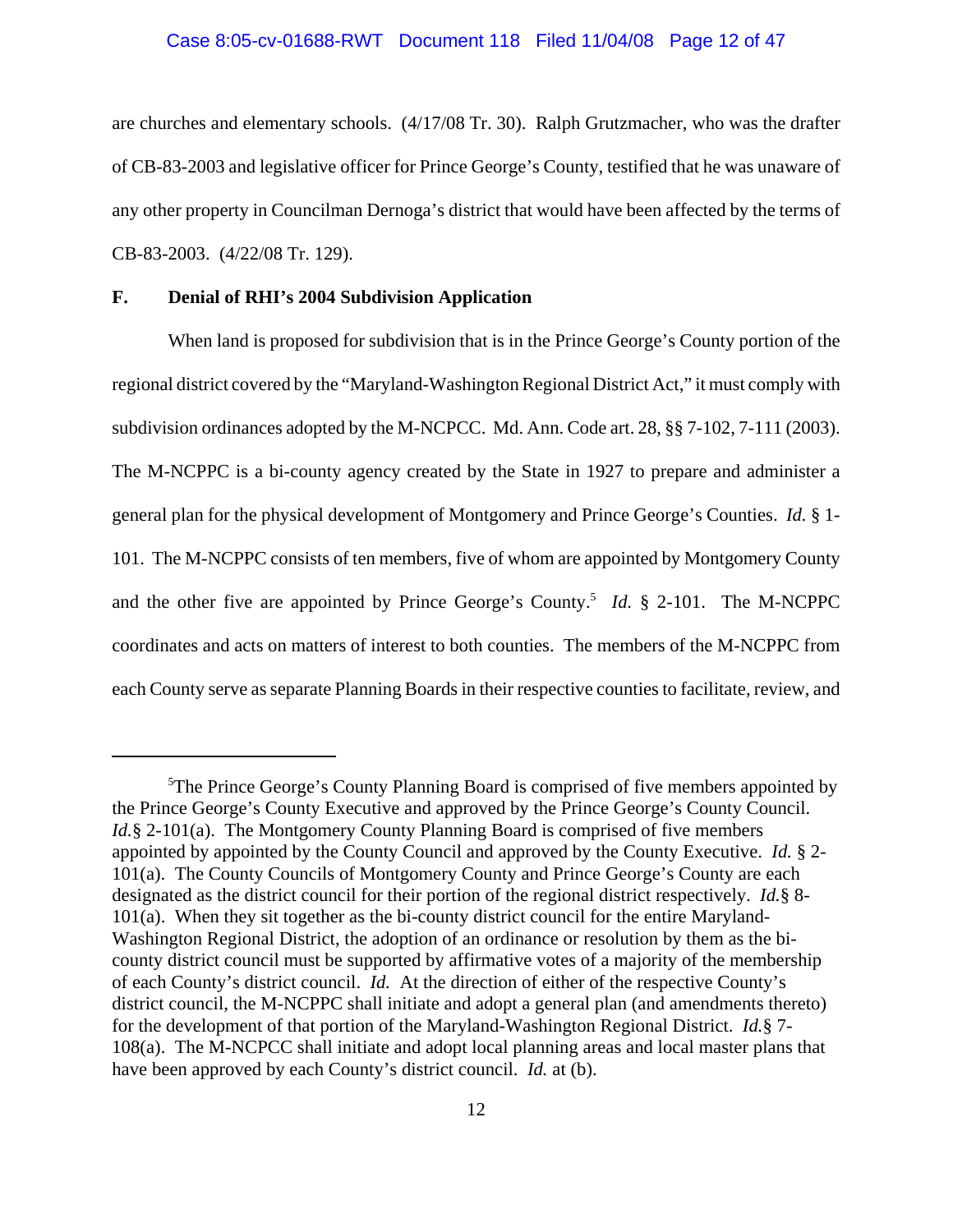### Case 8:05-cv-01688-RWT Document 118 Filed 11/04/08 Page 13 of 47

administer the matters affecting their respective counties. *Id.* § 7-111(a).

The M-NCPCC and Planning Boards of the respective counties may prepare subdivision regulations and amendments governing the subdivision of land within the regional district or the respective portions of the regional district within Montgomery or Prince George's County. Md. Ann. Code art. 28, § 7-116(a). In Prince George's County, the M-NCPCC approves or disapproves a preliminary subdivision plan. *Id.* § 7-117.

When a proposed subdivision is located wholly within Prince George's County portion of the regional district governed by "Maryland-Washington Regional District Act," the affirmative vote of a majority of the members of the Prince George's County Planning Board is required.<sup>6</sup> *Id.* § 7-111. The Planning Board reviews preliminary subdivision plans to "ensure that adequate public facilities [such as water and sewer] are available, or will be available in the future, to serve the proposed development." Development Review Division, Prince George's County Planning Board, *at* http://www.mncpcc.org/drd.main.htm, at \*2 (last accessed Sept. 29, 2008). A subdivision application must also conform to the zoning requirements under the Prince George's County Code. Prince George's County, Md., Code § 24-121(a) (2003). The County's policy is that "[l]and to be subdivided shall of such character that it can be used safely for building purposes without danger to health, safety, and welfare." *Id.* § 24-103.

In determining whether to approve a subdivision plan, the Prince George's County Planning

<sup>&</sup>lt;sup>6</sup>While the M-NCPPC is concerned with regional planning functions that relate to or affect the regional district, the individual County Planning Boards "are responsible for planning, platting, and zoning functions primarily local in scope." *Id.* § 7-111(a). A local function exclusively within the jurisdiction of the respective Planning Boards is the administration of subdivision regulations. *Id.* The M-NCPPC is authorized to prepare, adopt, and amend the general plan for the physical development of the district. *Id.*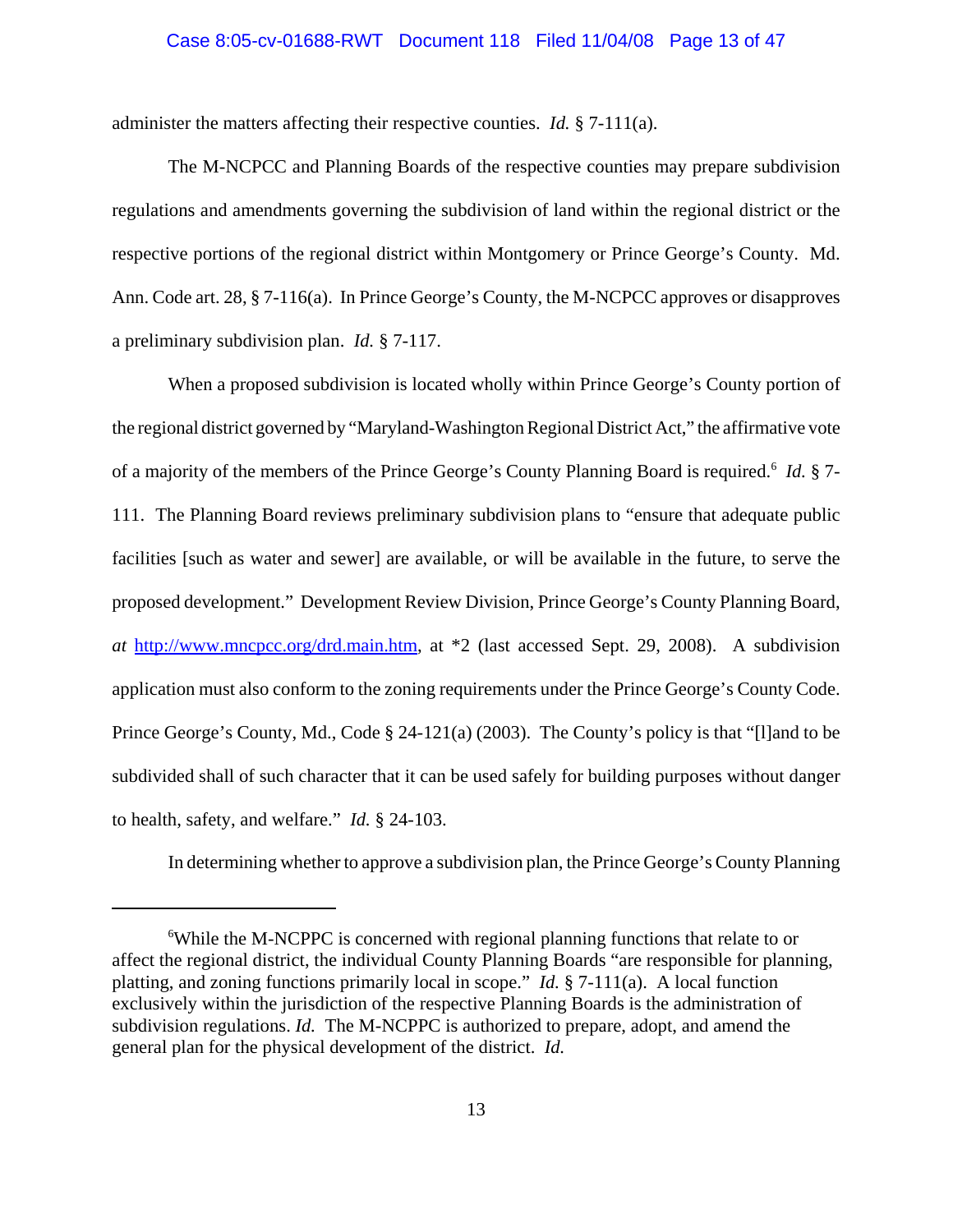### Case 8:05-cv-01688-RWT Document 118 Filed 11/04/08 Page 14 of 47

Board is required to evaluate whether location of the property within the service area of the water and sewerage plan is adequate for the proposed subdivision. *See id.* § 24-122.01(b)(1). The Board may also consult the Prince George's County Water and Sewer Plan, which designates each property with a Water and Sewer category that then determines the extent and type of development possible on the property. As explained earlier, category 3 (which includes categories 1 and 2) provides that the property currently uses, or is approved to use, the public water and sewer system. Category 4 provides that the property may transition administratively to category 3 if the applicant has obtained approval of its preliminary subdivision plan and has met other criteria. Category 5 property requires a redesignation to category 4 prior to the commencement of the development review process because it lacks access to the public water system. Category 6 property operates on private water and sewer systems and would require redesignation prior to initiation of the development review process for similar reasons.

Pastor Oxentenko met with M-NCPPC staff in November 2004 and with Judith Thatcher, who was Councilman Dernoga's assistant, in an effort to alleviate the concerns of the WLCA and Councilman Dernoga so that RHI's church could be built. (4/15/08 Tr. 114). Ms. Thatcher told him that Dernoga was opposed to RHI's church because Bethany Christian Church, which was located down the road, had a "negative impact in that community" and that if [they] open[ed] the door for [RHI], [they were] going to have to open it for other [churches]," which would change the character of the community. (*Id.* at 115-17).

RHI developed and submitted a subdivision application on November 4, 2004, that provided for construction on 1.7 acres, which was only 10% of the Property's entire 17 acres; specifically, it would locate a church building of 14,000 square feet over three stories with parking around it on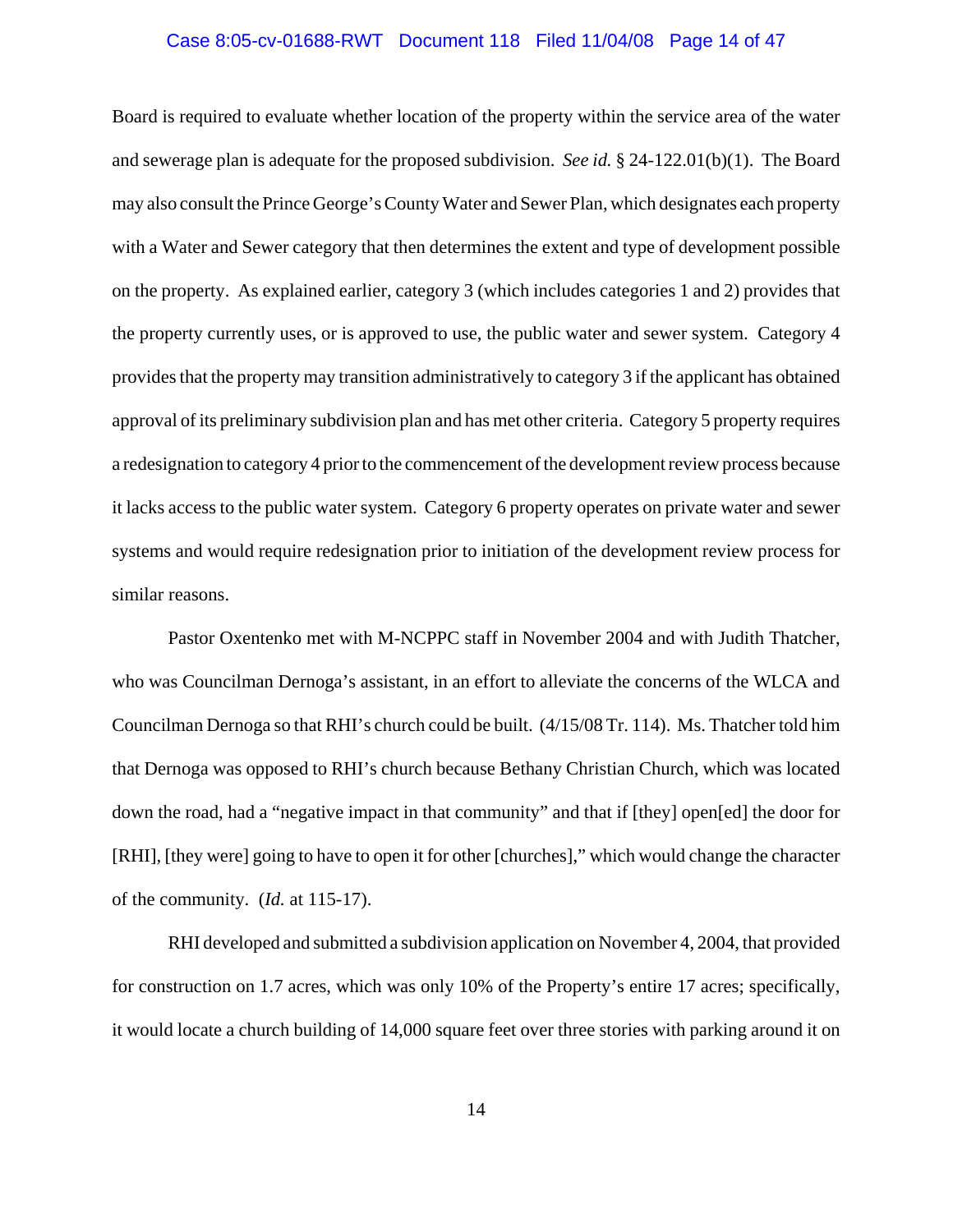### Case 8:05-cv-01688-RWT Document 118 Filed 11/04/08 Page 15 of 47

the front parcel. (*Id.* at 117-19). In order for the design to proceed, approval of a subdivision application to combine the front and rear parcels into one parcel was required. (*Id.* at119).

The Prince George's County Planning Board heard RHI's subdivision application on April 7, 2005, and denied it. (Pl.'s Trial Ex. 20). The Board noted that M-NCPPC staff had recommended disapproval of RHI's application. (*Id.*) The Board explained that the Property exceeded the 10% lot coverage restriction because a portion of the Property was still in water and sewer category 5, which the Board believed could not be used in the calculation of the percentage of coverage based upon the recently adopted provisions of CB-83-2003. (*Id*.) After the Planning Board heard testimony on RHI's application but before final arguments (and before denying RHI's application), Board members took a recess and Mr. Shipley, who was RHI's counsel, observed Dernoga following them into a private room, which he testified was "highly unusual." (4/18/08 Tr. 32-33).

On May 25, 2003, RHI filed a petition for judicial review in the Circuit Court for Prince George's County seeking review of this denial. The Circuit Court affirmed the denial of RHI's application on May 3, 2006, and an appeal was taken to the Court of Special Appeals of Maryland on May 19, 2006. In a decision issued on February 15, 2007, the Court of Special Appeals of Maryland affirmed the judgment of the Circuit Court.

### **G. Denial of RHI's 2005 Water and Sewer Category Change Application**

In response to M-NCPPC's rationale that the subdivision application was rejected because a portion of RHI's plan was in category 5 (which required a category change application), RHI submitted an application on July 9, 2005, seeking a water and sewer upgrade from category 5 to category 4. (Pl.'s Trial Ex. 22; 4/15/08 Tr. 121). The DER staff report contained many comments similar to those that it made regarding RHI's 2003 water and sewer category change application (i.e.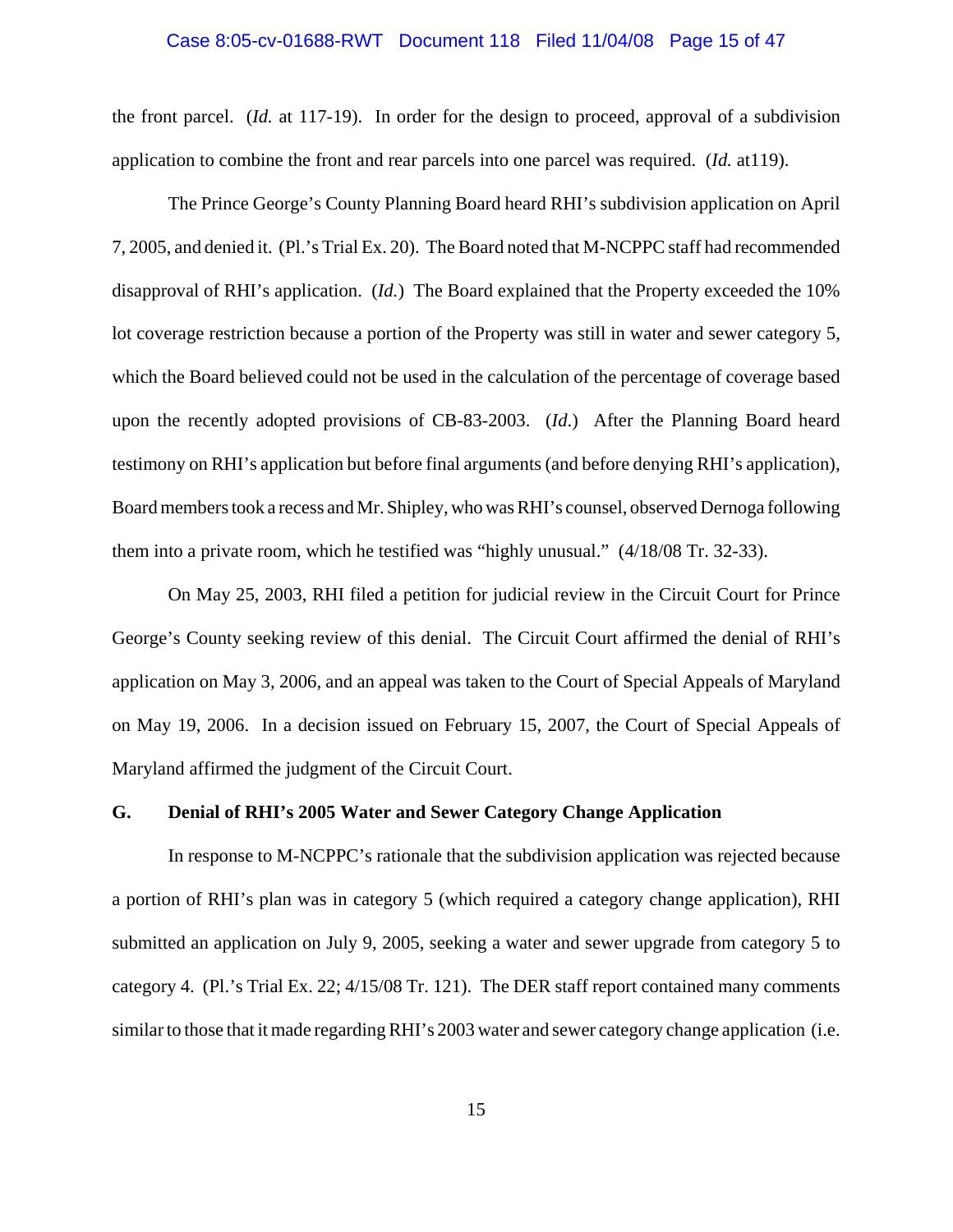### Case 8:05-cv-01688-RWT Document 118 Filed 11/04/08 Page 16 of 47

nothing negative), there were no adverse comments, and WSSC estimated less sewage flow under this plan than the 2003 one and submitted a report that did not object to the application. (Pl.'s Trial Ex. 22; 4/17/08 156, 168). It appeared that RHI met the criteria for the category change because the treatment plant had capacity to accommodate the category change, the sewer line could be extended a few hundred yards at RHI's expense, and the development of the church conformed to the terms of the master plan and zoning. (4/17/08 Tr. 40).

To the surprise of RHI, Councilman Dernoga produced a letter from the WSSC at the hearing before the County Council, which purported to oppose RHI's application (even though the WSSC's prior report stated that the WSSC did not object to it). (Defs.' Trial Ex. 33; 4/17/08 Tr. 44). The County Council then voted to deny RHI's application. Of the twenty-five applications that the County Council reviewed at the meeting, all were approved except for the one submitted by RHI. Similarly to what happened in 2003, RHI's application was the only one that the County Executive recommended for approval but which was denied by the County Council. (Pl.'s Trial Ex. 24; 4/15/08 Tr. 124). There were three applications in which the County Executive recommended denial, but the County Council approved all of them. (4/15/08 Tr. 125-26). Again, RHI's was the only application that sought a religious land use; the others that were approved sought commercial or residential land uses. (*Id.*; Pl.'s Trial Ex. 24).

Following this denial, Mr. Shipley advised RHI that it was wasting its time and money in attempting to proceed with the County. (4/18/08 Tr. 42). RHI has been unable to do anything with the Property since it acquired it. (4/15/08 Tr. 126). In fact, the house that sat on the Property, which was used occasionally for meetings, burned down. (*Id.*). Due to the denials of its water and sewer category change applications, the enactment of CB-83-2003, and the denial of its subdivision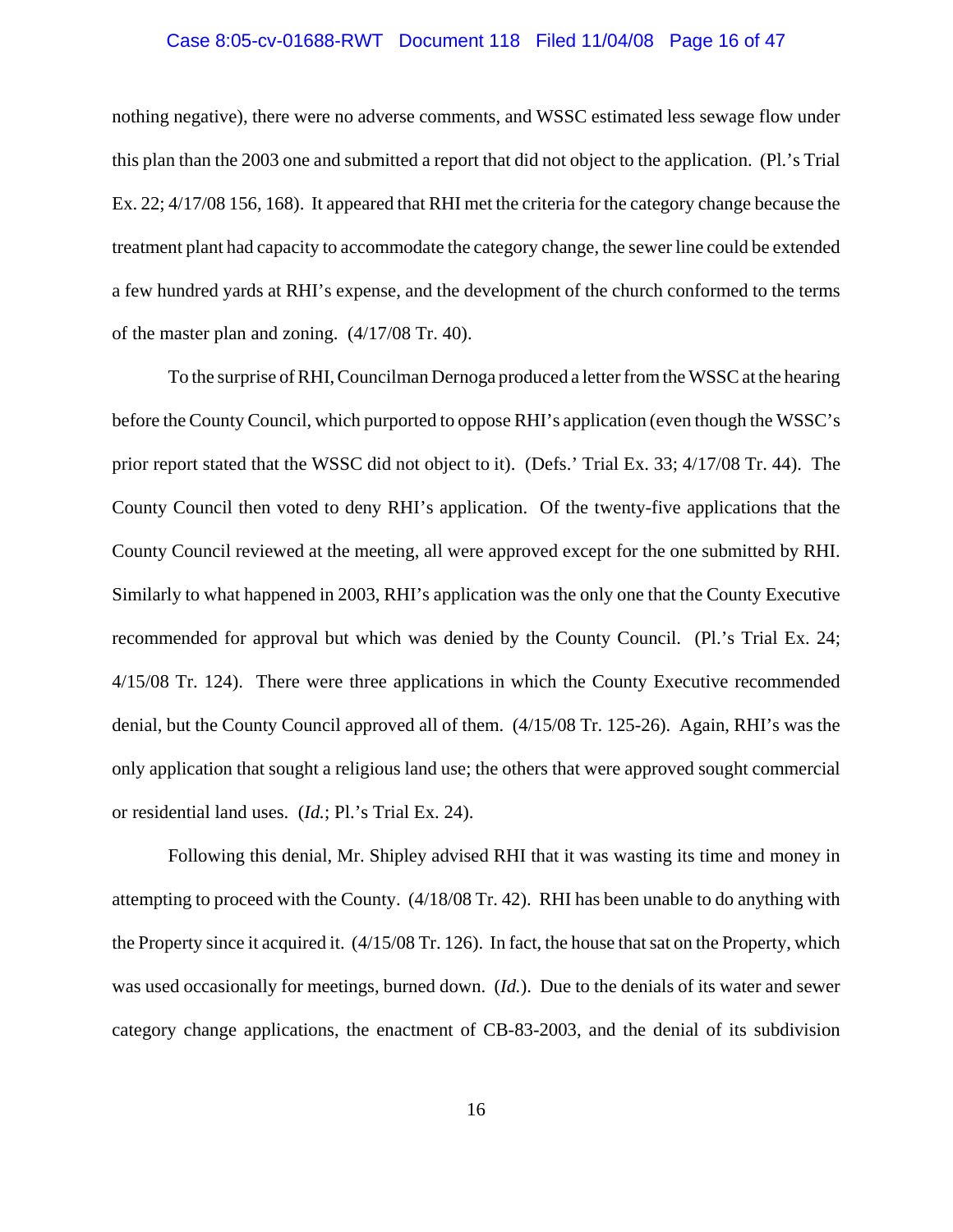### Case 8:05-cv-01688-RWT Document 118 Filed 11/04/08 Page 17 of 47

application, RHI is unable to build a church, school, or other facilities on the percentage of lot coverage on which it would be permitted to build absent any water and sewer category changes. (*Id.* at 135). To date, RHI has invested hundreds of thousands of dollars in its attempts to build a church on the Property to no avail. (4/15/08 Tr. 135). RHI intended on completing the first phase of construction so that it could occupy the church by the end of 2004, which has not happened. (4/16/08 Tr. 172). The balloon payment on RHI's mortgage for the land loan has been extended to March 31, 2009 and is over \$500,000; currently, RHI lacks the funding to make the payment at that time. (*Id.* at 168-72). If RHI does not make the balloon payment, the seller has the right to foreclose on the Property. (*Id.* at 172).

## **H. The Complaint in this Court**

On June 22, 2005, RHI filed a three count Complaint in this Court against Prince George's County and the County Council.<sup>7</sup> (Paper No. 1). Count I asserted a claim for violation of the Equal Protection Clause of the Fourteenth Amendment based on discrimination against it as a religious institution, and Count III asserted a claim for violation of RLUIPA.<sup>8</sup> The Complaint was filed after the Circuit Court for Prince George's County denied RHI's mandamus petition relating to the denial of the 2003 water and sewer category change application (but before decision of the appeal therefrom) and after denial of RHI's 2004 subdivision application, but before decision of the petition for judicial review of the denial by the Circuit Court for Prince George's County and the later appeal.

 $7$ The County and the County Council are collectively referred to in this opinion as "the Defendant."

<sup>&</sup>lt;sup>8</sup>Count II (Violation of Equal Protection Clause: Race) was abandoned at trial by the Plaintiff.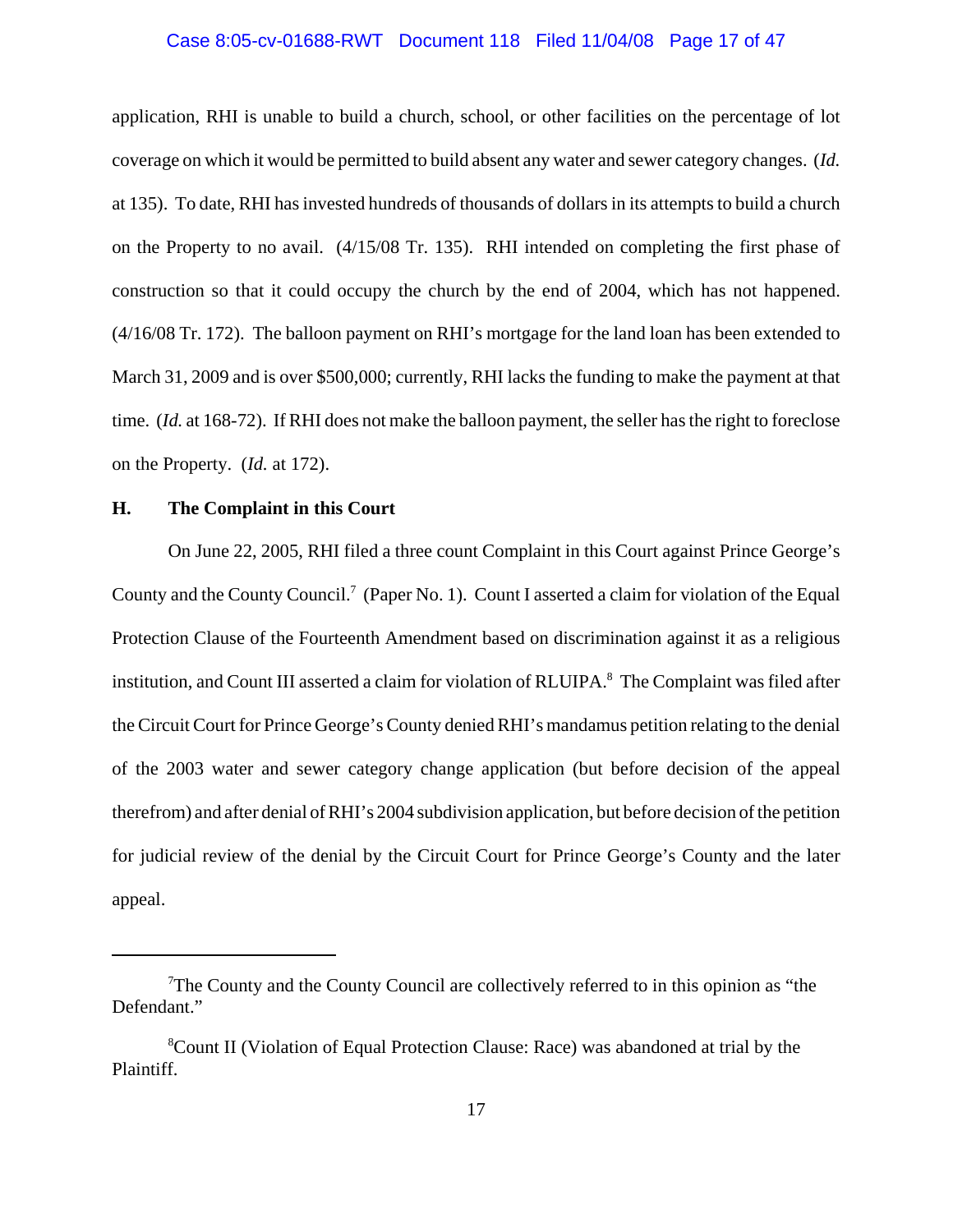### Case 8:05-cv-01688-RWT Document 118 Filed 11/04/08 Page 18 of 47

Defendant filed a Motion for Summary Judgment (Paper No. 35) on October 12, 2006, which the Court denied following a hearing on April 30, 2007. (Paper No. 42). A seven-day jury trial was held beginning on April 15, 2008.

At the conclusion of the trial, the jury made special findings that the Defendant's laws, regulations or administrative actions (1) were motivated, at least in part, on the basis of religious discrimination and (2) imposed a substantial burden on RHI's exercise of religion. The jury was advised that, if they made either one of these findings, the Court would then have to make a determination as to whether the Defendant had met certain burdens, but that if the Court were to conclude that the Defendant had not met them, the jury should make a provisional award of damages. The jury's verdict made a provisional award of \$3,714,822.36. The parties were then permitted to submit supplemental briefing and the Defendant also filed a Renewed Motion for Judgment as a Matter of Law.

In Defendant's Renewed Motion for Judgment as a Matter of Law, it contends that the jury's two findings were not supported by legally sufficient evidence and that the Court should also find as a legal matter that Defendant's actions serve compelling governmental purposes and that its actions were narrowly tailored to serve those compelling governmental purposes.

#### **STANDARD OF REVIEW**

Under Rule 50 of the Federal Rules of Civil Procedure, the Court may grant a motion for judgment as a matter of law only if there was not any legally sufficient evidentiary basis for a reasonable jury to find for the nonmoving party. *Willis v. Youngblood*, 384 F. Supp. 2d 883, 886 (D. Md. 2005). The Court must view the evidence in the light most favorable to the nonmoving party, who also receives the benefit of all inferences that may be drawn in its favor. *Id.* The Court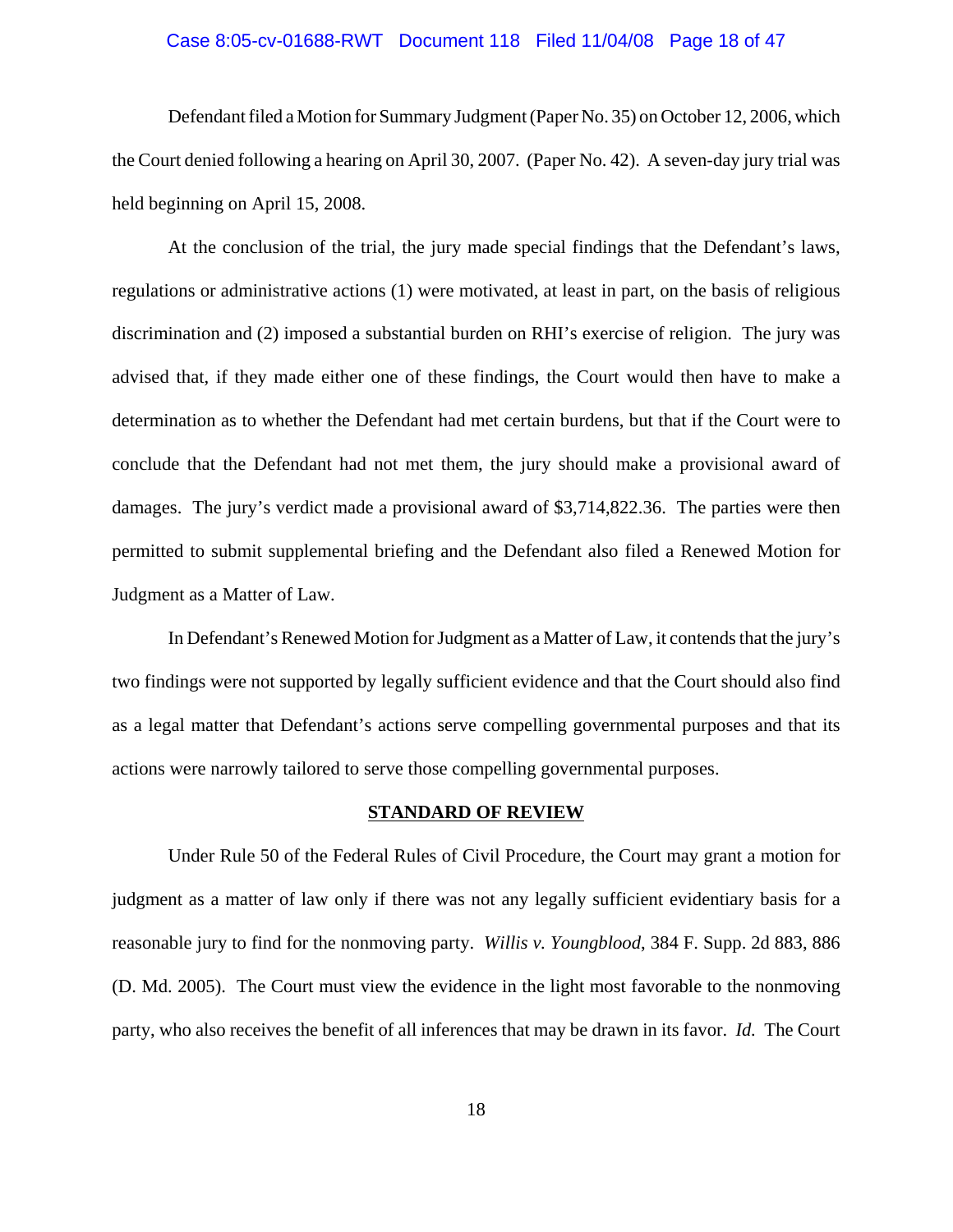### Case 8:05-cv-01688-RWT Document 118 Filed 11/04/08 Page 19 of 47

should not "disturb a jury verdict unless without weighing the evidence or assessing witness credibility, [it] conclude[s] that reasonable people could have returned a verdict only for the moving party." *Randall v. Prince George's County, Md.*, 302 F.3d 188, 201 (4th Cir. 2002) (internal quotation marks and citation omitted).

### **ANALYSIS**

# **A. The Merits: Equal Protection & The Religious Land Use and Institutionalized Persons Act ("RLUIPA")**

According to RHI, Defendant engaged in a pattern of conduct that was motivated by religious discrimination, and that it thereby violated the Equal Protection Clause of the Fourteenth Amendment, and violated RLUIPA. RHI seeks as relief an injunction against enforcement of CB-83-2003, a declaration that the ordinance is void, and damages.The Defendant denies that RHI is entitled to any relief, and renews its Motion for Judgment as a Matter of Law.

# **1. The Jury's Finding of Intentional Discrimination under the Equal Protection Clause**

To demonstrate an Equal Protection claim successfully in the Fourth Circuit, a plaintiff must show intentional or purposeful discrimination; it is not enough to prove that a benefit was denied to one party while conferred on another. *Sylvia Dev. Corp. v. Calvert County, Md.*, 48 F.3d 810, 819 (4th Cir. 1995). This discrimination can be demonstrated through a facially discriminatory act, or by providing extrinsic evidence such that a discriminatory system designed to favor one class over another can be inferred from the circumstances. *Id.*

The Fourth Circuit has recognized several factors that are probative of whether a decisionmaking body was motivated by discriminating intent, and they were included in the jury instructions:

(1) evidence of a 'consistent pattern' of actions by the decision-making body disparately impacting members of a particular class of persons; (2) historical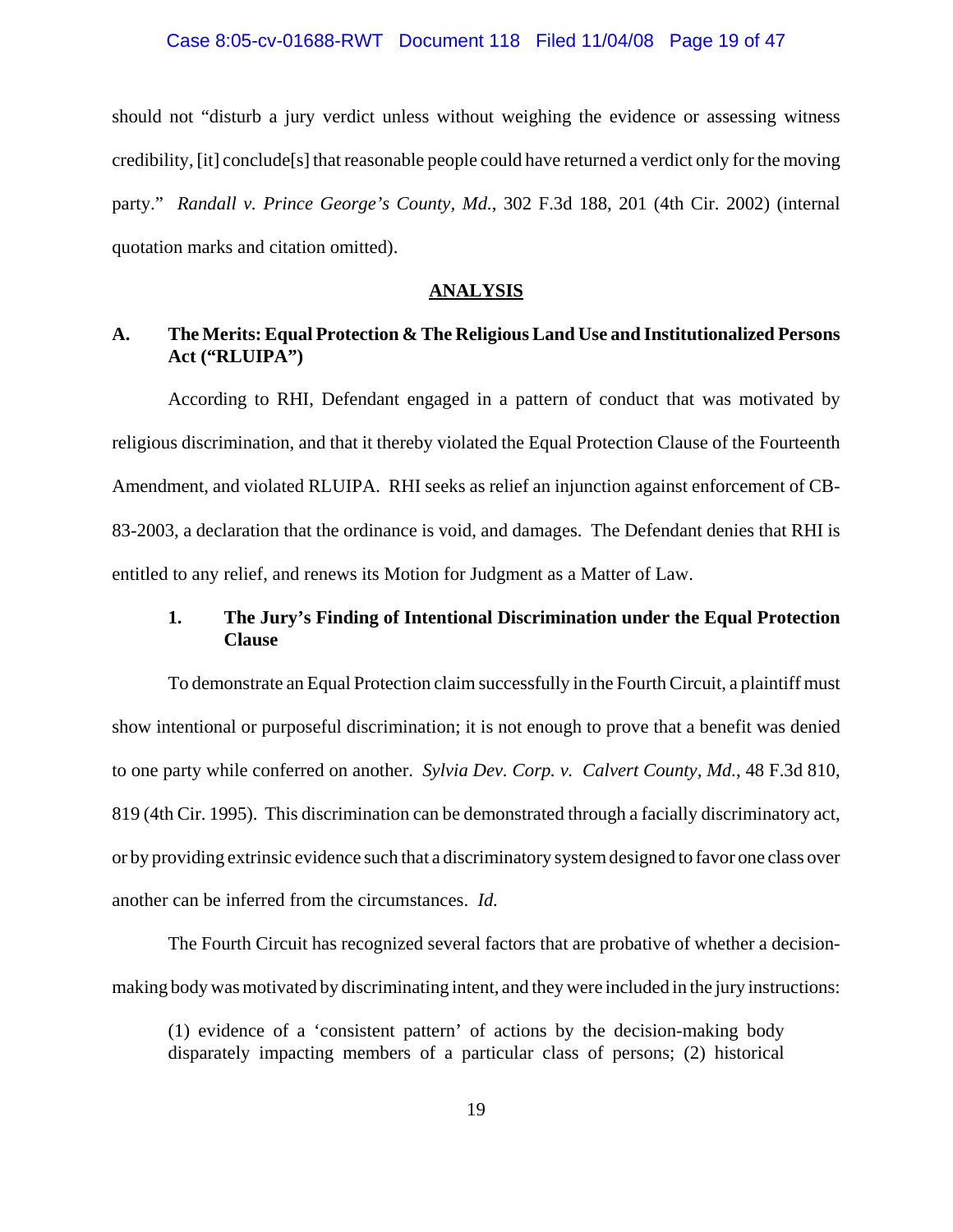background of the decision, which may take into account any history of discrimination by the decision-making body or the jurisdiction it represents; (3) the specific sequence of events leading up to the particular decision being challenged, including any significant departures from normal procedures; and (4) contemporary statements by decision-makers on the record or in minutes of their meetings.

(Paper No. 89; 4/23/08 Trial Tr. 35-38); *see also Sylvia Dev. Corp*, 48 F.3d at 819 (citing *Vill. of Arlington Heights v. Metro. Hous. Dev. Corp.*, 429 U.S. 252, 266-68 (1977)). If a fundamental right or suspect classification is at issue, the burden shifts to Defendant to articulate a compelling governmental interest and that its actions taken were narrowly tailored to further that compelling governmental interest.<sup>9</sup> *Id*. Because CB-83-2003 is a facially neutral ordinance, RHI bears the burden of demonstrating an intent on the part of the Defendant to purposefully discriminate against it. *Sylvia Dev. Corp.*, 48 F.3d at 819.

Here, the jury found as a factual matter that Defendant's actions against RHI were motivated, at least in part, on the basis of religious discrimination<sup>10</sup> in violation of the Equal Protection Clause. In its Renewed Motion for Judgment as a Matter of Law, Defendant contends that the jury's verdict lacked a legally sufficient basis. To the contrary, the historical background, the specific sequence of events leading up to the Defendant's actions (including numerous departures from normal procedures), and the contemporary statements of decision-makers all amply support the jury's

<sup>&</sup>lt;sup>9</sup>Defendant contends that rational basis review is the appropriate standard and that RHI has failed to carry its burden of demonstrating a prima facie case of discrimination under the Equal Protection Clause because RHI has not adduced evidence of disparate treatment compared to "similarly situated" entities. Both contentions are incorrect. Religion is an inherently suspect classification *and* the free exercise of religion is a fundamental right – either of which would entitle RHI to strict scrutiny review. *See Johnson v. Robison*, 415 U.S. 361, 375 n.14 (1974). (holding that First Amendment free exercise is fundamental right); *Roller v. Gunn*, 107 F.3d 227, 233 (4th Cir. 1989) (holding that religion is a suspect classification).

<sup>&</sup>lt;sup>10</sup>As noted above, RHI abandoned its race-based discrimination claim in Count II under the Equal Protection Clause prior to trial.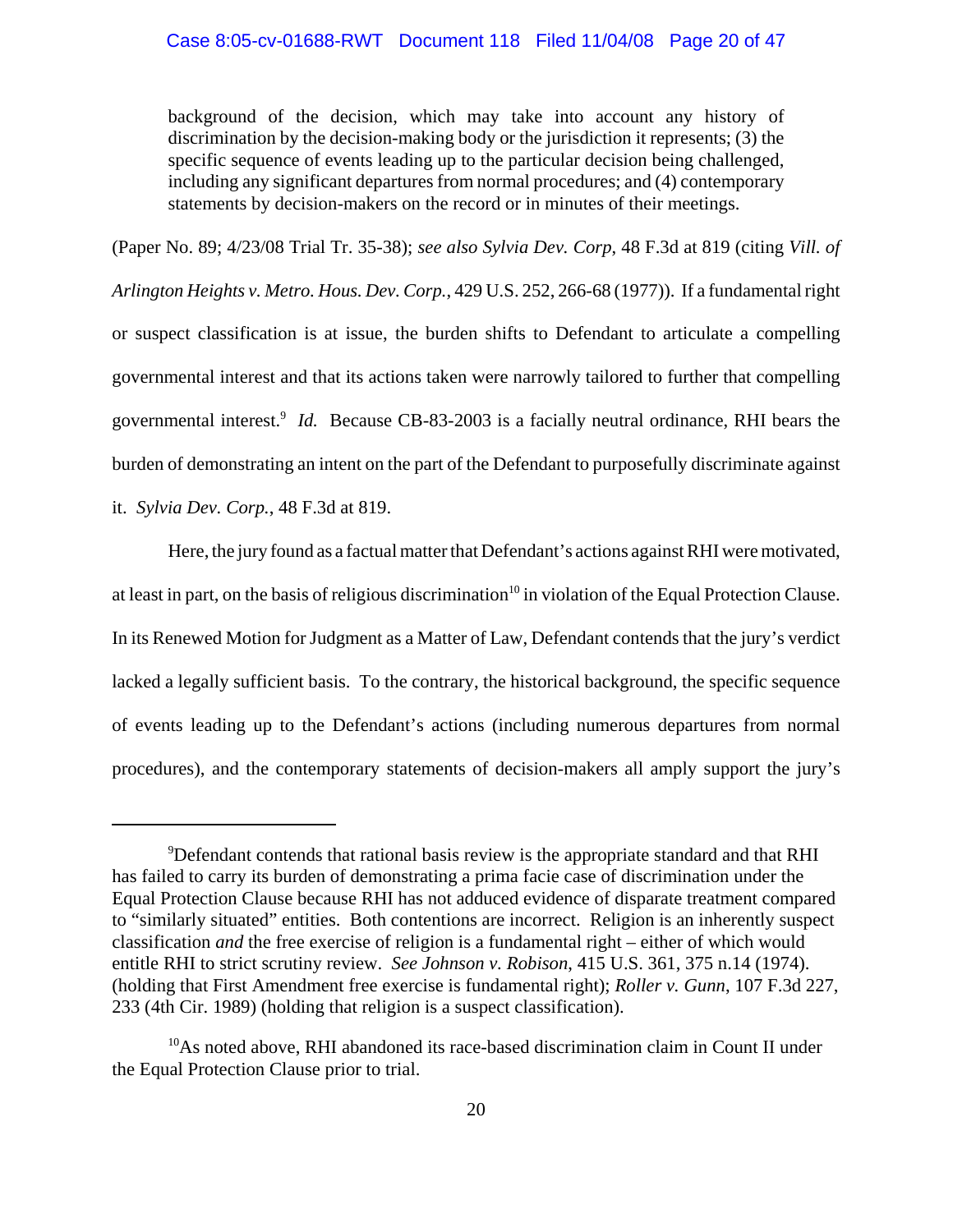reasonable finding of intentional discrimination.

The Defendant's denial of RHI's 2003 water and sewer category change application supports an inference of intentional discrimination. The reviewing governmental agencies and the County Executive recommended approval, there was nothing in RHI's plan that violated any regulations that would have precluded approval, there was no adverse testimony or questions or comments from the Council Members at the hearing on RHI's application, and the Council initially voted to approve the application. (4/17/08 Trial Tr. 106-08, 119-20, 138, 155-57). In the moments after the Council's initial approval, however, Councilman Dernoga was observed to have said something to the Council, which then voted to reject it, which was something that Carl Kent, a witness who had worked in the construction business for over 27 years had never seen. (4/16/08 Trial Tr. 119-20). RHI's application was the only proposal rejected out of the 28 presented and was the only one that proposed the building of a church (as opposed to a residential or commercial development). (Pl.'s Trial Exs. 8 & 11).

Notably, at that same hearing, the Council approved the water and sewer category change application for Dugan's Estates, which was situated on the same side of the road as the RHI property (and thus adjacent to the Rocky Gorge Reservoir) and requested an *identical* category change (i.e. an upgrade from category 5 to 4) even though Dugan's Estates was traversed by a stream that drained directly into Rocky Gorge Reservoir – a fact that Defendant conceded at trial raised a environmental concern – while the RHI property was not. (4/15/08 Trial Tr. 109-10, 129-32; Pl.'s Ex. 11). The fair and reasonable inference to be drawn from this sequence of events leading up to the denial of the 2003 category change application is that (1) Dernoga said something that led the Council to vote against RHI's application and, based on the testimony concerning statements by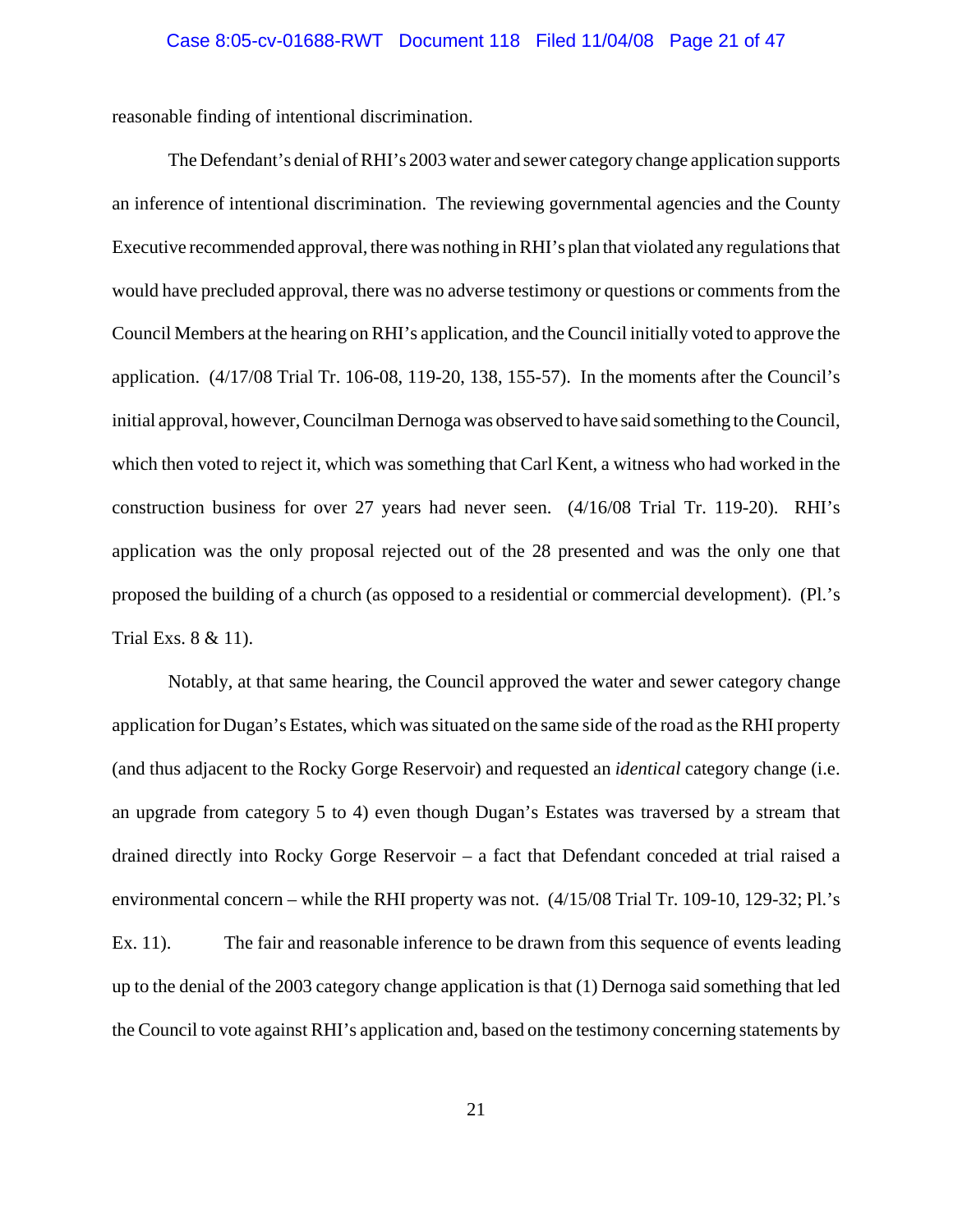### Case 8:05-cv-01688-RWT Document 118 Filed 11/04/08 Page 22 of 47

Dernoga's personal assistant (Judith Thatcher) that (2) Dernoga did not want a church to be built on RHI's property due to the "[v]ery hostile" reaction of the West Laurel Community Association, which did not want another church application to be approved given the existence of another church, which the WLCA viewed as problematic, in that neighborhood. (4/15/08 Trial Tr. 115-17; 4/16/08 Trial Tr. 115-16).

The statements that Prince George's County Council members made to the press also support the inference that religion-based public sentiment was opposed to RHI's application. County Council Chairman Samuel Dean was quoted in a Washington Post article dated March 14, 2005, as saying that "[the Council] do[es]n't oppose churches, the concern we have is that sometimes churches eat up a lot of land that could be used for other things." *See* (Pl.'s Trial Ex. 27; 4/16/08 Tr. 24). To clarify the "other things" the Council was concerned about protecting, Council Member Camille Exum explained that "we are losing tax money and retail and increasingly, churches are requiring more space." (*Id.*) Finally, Council Member David Harrington noted that "[w]hat I hear from residents is that they don't feel like these churches are being an asset to the community." (*Id.*)

Though Defendant challenges the admission of these three statements because "there was no evidence presented by [RHI] that *any* Council Member made contemporaneous statements on the record or in the minutes of Council meetings with regard to [RHI's] filing of its 2003 application, the enactment of [CB-83-2003], the 2004 subdivision application, and/or the 2005 application," it defies logic, human nature, and case law to suggest that these statements made *during* the period of time when County Council members were alleged to have engaged in a discriminatory pattern of conduct are irrelevant to the Court's inquiry. Indeed, while these are not "statements on the record or in the minutes of [the decision-makers'] meetings," there is no dispute that these are statements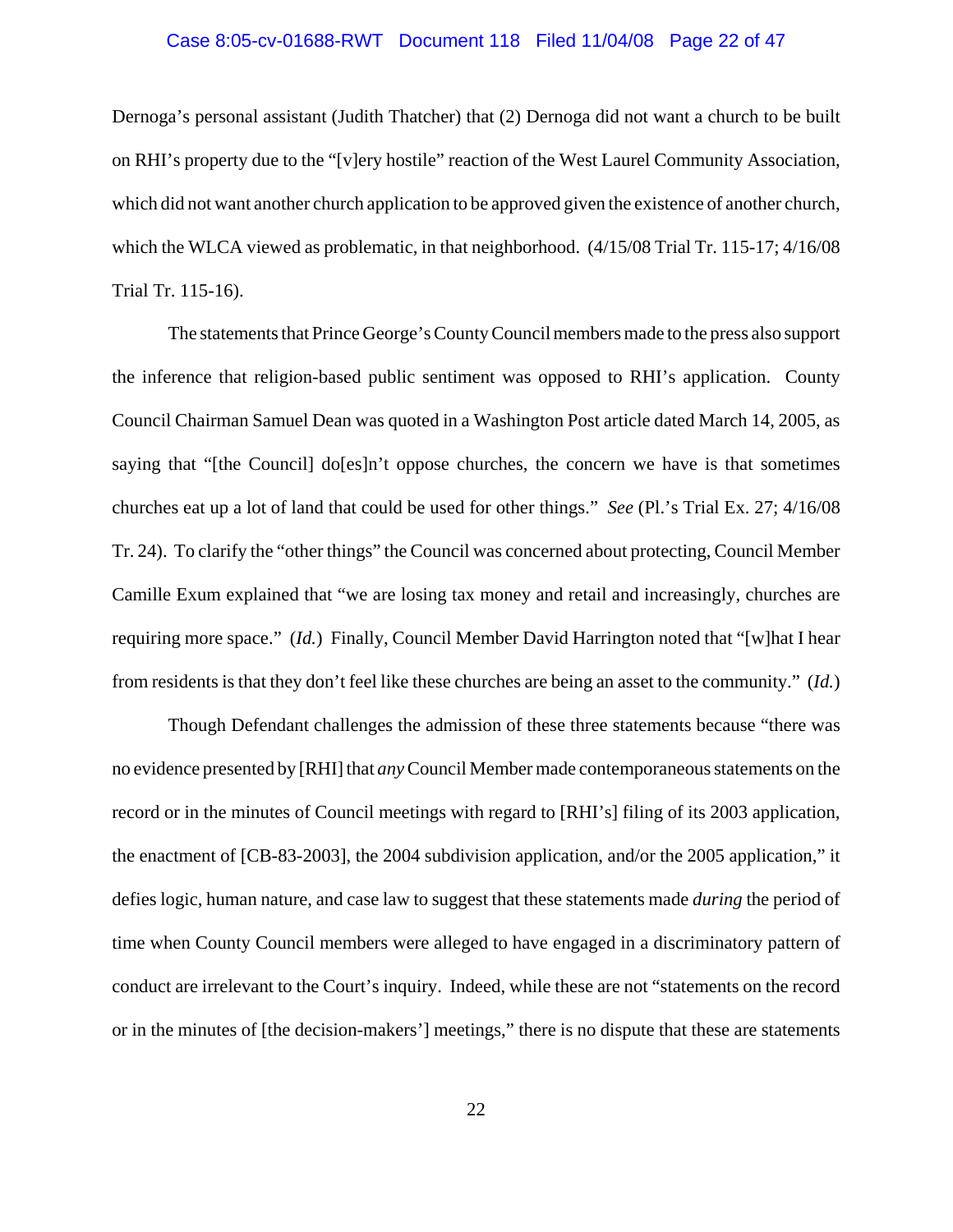### Case 8:05-cv-01688-RWT Document 118 Filed 11/04/08 Page 23 of 47

of the relevant decision-makers during the precise time period *after* RHI's 2003 application had been denied and CB-83-2003 had been enacted as well as *immediately preceding* the RHI's applications for subdivision and another water and sewer category change. *See Sylvia Dev. Corp.,* 48 F.3d at 819 (citing *Vill. of Arlington Heights,* 429 U.S. at 268).

Surely, the jury could reasonably infer – given the wealth of other evidence presented at trial – that County Council members who held these views approximately a year and a half *after* denying RHI's 2003 water and sewer category change application and enacting CB-83-2003 harbored these views in the subsequent several months in which they denied the 2005 water and sewer category change application. *See Helping Hand, LLC v. Baltimore County, Md.,* 295 F. Supp. 2d 585, 591 (D. Md. 2003) (holding that a council member's media statements "may be evidence of the Council's intentions").

A reasonable inference of discrimination is further supported by the sequence of events leading up to the enactment of CB-83-2003, which effectively foreclosed RHI's ability to build a church on its property.11 Councilman Dernoga (the bill's sponsor) introduced it barely two months after the Council denied RHI's water and sewer category change application, meaning that the bill was drafted almost immediately after the denial of RHI's application and, a jury might reasonably infer, in response to it.<sup>12</sup> (Pl.'s Ex. 16; 4/15/08 Trial Tr. 110-14; 4/22/08 Trial Tr. 69, 121; Defs.' Ex. 21; Pl.'s Trial Ex. 2). The restriction contained in the bill was just large enough to encompass

 $<sup>11</sup>CB-83-2003$  reduces the net lot coverage (i.e. covered impervious surfaces such as</sup> buildings, parking spaces, and roads) for certain non-residential uses in residential zones from 50% and 60% to 10% and 20% for properties that are located within 2,500 feet of a drinking water reservoir. (Pl.'s Ex. 16; 4/17/08 Trial Tr. 31).

 $12$ RHI's 2003 water and sewer category change application was denied at the Council's July 29, 2003 meeting and Dernoga introduced CB-83-2003 on September 30, 2003. (Def.'s Trial Ex. 13).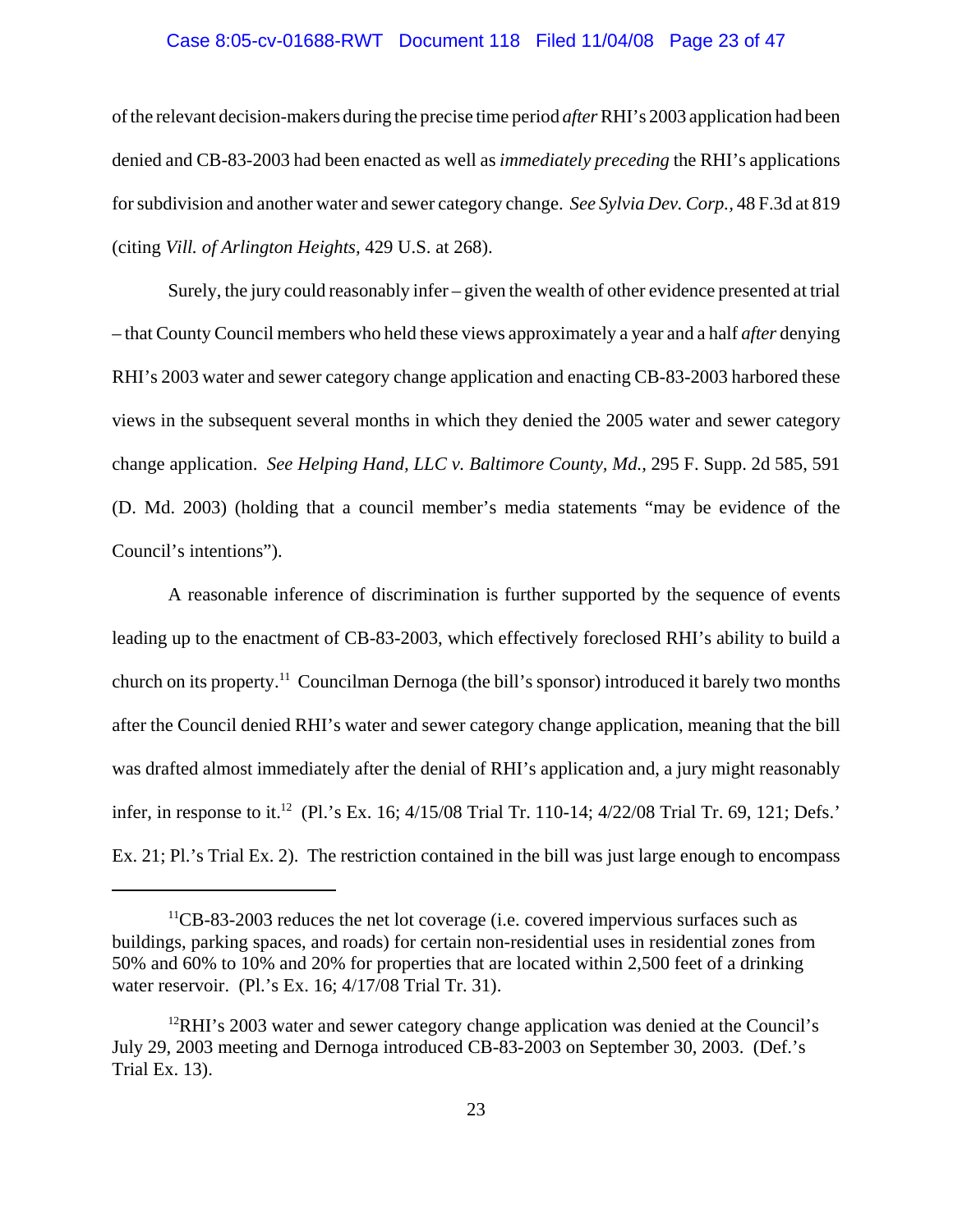### Case 8:05-cv-01688-RWT Document 118 Filed 11/04/08 Page 24 of 47

all of RHI's property and, even the drafter of the bill testified that he did not know of any other property in that district (i.e. Councilman Dernoga's district) that would have been impacted by the bill other than the property of RHI. (4/22/08 Trial Tr. 128-29).

The inference that RHI was uniquely targeted by this bill is buttressed by the inconsistency in the purported motivation for the bill and the reality of its drafting: although Councilman Dernoga stated that the purpose of the bill was to achieve consistency with the lot coverage policy in Montgomery County (with lands that also drain into the Rocky Gorge Reservoir), the drafter of the bill (Mr. Grutzmacher) conceded at trial that he did not examine similar legislation in Montgomery or Howard Counties prior to drafting CB-83-2003, even though both counties have lands contiguous to the Rocky Gorge Reservoir and account for 99% of the drainage into the Patuxent Reservoirs (which include the Rocky Gorge Reservoir) and even though he normally would review what other counties have done or are currently doing, and that he did not read the environmental guidelines from Montgomery County. (Pl.'s Ex. 16 at 45, 49-50; 4/15/08 Trial Tr. 110-14; 4/16/08 Trial Tr. 51; 4/22/08 Trial Tr. 69, 121, 124; Defs.' Ex. 65 p. 15).

Similarly, the sequence of events leading up to the denial of RHI's application to subdivide its property also support an inference of intentional discrimination. Much like the 2003 water and sewer category change application, while the Prince George's County Planning Board considered RHI's 2004 subdivision application, Councilman Dernoga recessed with M-NCPPC members behind closed doors (a move characterized as "highly unusual" by an attendee with 49 years of experience in land use law) shortly before it announced its decision to reject RHI's application based largely on the new restrictions imposed by CB-83-2003. (4/18/08 Trial Tr. 32-33).

When the Council denied RHI's 2005 water and sewer category change application, RHI's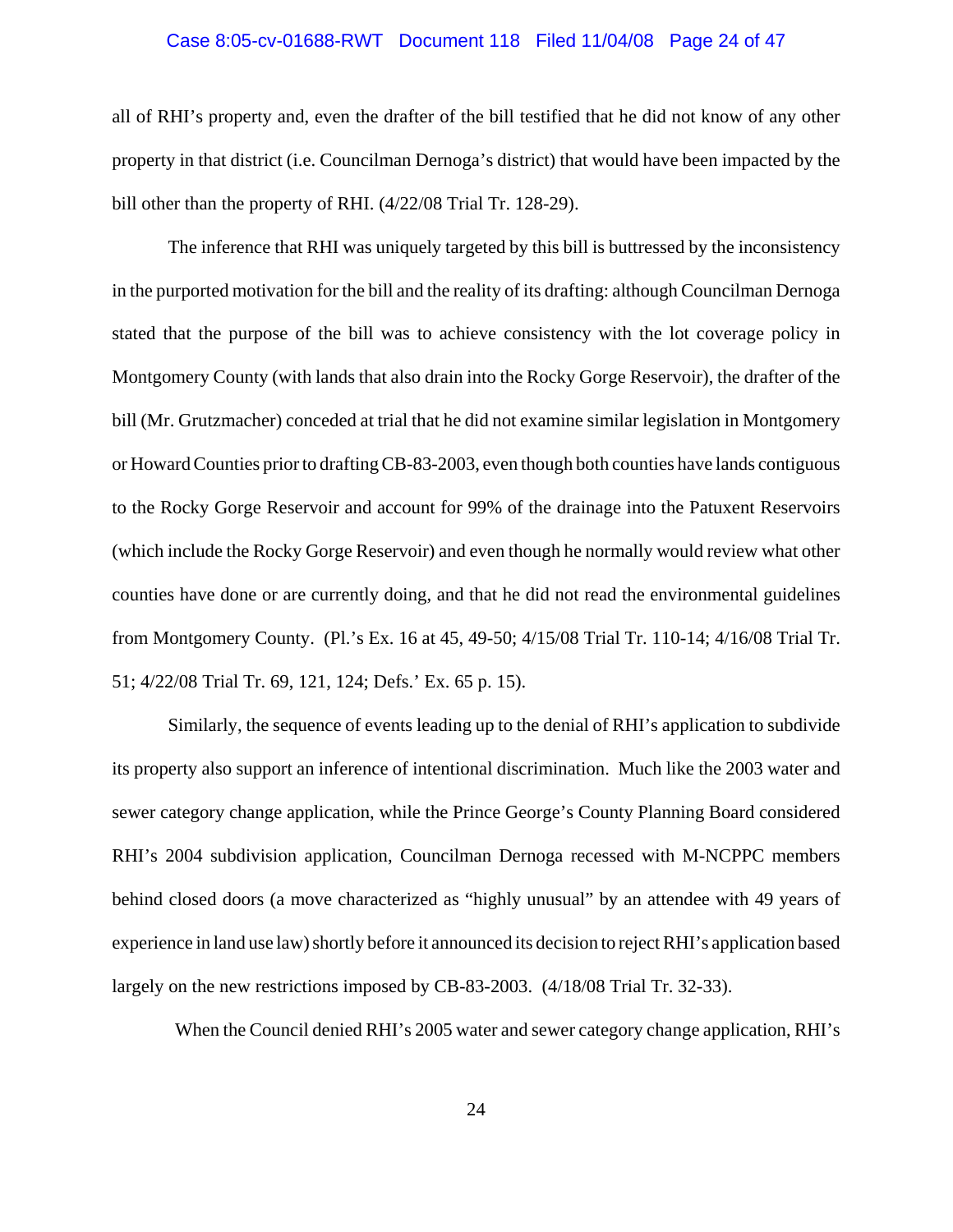### Case 8:05-cv-01688-RWT Document 118 Filed 11/04/08 Page 25 of 47

application had *again* been recommended for approval by all governmental agencies and the County Executive, but *again* its application was the only one that was denied and was the only application that was for a religious entity. (Pl.'s Ex. 22; 4/15/08 Trial Tr. 122-26; 4/17/08 Trial Tr. 156, 162-63, 168). Further supporting a reasonable inference of intentional discrimination is the Council's acceptance of *ex parte* documents presented in opposition to RHI's application (by Councilman Dernoga no less), which was unusual, and its refusal to accept such *ex parte* documents in support of RHI's application. (4/17/08 Trial Tr. 38-39, 44-47, 69, 170; Defs.' Ex. 33, Pl.'s Ex. 13).

Finally, witnesses who had worked in land development in the County for a number of years and familiar with the land use application and approval processes testified that they expected that RHI's application would get through the land use process and result in the construction of the proposed churched and were surprised that this did not occur. (4/16/08 Trial Tr. 41, 120, 160; 4/18/08 Trial Tr. 44).

As here, it is not common for land use decision-makers to expressly offer religion as their reason to exclude a church. As noted by Senators Hatch and Kennedy, "[m]ore often, discrimination lurks behind such vague and universally applicable reasons as traffic, aesthetics, or 'not consistent with the city's land use plan," and unfortunately these "forms of discrimination are very widespread." 146 Cong. Rec. at S7774-S7775 (joint statement of Senators Hatch and Kennedy on the Religious Land Use and Institutionalized Persons Act of 2000). Here, a jury reasonably concluded that religious discrimination was afoot, and this Court sees no reason to disturb that finding.

In conclusion, it is clear that Defendant engaged RHI in a fruitless three-year-long shadowboxing match that was doomed from the start. Certainly, Defendant never leveled a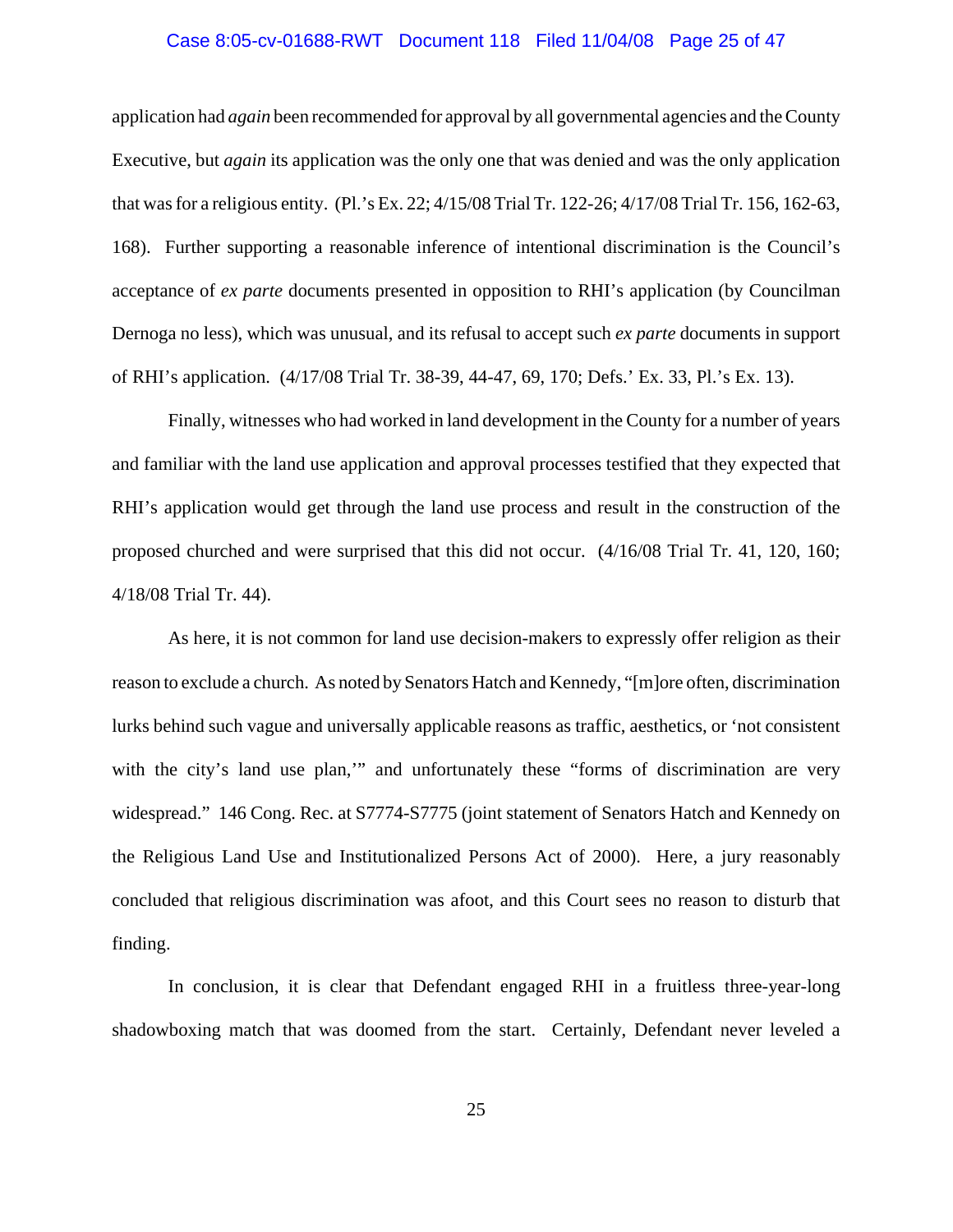### Case 8:05-cv-01688-RWT Document 118 Filed 11/04/08 Page 26 of 47

knockout punch with one decision or action over the course of the three years in which RHI presented applications to build its church in conformity with the applicable laws at the time. Yet the jury was presented with legally sufficient evidence during trial of Defendant's combination of uppercuts, hooks, crosses, and jabs coupled with Defendant's bobbing and weaving, which ensured that RHI was always facing a moving target without ever having the time or opportunity to recover or any hope for success.

# **2. The Jury's Finding of Substantial Burden under RLUIPA**

RLUIPA states that:

No government shall impose or implement a land use regulation in a manner that imposes a substantial burden on the religious exercise of a person, including a religious assembly or institution, unless the government demonstrates that imposition of the burden on that person, assembly, or institution–

(A) is in furtherance of a compelling governmental interest; and (B) is the least restrictive means of furthering that compelling governmental interest.

42 U.S.C. § 2000cc. In this case, RLUIPA applies because RHI alleges that the County has imposed a substantial burden on the ability of RHI, a religious institution, to exercise its religion.13 A plaintiff under RLUIPA bears the burden of presenting a prima facie case that the challenged land use regulation imposes a "substantial burden" on its religious exercise. *Id.* § 2000cc-2(b). RLUIPA does not define the term "substantial burden." *Id.*

Here, the jury found as a factual matter that Defendant's actions did impose a "substantial burden" on RHI's religious exercise. In its Renewed Motion for Judgment as a Matter of Law,

<sup>&</sup>lt;sup>13</sup>Defendant has not disputed the application of RLUIPA to RHI's application to build a church. In any event, RLUIPA applies to this case given its broad definition of "religious exercise" and its corresponding broad application. Under RLUIPA, "the use, building, or conversion of real property for the purpose of religious exercise is a religious exercise of the person that uses or intends to use the property for that purpose." 42 U.S.C. § 2000cc-5(7)(B).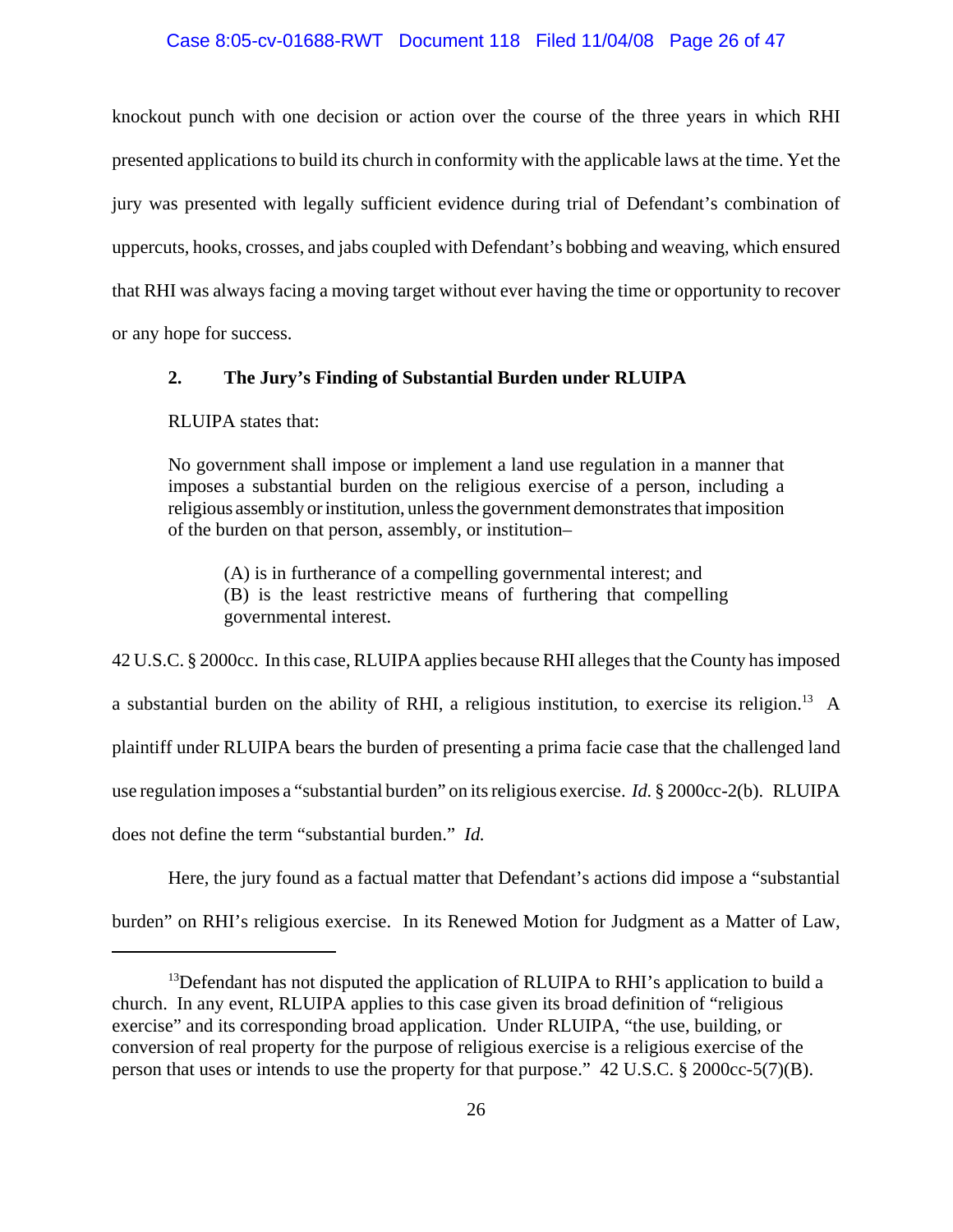### Case 8:05-cv-01688-RWT Document 118 Filed 11/04/08 Page 27 of 47

Defendant contends that the jury's verdict lacked a legally sufficient basis. This contention is also without merit.

Although the term "substantial burden" is not defined in RLUIPA, the Fourth Circuit has defined it in accordance with Free Exercise Clause jurisprudence as "when a state or local government, through act or omission, puts substantial pressure on an adherent to modify his behavior and to violate his beliefs." *Lovelace v. Lee*, 472 F.3d 174, 187 (4th Cir. 2006). This is consistent with the jury instructions given at trial and Maryland's case law interpreting RLUIPA.14 *See* Doc. 89 - Jury Instructions at 118-20; *Trinity Assembly of God of Baltimore City, Inc. v. People's Counsel for Baltimore County*, 941 A.2d 560, 574 (Md. App. 2008).

The jury heard testimony that the Defendant's denials of RHI's water and sewer category change applications in 2003 and 2005 prevented RHI from building its church or church school anywhere on the rear portion of its property (i.e. on 10 out of the 17 total acres) and that the enactment of CB-83-2003 foreclosed RHI's ability to build on the front 7-acre parcel and restricted development to 10% lot coverage within 2,500 feet of a water reservoir. (4/15/08 Trial Tr. 134; 4/16/08 Trial Tr. 59, 123; 4/17/08 Trial Tr. 6; Pl.'s Ex. 16). The jury heard evidence at trial that Defendant's actions resulted in the limitation on RHI to use only 0.7 acres out of its 17-acre parcel

<sup>14</sup>The Fourth Circuit's definition is also consistent with that of its sister circuits. *See Westchester Day Sch. v. Vill. of Mamaroneck*, 504 F.3d 338, 349 (2d Cir. 2007) ("burden need not be found insuperable to be substantial"); *Guru Nanak Sikh Soc'y of Yuba City v. County of Sutter*, 456 F.3d 978, 988 (9th Cir. 2006) (substantial burden "must impose significantly great restriction or onus upon such exercise"); *Midrash Sephardi Inc., v. Town of Surfside,* 366 F.3d 1214, 1227 (11th Cir. 2004) (substantial burden is "pressure that tends to force adherents to forego religious precepts or . . . mandates religious conduct"); *Civil Liberties for Urban Believers v. City of Chicago*, 342 F.3d 752, 761 (7th Cir. 2003) (substantial burden "is one that necessarily bears direct, primary, and fundamental responsibility for rendering religious exercise-including the use of real property for the purpose thereof within the regulated jurisdiction generally-effectively impracticable").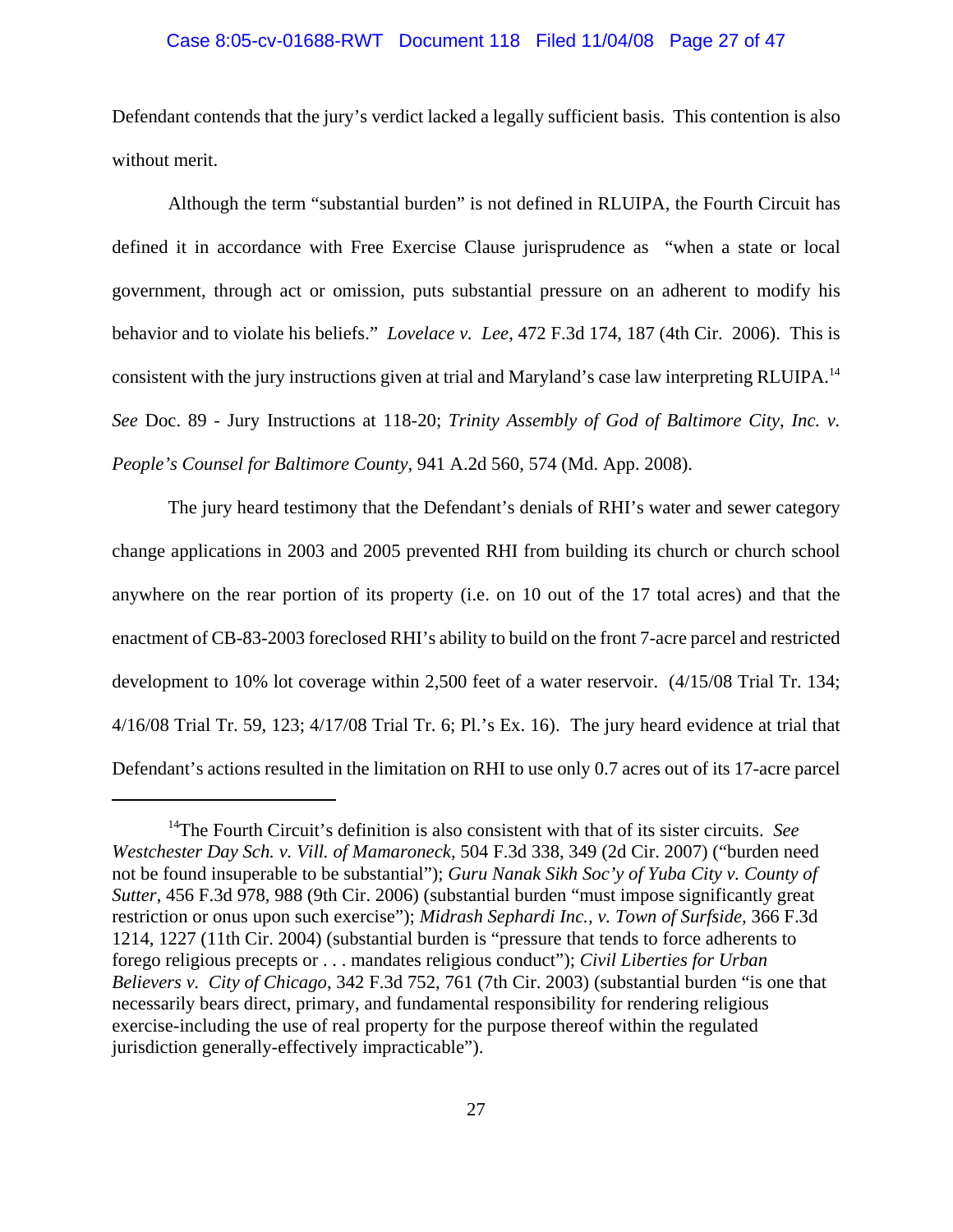### Case 8:05-cv-01688-RWT Document 118 Filed 11/04/08 Page 28 of 47

to construct its church, school, parking lots, parking spaces, driveways, and sidewalks, which was insufficient to build the church alone – much less any of the other structures that RHI's current congregation requires. (4/15/08 Trial Tr. 134-35, 139, 177; 4/16/08 Trial Tr. 59, 123, 170); *see Mintz v. Roman Catholic Bishop of Springfield*, 424 F. Supp. 2d 309, 319-323 (D. Mass. 2006) (holding that the denial of the church's permit to build a parish center next to existing church would substantially burden the religious exercise of the congregation). Despite Defendant's argument that a limitation on the size of a proposed construction project is not a substantial burden, the cases to which Defendant cites are readily distinguishable because the plaintiff religious organizations in those cases had existing facilities and sought to expand while RHI has *no* facilities of its own. *Cf. Living Water Church of God v. Charter Township Of Meridian*, 258 Fed. App. 729, 738-39 (6th Cir. 2007) (holding that denial of church's application to build a gymnasium adjacent to existing worship facilities was not a substantial burden under RLUIPA because the gymnasium was unrelated to religious worship and the church could expand its worship space by another 14,000 feet without restriction).

Moreover, RHI presented evidence of how Defendant's actions led to RHI's expenditure of substantial funds and resulted in delay and uncertainty – circumstances that also qualify as a substantial burden under RLUIPA Here, RHI invested hundreds of thousands of dollars in the application processes and purchased the parcel of land with the expectation that it would be able to build on it, finance construction, occupy the parcel by the end of 2004, and then obtain a permanent loan to pay off its land loan, expectations that were reasonable given the then-current state of the law and the track record of the agencies that would be reviewing its application. "Once the organization has bought property reasonably expecting to obtain a permit, the denial of the permit may inflict a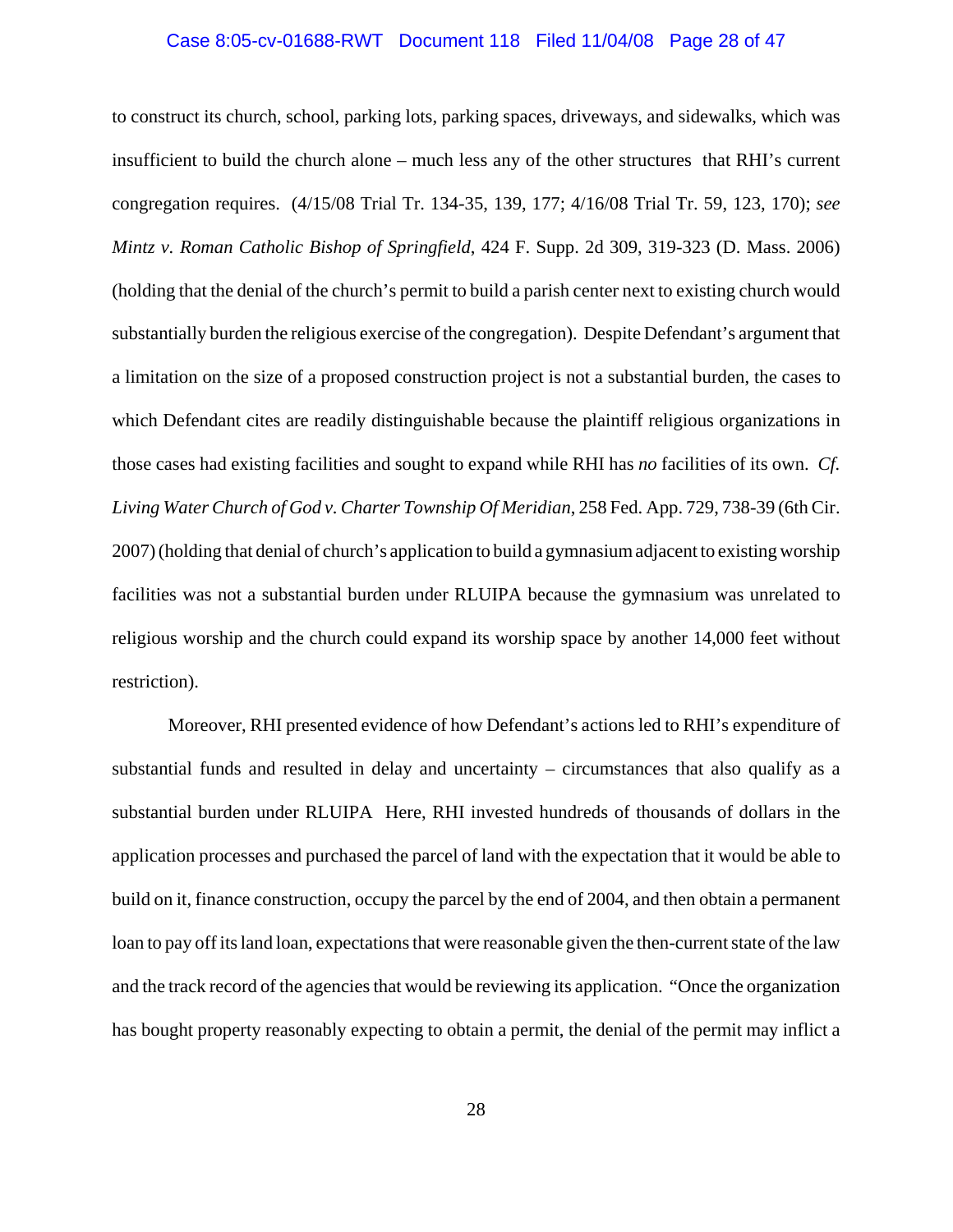### Case 8:05-cv-01688-RWT Document 118 Filed 11/04/08 Page 29 of 47

hardship upon it." *Sts. Constantine & Helen Greek Orthodox Church, Inc. v. City of New Berlin*, 396 F.3d 895, 898-900 (7th Cir. 2005) (holding that substantial burden existed on church whose zoning variance was denied because it "faced the possibility of having to sell its land and finding an alternative piece of land or the possibility of being subject to unreasonable delay in restarting its application for a variance," when doing so would have led to "delay, uncertainty, and expense"). But due to the delay and uncertainty in the application process, RHI sought an extension of its land loan to March 31, 2009, at which time a balloon payment of over \$500,000 is due that RHI doubts it will be able to afford rendering the property vulnerable to foreclosure. (4/15/08 Trial Tr. 135, 168-72); *see Grace Church of North County v. City of San Diego*, 555 F. Supp. 2d 1126, 1136-38 (S.D. Cal. 2008) (holding that church's substantial uncertainty about its future was a "present and very real burden" on its religious exercise" because it had no reasonable expectation of extension of its conditional use permit and the church had already expended a significant amount of money in the application process).

Despite Defendant's contention that RHI's religious exercise was not substantially burdened because RHI was leasing the Cedar Ridge facilities, the jury heard evidence explaining why and how Cedar Ridge was insufficient for RHI's needs and that the temporary and limited use of the leased Cedar Ridge facilities for RHI's religious exercise placed substantial pressure on RHI to violate or choose between its religious beliefs. Specifically, Cedar Ridge prevented RHI from engaging in typical Seventh Day Adventist practices. Cedar Ridge is not large enough to accommodate RHI's congregation (thereby stifling RHI's religious mission to grow its congregation), RHI could not construct a religious school in which to teach the precepts of its religion, RHI members were required to set up for religious services in violation of their religious dictates (i.e. not working on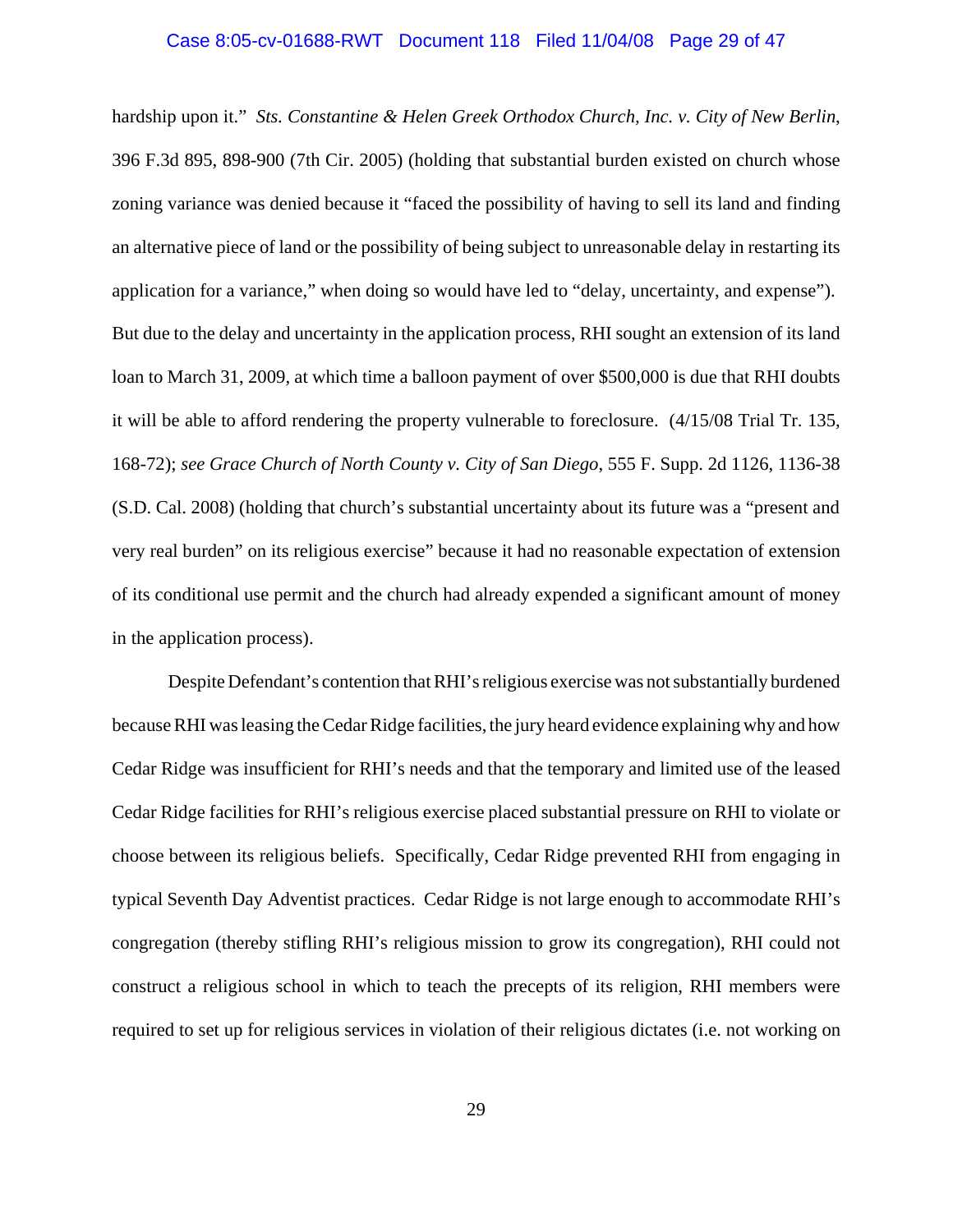### Case 8:05-cv-01688-RWT Document 118 Filed 11/04/08 Page 30 of 47

the Sabbath), the landlord possessed an ability to terminate RHI's lease (thereby leading to uncertainty), and RHI could not hold numerous religious activities (i.e. baptisms, weddings, funerals, etc.), all of which were integral to RHI's exercise of its religious precepts. (4/15/08 Trial Tr. 79-89); *see Cottonwood Christian Ctr. v. Cypress Redev. Agency*, 218 F. Supp. 2d 1203, 1226-28 (C.D. Cal. 2002) (holding that substantial burden existed because church was unable to practice its religious beliefs in its current location and that if plaintiff "could not build a church, it could not exist" as "numerous religious services cannot be performed" and thus there was a "religious need to have a large and multi-faceted church").<sup>15</sup> Defendant's cases are likewise inapposite because they examine expansion of existing facilities and not the wholesale denial of a main worship site, which infringes upon plaintiff's rights.<sup>16</sup> *See Living Water Church of God*, 258 Fed. App. at 738-39 (holding that denial of church's application to build a gymnasium was not substantial burden under RLUIPA given existing religious worship facility).

146 Cong. Rec. S7774, S7775 (joint statement of Senators Hatch and Kennedy on the Religious Land Use and Institutionalized Persons Act of 2000).

16Defendant also misstates the holding of *Westchester Day Sch. v. Vill. of Mamaroneck* as holding that a substantial burden did not exist when, in fact, the Second Circuit held exactly the opposite: namely, that the zoning board's denial of the church's application to expand its religious school was a substantial burden on its religious exercise. 504 F.3d at 349.

 $15$ This is also supported by the legislative history of RLUIPA:

The right to build, buy or rent [physical] space is an indispensable adjunct of the core First Amendment right to assemble for religious purposes . . . . Churches in general, and new, small, or unfamiliar churches in particular, are frequently discriminated against on the face of zoning codes and also in the highly individualized and discretionary processes of land use regulation. Zoning codes frequently exclude churches in places where they permit theaters, meeting halls, and other places where large groups of people assemble for secular purposes. Or the codes permit churches only with individualized permission from the zoning board, and zoning boards use that authority in discriminatory ways.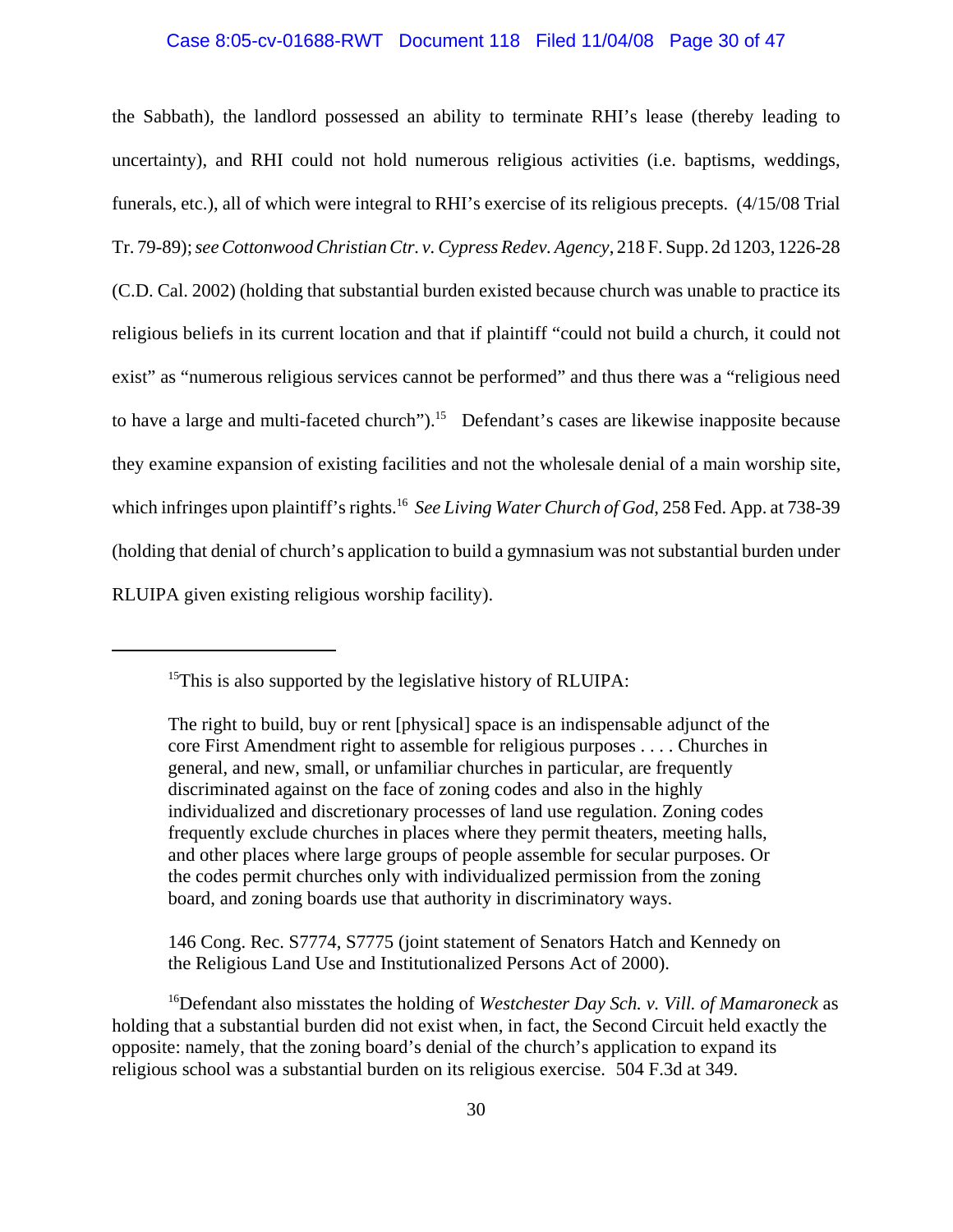### Case 8:05-cv-01688-RWT Document 118 Filed 11/04/08 Page 31 of 47

The special verdicts of the jury being amply supported by the evidence, the Defendant's Renewed Motion for Judgment as a Matter of Law will be denied.

#### **3. Strict Scrutiny Review under the Equal Protection Clause and RLUIPA**

Under the Equal Protection Clause and RLUIPA, once the plaintiff has met its burden of demonstrating a prima facie case, the burden shifts to the defendant to articulate and prove that it had a compelling interest and the actions taken were the least restrictive means of furthering that compelling interest. *Sylvia Dev. Corp.*, 48 F.3d at 819; 42 U.S.C. § 2000CC-2(b). The verdict of the jury establishes that such a case has been made, and now the Defendant must meet its burden.

### **a) Compelling Interest**

Each of Defendant's articulated compelling interests is addressed in turn below.

# **I) Denial of the water and sewer category change applications in 2003 and 2005**

Defendant contends that its denials of RHI's water and sewer category change applications in 2003 and 2005 were based upon three compelling interests: 1) the protection of Rocky Gorge Reservoir, which was adjacent to RHI's property; 2) desire to maintain the character of the neighborhood, which was mainly large-lot residential developments; and 3) concern that RHI's construction would lead to a greater impervious surface area that would have a negative impact on the water quality. Based upon the evidence adduced at trial, each of Defendant's reasons fails as a compelling interest.

A "compelling interest" is not a general interest but must be particular to a specific case; namely, the interest requires the infringement of a particular right in this case due to an interest of the highest order. *Church of the Lukumi Babalu Aye, Inc. v. City of Hialeah*, 508 U.S. 520, 546 (1993).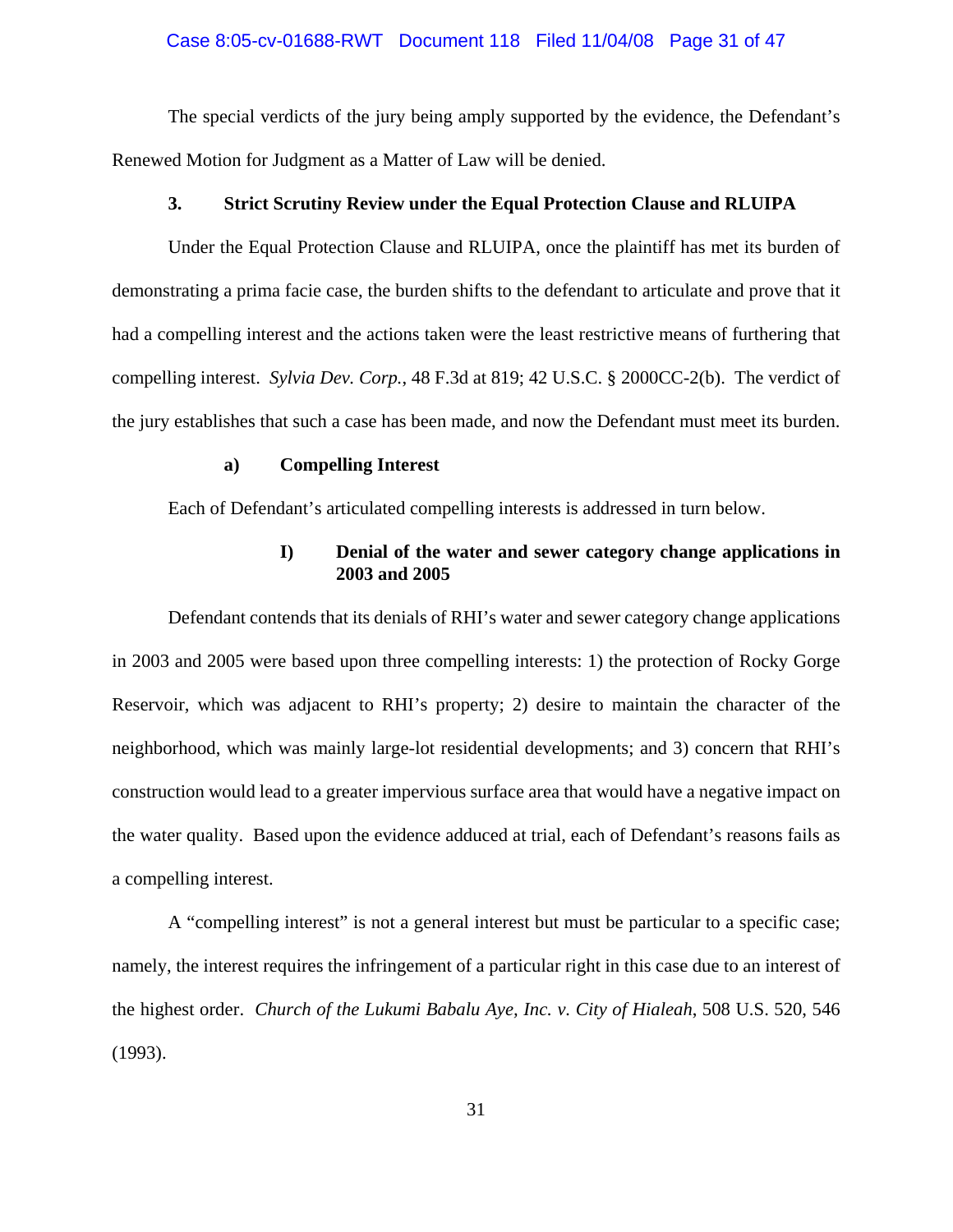### Case 8:05-cv-01688-RWT Document 118 Filed 11/04/08 Page 32 of 47

First, the Defendant's interest in "protecting [Rocky Gorge Reservoir,] the County's largest source of drinking water for its residents" from an alleged negative impact of RHI's construction and increase in impervious surface area is completely undermined by the evidence adduced at trial. Significantly, Defendant did not adduce *any* evidence at trial that demonstrated that an approval of any of RHI's applications would have *any* impact – much less a negative impact – on Rocky Gorge Reservoir. Defendant did not produce any data, studies, or reports on this issue.

Moreover, Defendant has not carried its burden in demonstrating how the impact on Rocky Gorge Reservoir would be of a different kind and/or degree than the impact on the Reservoir from the surrounding large-lot residential developments or from Dugan's Estates, which had its water and sewer category change application approved despite the fact that it was traversed by a stream that ran off directly into the reservoir. Protection of the reservoir as a compelling interest is further undermined by Defendant's concession at trial that the stream run-off from Dugan's Estates was an "environmental concern" yet Defendant approved that residential category change application. *See City of Hialeah*, 508 U.S. at 544-47 (holding that law prohibiting the religious sacrifice could not be regarded as serving a compelling interest when it left "appreciable damage to that supposedly vital interest unprohibited" when it permitted the unregulated slaughter of animals in a variety of other contexts such as hunting and extermination, which undermined the government's assertion that the compelling interest was the prevention of cruelty of animals and the health risk posed by the improper disposal of animal carcasses).

Finally, it is noteworthy that the M-NCPPC, DER, and WSSC (initially) all recommended or did not object to RHI's category change applications, lending further support to the notion that the governmental bodies charged with and familiar with the County's environmental policies did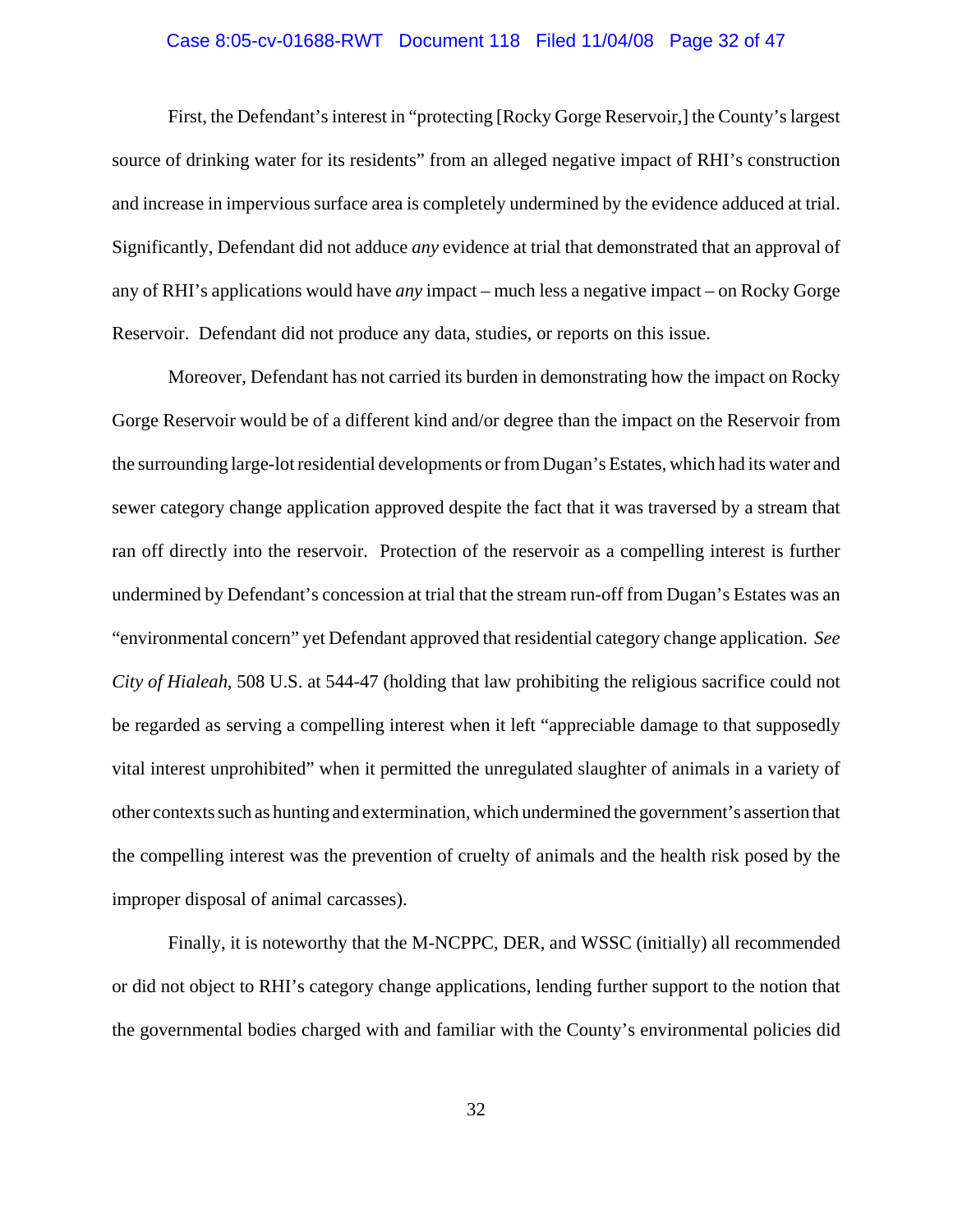### Case 8:05-cv-01688-RWT Document 118 Filed 11/04/08 Page 33 of 47

not perceive any negative environmentally-based reasons upon which to deny RHI's applications and supports the inference that Defendant's proffered reasons are pretextual, and certainly not compelling.17*See Miller v. Brown*, 503 F.2d 360, 370 (4th Cir. 2007) (holding that government's "speculation [did] not establish a compelling interest" when government articulated only "doubts" and "serious questions" about plaintiff's actions in the absence of extrinsic evidence); *see also Wisconsin v. Yoder*, 406 U.S. 205, 224-25 (1972) (holding that the government must present "specific evidence" of the alleged compelling interests and how those interests were advanced by the government's actions in order to carry its burden under strict scrutiny review).

#### **ii) Enactment of CB-83-2003**

Defendant contends that CB-83-2003 was enacted to comply with the Clean Water Act by reducing the permissible lot coverage and increasing the green area within 2,500 feet of drinking water reservoirs, such as the Rocky Gorge Reservoir. Once again, however, this does not constitute a compelling interest.

First, Defendant's expert Dr. Shoemaker testified that she had no knowledge of RHI's plans and conceded that even if RHI was prevented from building due to these concerns, RHI's site was part of the larger collective site such that environmental impact should be focused on the aggregate collective.

Second, the fact that Montgomery County, which accounts for 46% of the drainage into Rocky Gorge Reservoir (as compared to only 1% of the drainage by Prince George's County), has a 1,320 foot limit instead of CB-83-2003's 2,500 limit, undermines Defendant's assertion of a

<sup>&</sup>lt;sup>17</sup>Defendant also misstates the burden under RLUIPA. It argues that RHI did not present evidence that a lesser (i.e. 1,320 foot) setback would not affect the whole property. This, however, is the incorrect inquiry as the burden shifted to Defendant to articulate why its interests were sufficiently compelling to infringe upon RHI's rights. 42 U.S.C. § 2000cc-2(b).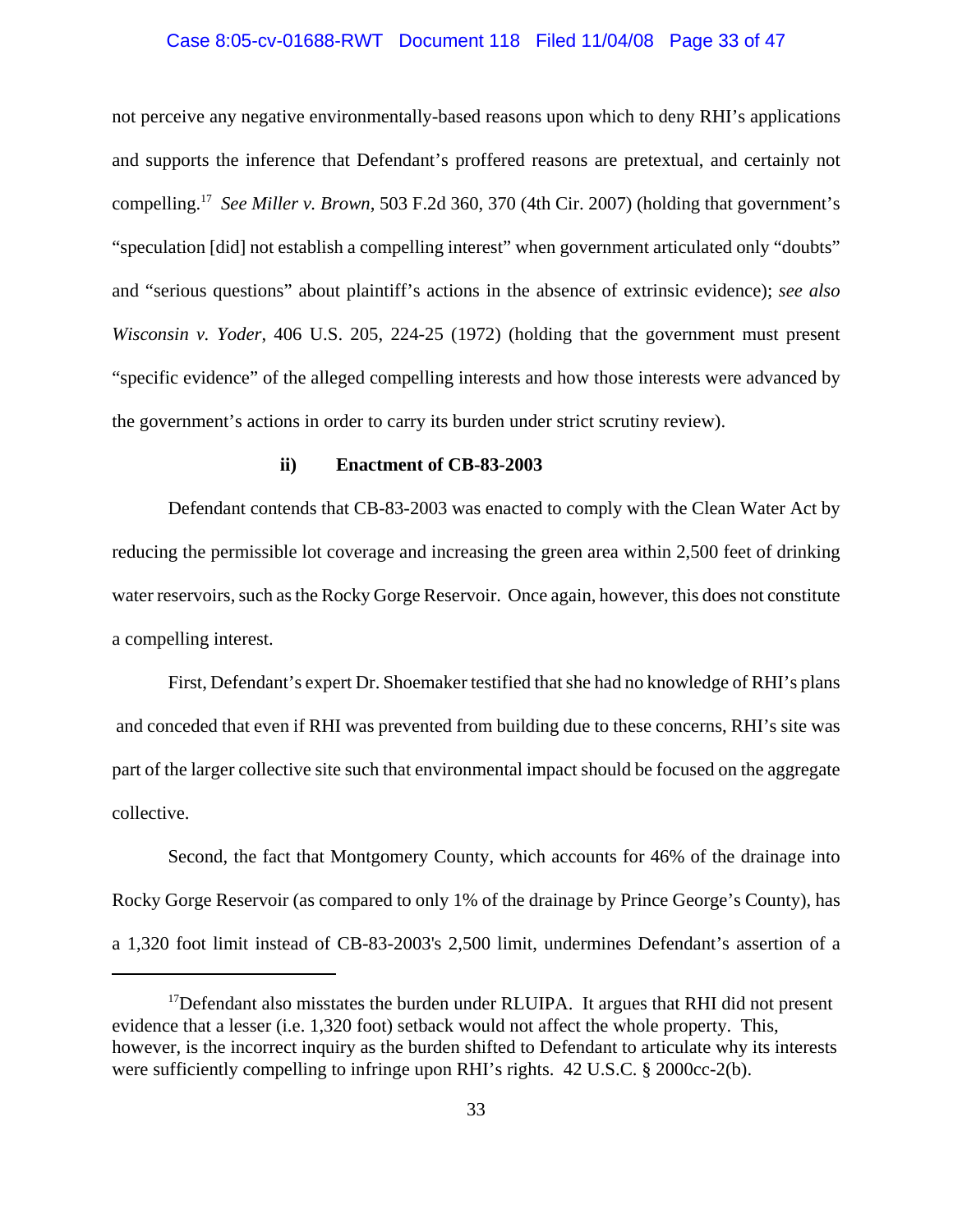### Case 8:05-cv-01688-RWT Document 118 Filed 11/04/08 Page 34 of 47

compelling interest because Defendant has not adduced any evidence as to why a *greater* limit was necessary in Prince George's County, which accounts for a *de minimis* amount of drainage. Defendant's assertion that CB-83-2003 was enacted to provide or maintain consistency with Montgomery and Howard counties is also belied by Mr. Grutzmacher's testimony at trial that he did not even examine their policies, much less use them to tailor the more restrictive policy he drafted for Prince George's County.

#### **b) Least Restrictive Means**

Even if the Court were to find that Defendant's actions served compelling governmental interests (which the Court finds that they do not), Defendant has still failed to carry its burden because its actions were not the least restrictive means of furthering any alleged compelling interests.

As a threshold matter, it is difficult for Defendant to argue that its actions were the least restrictive means to achieve its compelling interests because Defendant did not commission, examine, or adduce any evidence at trial in the form of data, studies, or reports indicating what (if any) impact RHI's water and sewer category change applications or subdivision proposal would have on Rocky Gorge Reservoir. This absence of qualitative and quantitative evidence on Defendant's part undermines any assertion that it fully and adequately considered any alternatives to its outright denials of RHI's 2003 and 2005 applications and the passage of CB-83-2003.

Furthermore, the disparity between the amount of drainage and corresponding lot coverage restriction between Montgomery and Prince George's Counties also weakens Defendant's contention – and proof– that it employed the least restrictive means. Montgomery County accounts for significantly more of the drainage into Rocky Gorge Reservoir (46% compared to Prince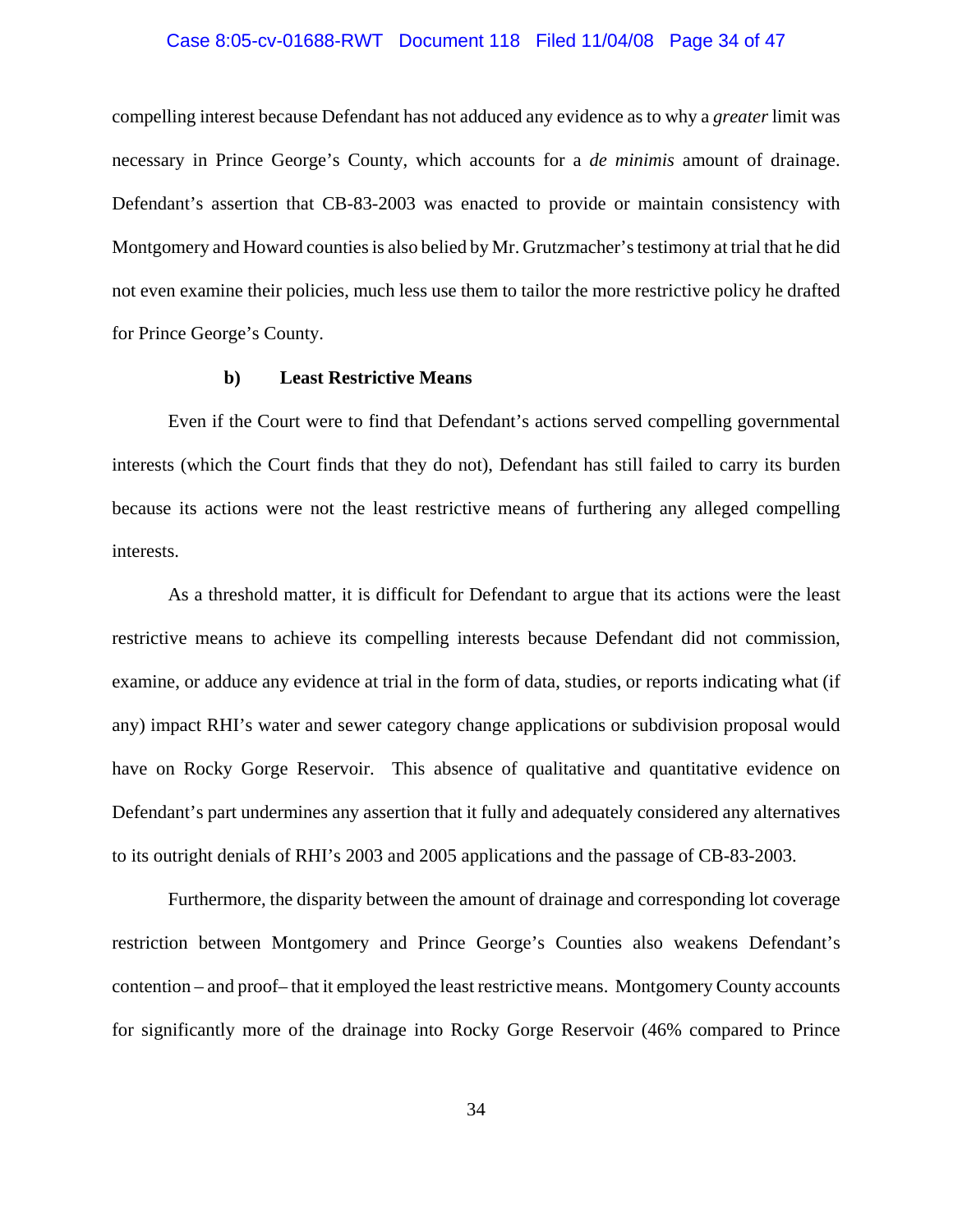### Case 8:05-cv-01688-RWT Document 118 Filed 11/04/08 Page 35 of 47

George's County 1%) *yet* Montgomery County has a lesser coverage restriction (1,320 feet compared to Prince George's County's 2,500 feet under CB-83-2003). *See Shakur v. Schriro*, 514 F.3d 878, 890-91 (9th Cir. 2008) (holding that another government body's ability to accommodate a religious exercise with a less restrictive practice supported plaintiff's argument under RLUIPA that defendant government failed to demonstrate that it considered and used the least restrictive means to achieve its alleged compelling interest).

Despite Defendant's assertion that CB-83-2003 was based upon research into what other counties were doing and subsequent discussion regarding alternatives and how to tailor those approaches to the needs of Prince George's County, the trial record is devoid of any such evidence. To the contrary, Mr. Grutzmacher, who was the drafter of CB-83-2003, testified that, unlike other pieces of legislation that he had drafted for the County Council, he did not research or discuss what other counties were doing prior to drafting CB-83-2003. The fact that CB-83-2003 appears to have been drafted in a vacuum without regard to the exploration of approaches by other counties undermines Defendant's contention that it explored any alternatives – much less the least restrictive means – available to meet its purported compelling interests. The trial record is devoid of any evidence that Defendant ever considered a lesser lot coverage restriction or other method for achieving its goals.

Defendant also contends that CB-83-2003's 2,500 foot lot coverage restriction was based upon a provision in COMAR 26.04.02.04, which governed the County's Plan. Defendant contends that this supports the finding that CB-83-2003 was the least restrictive means. COMAR 26.04.02.04, however, does not regulate concerns about impervious surface runoff into drinking water reservoirs (the subject of CB-83-2003); rather, it regulates sewage disposal for homes and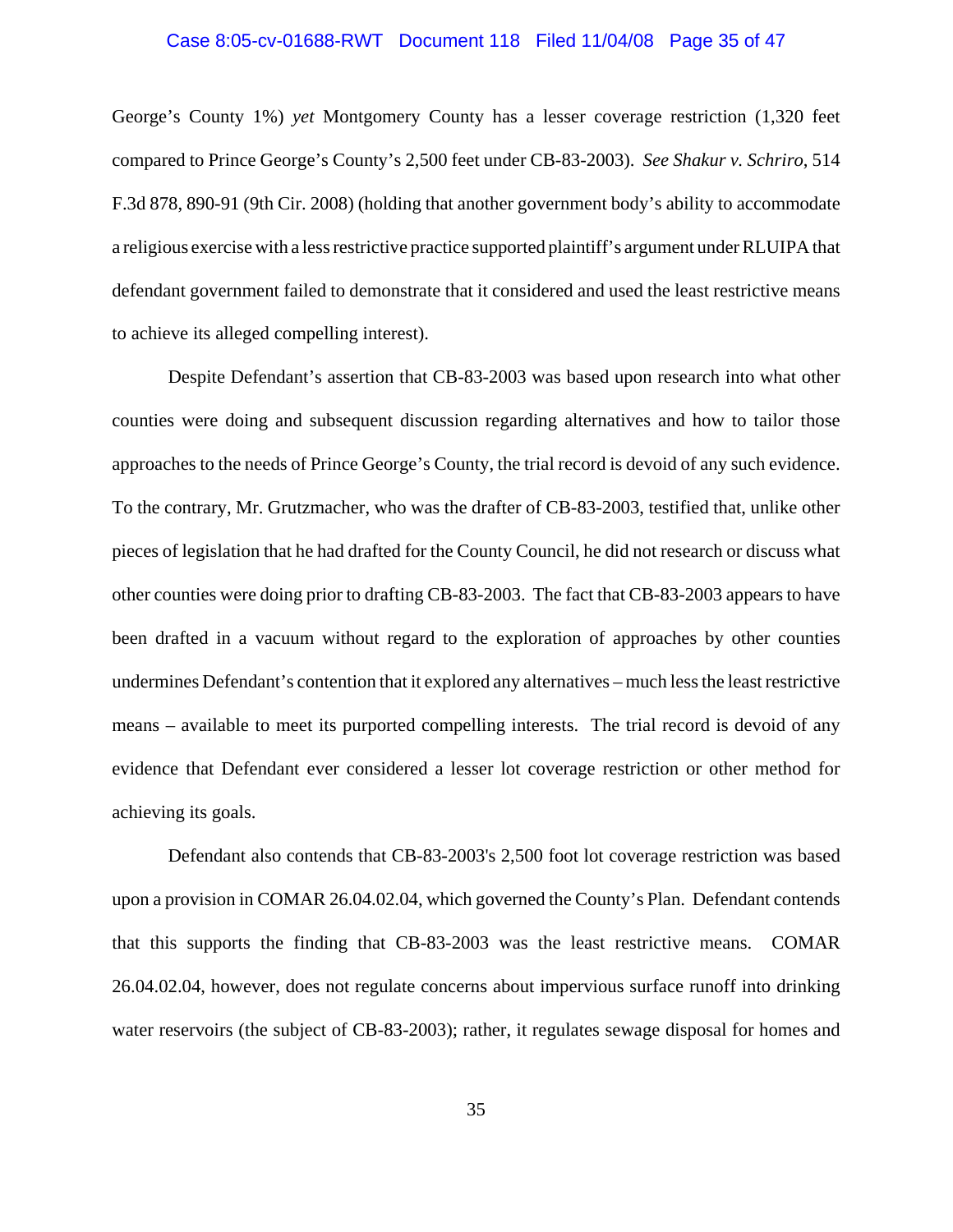### Case 8:05-cv-01688-RWT Document 118 Filed 11/04/08 Page 36 of 47

other establishments in circumstances where a public sewage system is not available and thus is wholly inapposite.

Finally, Defendant fails to address the testimony of its own agricultural engineering expert Dr. Leslie Shoemaker that various methods existed to purify and mitigate any impacts on water quality due to any water runoff concerns from RHI's proposed plans (and the corresponding impervious surfaces, which could contribute to water runoff concerns). (4/18/08 Tr. 65-67). The examples she provided – which Defendant did not adduce any evidence that it had even considered – included carbon systems to filter the run off, reverse osmosis systems "that actually sort of distill out almost anything that's within the water column," and nutrient management plans. *Id.* Defendant adduced nothing in the trial record as to why or how these mitigation measures would be inadequate to address its environmental concerns about RHI's building plans.

It is also significant to note that the latest plan that RHI presented at trial was located closer to the front portion of the front parcel, thereby increasing the distance between the impervious surfaces and the reservoir, which would minimize any impact on the reservoir. Dr. Shoemaker herself noted that "the further away from the reservoir the loadings are, the further away from a major stream systems the loadings are, the less impact they have on the downstream reservoir. So, there is a kind of dampening effect as you move further and further away." (*Id.* at 85).

This Court, therefore, concludes that the Defendant has failed to demonstrate a compelling interest for its actions or that its actions were the least restrictive means of furthering any such interest. Accordingly, this Court will now address the relief to which RHI is entitled.

## **B. Relief**

As redress for Defendant's violation of RLUIPA and the Equal Protection Clause, RHI seeks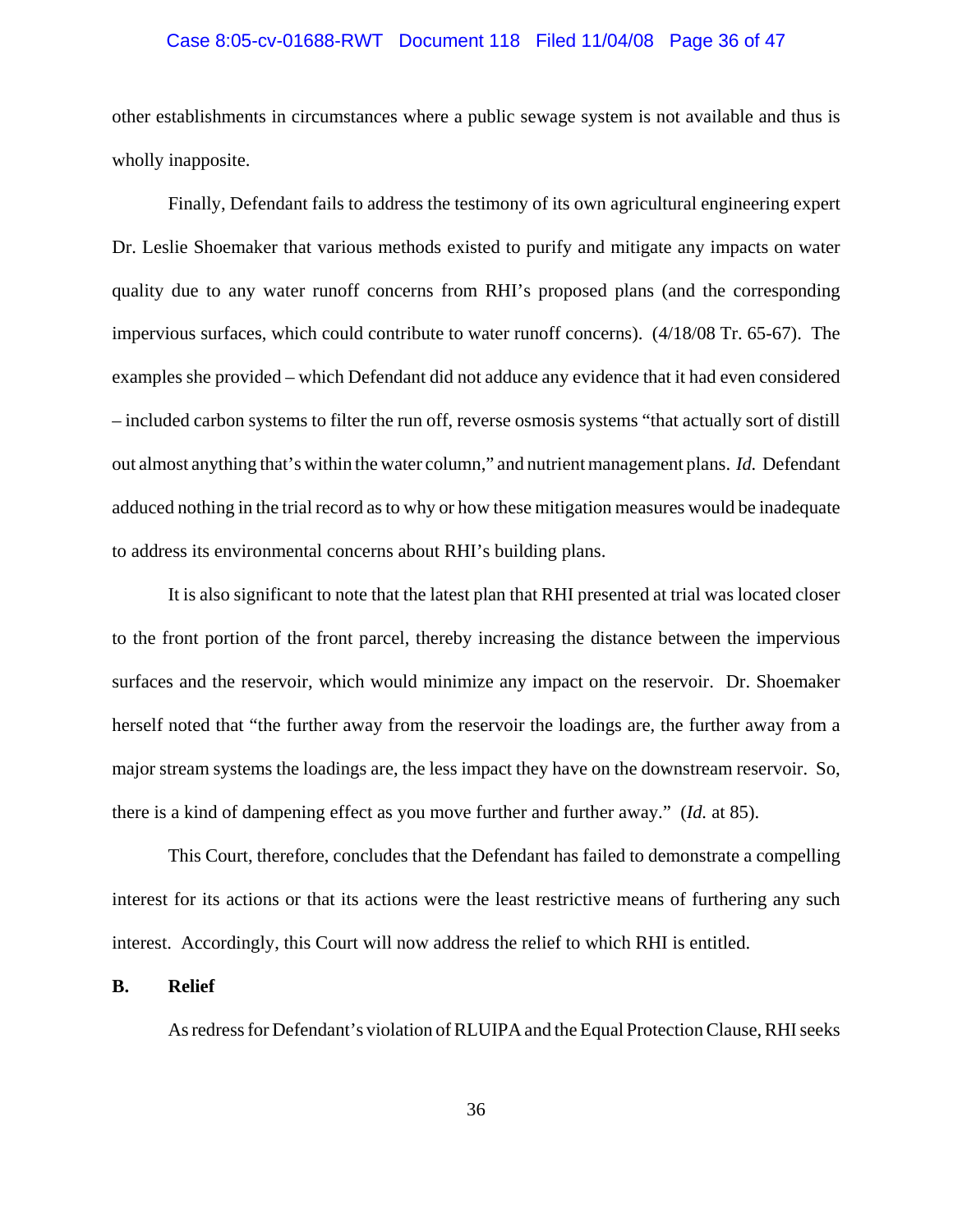### Case 8:05-cv-01688-RWT Document 118 Filed 11/04/08 Page 37 of 47

declaratory, injunctive, compensatory, and punitive relief. RLUIPA provides that "a person may assert a violation of this chapter as a claim or defense in a judicial proceeding and obtain appropriate relief against a government." 42 U.S.C. § 2000cc-2(a). It is readily apparent that declaratory and injunctive relief are "appropriate relief." *See Elrod v. Burns*, 427 U.S. 347, 373-74 (1976) (holding the loss of First Amendment freedoms "for even a minimal period of time unquestionably constitutes irreparable injury"); *Bell v. Hood,* 327 U.S. 678, 684 (1946) ("[I]t is established practice for this Court to sustain the jurisdiction of federal courts to issue injunctions to protect rights safeguarded by the Constitution.").

### **1. Monetary Damages**

In this case, the jury found that RHI was entitled to compensatory damages in the amount of \$3,714,822.36. Though Defendant contends that the jury's verdict was unsupported, the precision of the jury's calculation of damages demonstrated that the jury carefully considered the evidence of damages that RHI presented at trial. The jury did not adopt wholesale RHI's requested amount of damages of \$4,604,484.86; instead, the jury considered and disregarded a portion of the damages based upon the itemization of expenses, fees, and estimates provided in the exhibits produced at trial. *See (*Pl.'s Trial Ex. 27).Accordingly, judgment will be entered on the jury's provisional award of damages.

## **2. Injunctive Relief**

### **a) Threshold Issues: Waiver, Standing, Jurisdiction, and Abstention**

As a threshold matter, Defendant contends that RHI is not entitled to injunctive relief under theories of waiver, standing, jurisdiction, and application of the doctrines of res judicata and collateral estoppel. All of Defendant's contentions lack merit.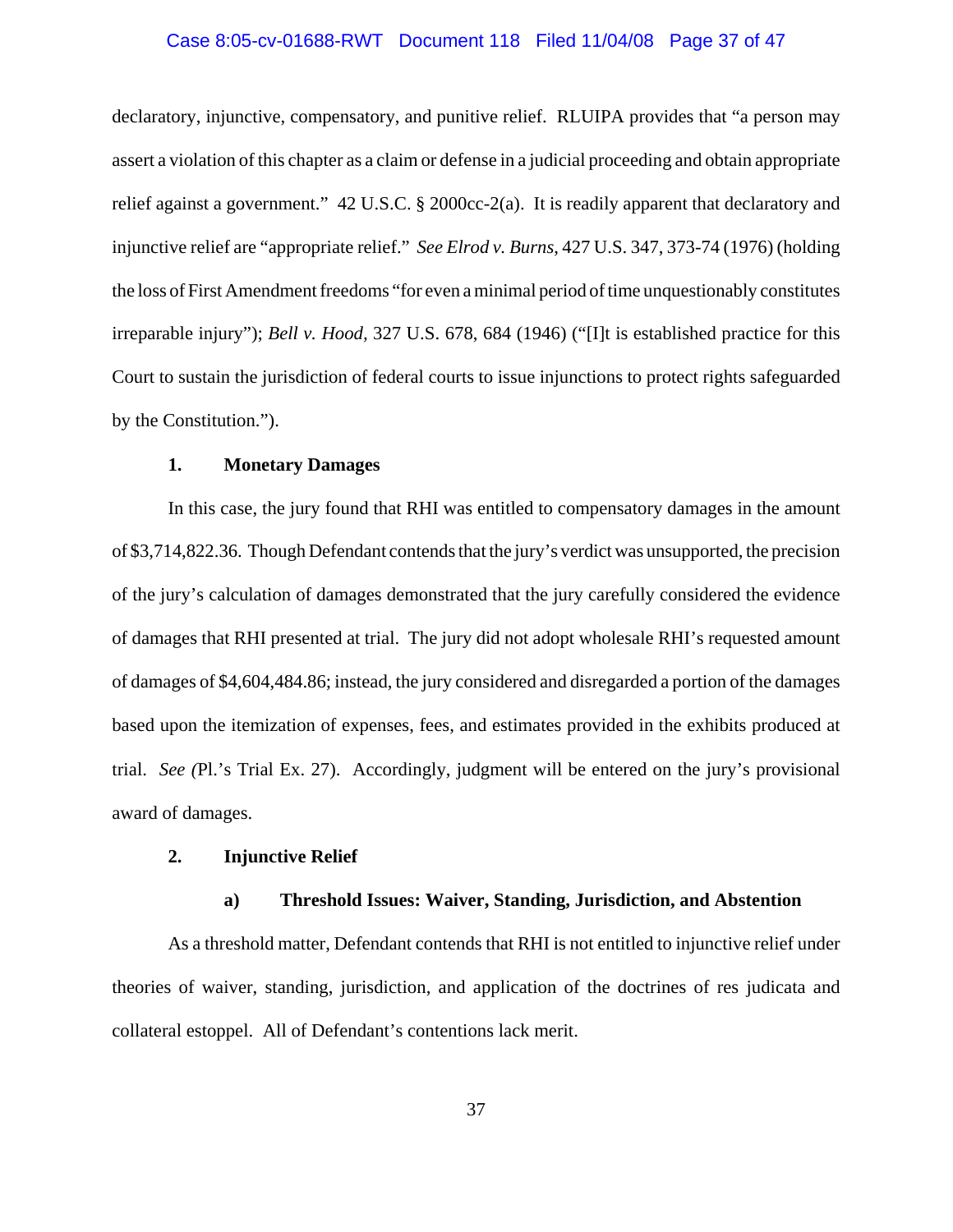### Case 8:05-cv-01688-RWT Document 118 Filed 11/04/08 Page 38 of 47

First, Defendant's argument that RHI waived its right to injunctive relief due to a time-bar under Rule 50 and/or lack of inclusion in the parties' Pretrial Order is without merit. Rule 50 sets the time for the *movant* to file a Rule 50 motion and does not contain *any* time requirement for the nonmovant (i.e. RHI). *See* Fed. R. Civ. P. 50 ("[N]o later than 10 days after the jury was discharged - the movant may file a renewed motion for judgment as a matter of law"). Defendant timely filed its renewed motion for judgment as a matter of law within the ten-day period after the jury discharged and RHI timely filed its Opposition. RHI complied with any and all time requirements and has not waived its right to injunctive relief. Further, the parties' Pretrial Order demonstrates that a request for injunctive relief was included therein. *See* (Joint Pretrial Order ¶ G).

Second, Defendant's contention that RHI lacks standing "because even if the Plaintiff is successful in challenging the ordinance in question, they can not get the underlying relief sought and therefore, [RHI is] unable to demonstrate that its injury will be redressed by enjoining CB-83-2003" lacks merit. *See* (Defs.' Reply to Pl.'s Opp. To Defs.' Renewed Mot. For J. at 4). RHI clearly has satisfied these requirements because: (1) it has suffered an injury in fact (inability to build a church and related structures on the Property, infringement of its rights under the Equal Protection Clause and RLUIPA, monetary damages from its expenditures on fruitless applications, *inter alia*) that is (2) causally connected and fairly traceable to Defendant's conduct which (3) is capable of redress by enjoining the application of CB-83-2003 and ordering the Defendant to review RHI's water and sewer category change application for its latest plan without any regard to the provisions of CB-83- 2003 and without discriminatory animus. *See Lujan v. Defenders of Wildlife*, 504 U.S. 555, 560-61 (1992) (holding that the three elements of standing are injury in fact, causal connection, and redressability).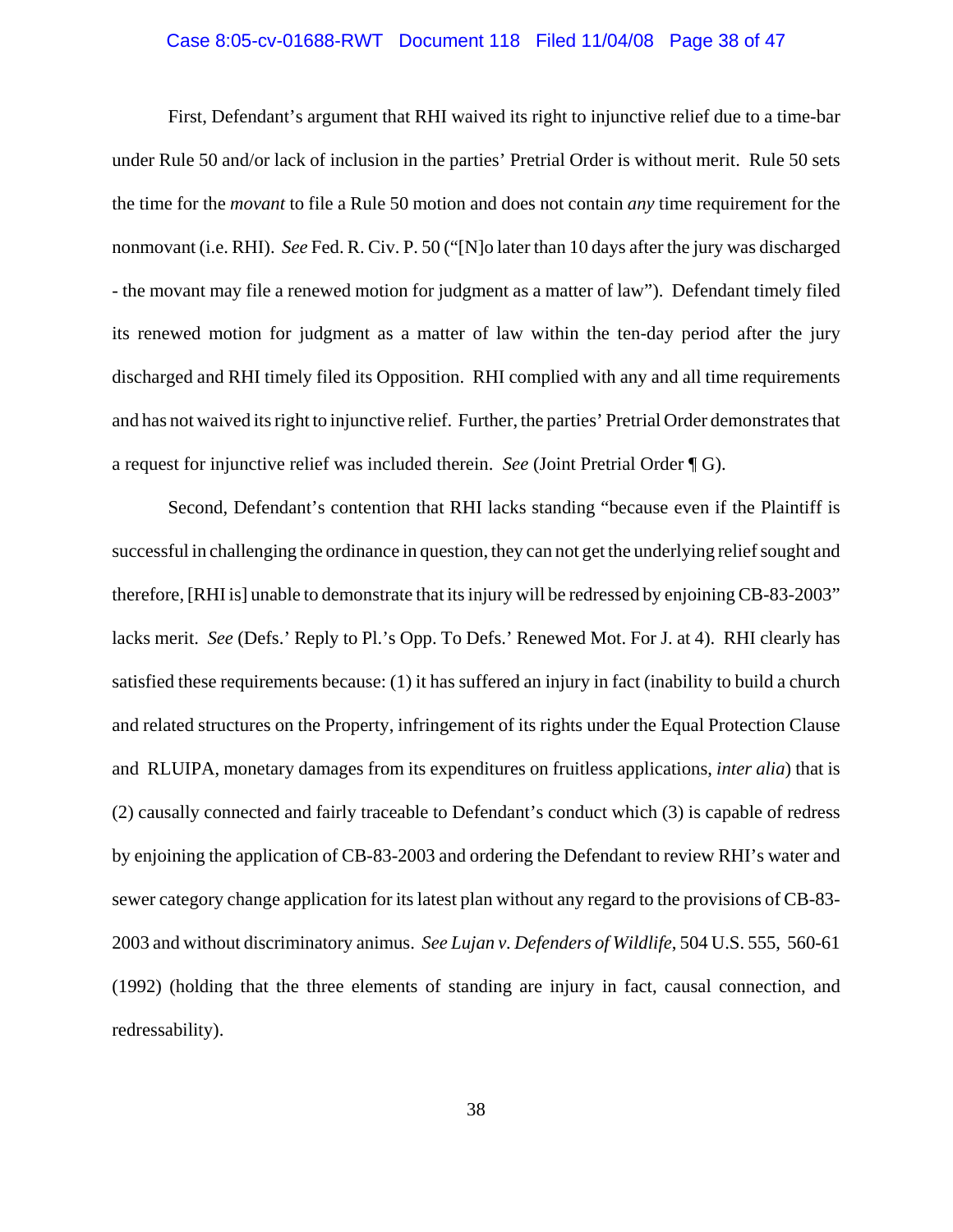### Case 8:05-cv-01688-RWT Document 118 Filed 11/04/08 Page 39 of 47

Third, Defendant argues that the doctrines of res judicata, collateral estoppel, and abstention (*Burford, Pullman, Younger, Rooker-Feldman*) preclude the Court's review and award of injunctive relief. The Court has already considered and rejected these arguments in its denial of Defendant's Motion to Dismiss and Motion for Summary Judgment. *See (*Dec. 6, 2005, Order; May 1, 2007 Order).

The Supreme Court has instructed that "federal courts have a strict duty to exercise the jurisdiction that is conferred upon them by Congress." *Quakenbush v. Allstate Ins. Co.,* 517 U.S. 706, 716 (1996). Therefore, abstention doctrines constitute "extraordinary and narrow exception[s]" to a federal court's duty to exercise the jurisdiction conferred on it." *Id.* at 728. These exceptions require the denial of discretionary relief when "principles of federalism and comity" outweigh the federal interest in deciding a case. *Id.* 

The *Burford*<sup>18</sup> abstention doctrine "'justiffies] the dismissal of a federal action' in a 'narrow range of circumstances' when federal adjudication would 'unduly intrude' upon 'complex state administrative processes' because there exist (1) 'difficult questions of state law . . . whose importance transcends the result in the case then at bar' or (2) federal review would disrupt 'state efforts to establish a coherent policy with respect to a matter of substantial public concern.'" *Martin v. Stewart,* 499 F.3d 360, 364 (4th Cir. 2007) (internal citations omitted). The Supreme Court has admonished that a federal court may dismiss a case under *Burford* abstention only when presented with one of these "extraordinary circumstances." *Quackenbush,* 517 U.S. at 726-27. The balance between the state's interest in resolving difficult questions of state law or uniformity and the federal interest in adjudicating the case at bar "only rarely favors abstention." *Id.* at 728.

<sup>18</sup>*Burford v. Sun Oil Co.,* 319 U.S. 315, 331-32 (1943).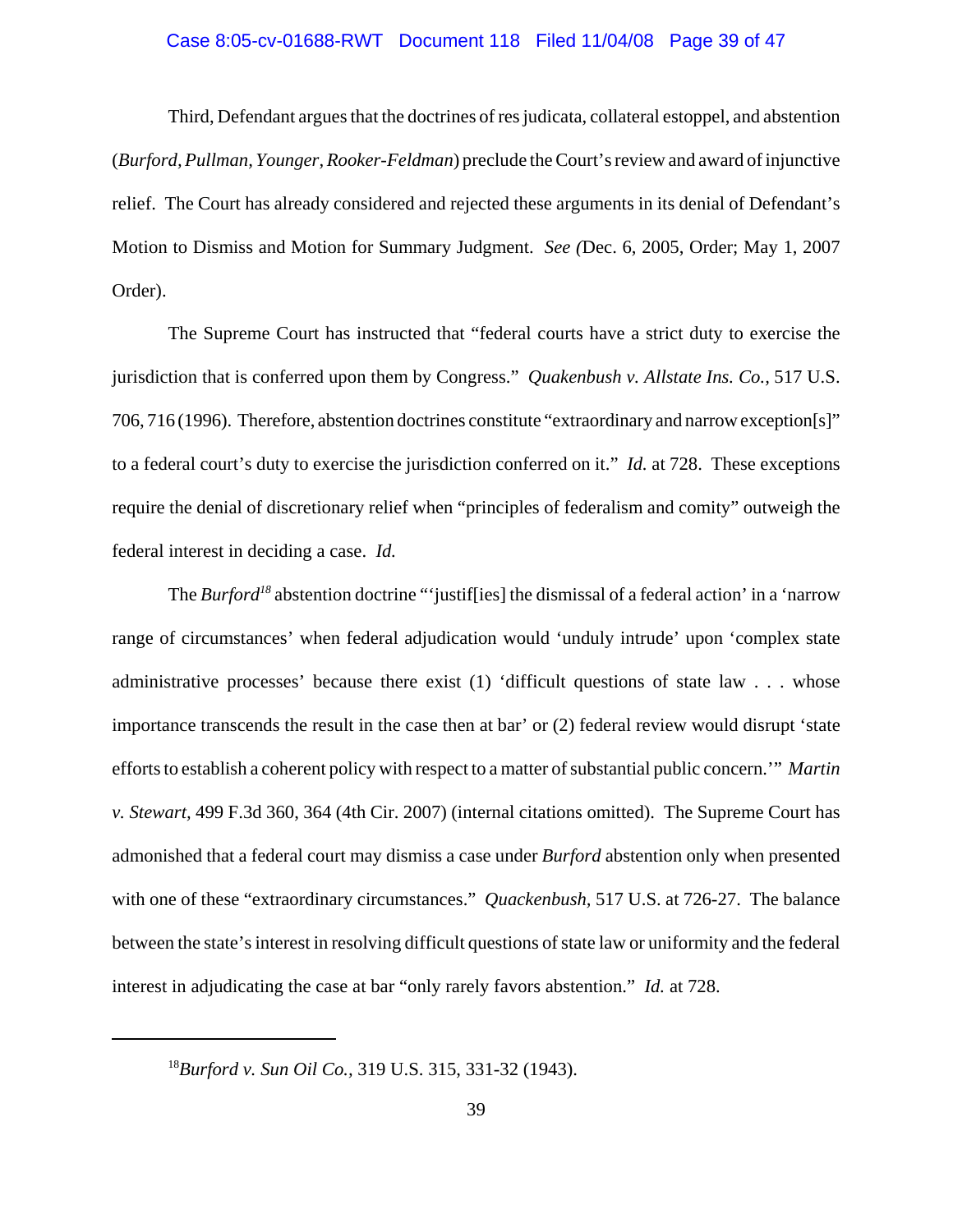### Case 8:05-cv-01688-RWT Document 118 Filed 11/04/08 Page 40 of 47

*Burford* abstention does not apply in this case because this action did not fall within the narrow exception of federal jurisdiction, but rather is squarely within the province of the federal courts because the complaint raises important issues of religious discrimination. *See Fourth Quarter Props. IV, Inc. v. City of Concord, N.C.*, 127 Fed App. 648, 654 (4th Cir. 2005) ("abstention from the exercise of federal jurisdiction is the exception, not the rule"); *Skipper v. Hambleton Meadows Architectural Review Comm.*, 996 F. Supp. 478, 481 (D. Md. 1998) (holding that grounds for abstention are "extraordinary and narrow" and only apply in "exceptional circumstances where the order to the parties to repair to the state court would clearly serve an important countervailing interest"). Moreover, RHI's "federal claims [of religious discrimination under RLUIPA and the Equal Protection Clause] . . . do not rest on finding a violation of state law, are federal not only in 'clothing,' but also in fact. Such claims are 'plainly federal in origin and nature,' are independent of any state law violation, and do not threaten uniform state regulation." *Martin,* 499 F.3d at 368 (internal citations omitted) (holding that plaintiff's federal Due Process and Equal Protection challenges to state statute regulating video gambling machines did not threaten state interest in uniformity and did not implicate difficult questions of state law nor did state interests outweigh federal interest in adjudicating federal claims). Because RHI's claims alleging religious discrimination under RLUIPA and the Equal Protection Clause do not involve difficult questions of state law nor do they threaten a state interest in uniform regulation, the *Burford* abstention doctrine does not justify abstention here.

Neither *Pullman<sup>19</sup>* nor *Younger*<sup>20</sup> abstention applies to the current case because the state

<sup>&</sup>lt;sup>19</sup>The *Pullman* doctrine applies when there is a question of unsettled state law and a state court's clarification of state law might make a federal court's constitutional ruling unnecessary. *R.R. Comm'n of Tex. v. Pullman Co.*, 312 U.S. 496, 501 (1941). Two factors must be present for *Pullman* abstention to be warranted: (1) there must be substantial uncertainty as to the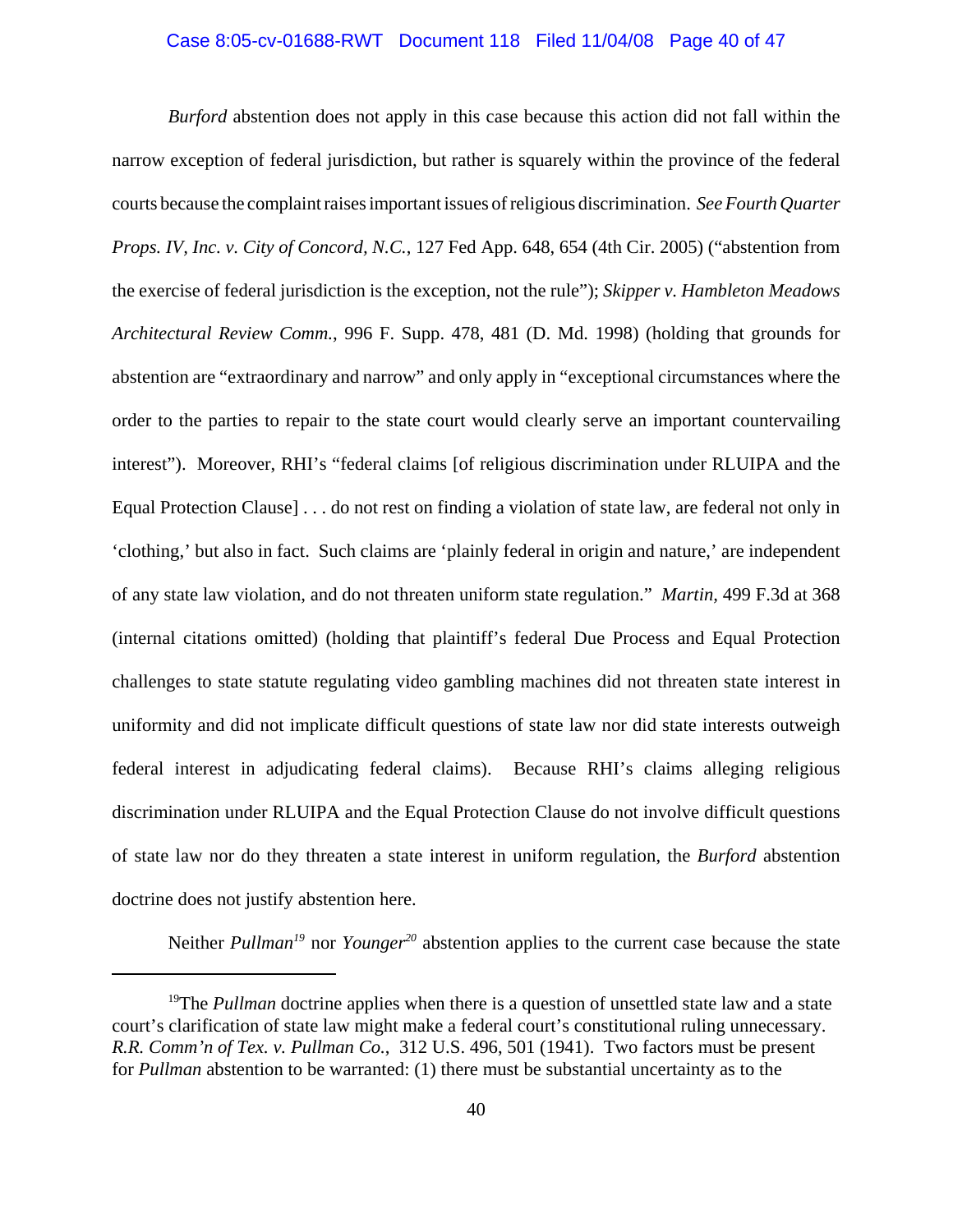### Case 8:05-cv-01688-RWT Document 118 Filed 11/04/08 Page 41 of 47

proceedings are no longer pending. *Pullman* abstention is also inapplicable because the present case does not turn on an undecided issue of state law; to the contrary, the issues before this Court are uniquely federal – interpretation of federal Constitutional and statutory rights.

The *Rooker-Feldman*<sup>21</sup> doctrine does not apply to this case because RHI is not seeking to

20The *Younger* doctrine is somewhat different than the *Pullman* doctrine. While originally developed in the context of criminal proceedings, *Younger v. Harris*, 401 U.S. 37 (1971), it has been applied to civil cases where the state government was a party or where an important state interest is involved. *See Pennzoil Co. v. Texaco, Inc.,* 481 U.S. 1 (1987), *Huffman v. Pursue, Ltd.*, 420 U.S. 592 (1975). However, *Younger* abstention only applies when there is a pending state proceeding. *Middlesex County Ethics Comm. v. Garden State Bar Ass'n*, 457 U.S. 423, 432 (1982). Further, *Younger* abstention is not appropriate if the litigant will not be afforded an adequate opportunity to litigate constitutional claims in the state proceedings. *Id.* 

<sup>21</sup>The *Rooker-Feldman* doctrine has been applied only three times by the Supreme Court; twice in the cases for which the doctrine is named (*Rooker v. Fidelity Trust Co.*, 263 U.S. 413 (1923) and *District of Columbia Court of Appeals v. Feldman*, 460 U.S. 462 (1983), and most recently in *Exxon Mobil Corp. v. Saudi Basic Indus. Corp.*, 544 U.S. 280 (2005). The basic notion behind this doctrine is that federal district courts do not have appellate jurisdiction to review the decisions of the state courts because that appellate jurisdiction is vested exclusively in the United States Supreme Court. Under this doctrine, a federal district court lacks subject matter jurisdiction over a case challenging the judgment of a state court. *Exxon Mobil Corp.*, 544 U.S. at 2991; *Adkins v. Rumsfeld*, 464 F.3d 456, 463 (4th Cir. 2006). In *Exxon Mobil*, the Supreme Court narrowed the scope of the doctrine; specifically, the Court noted that *Rooker-Feldman* did not "stop a district court from exercising subject-matter jurisdiction simply because a party attempts to litigate in federal court a matter previously litigated in state court. If a federal plaintiff presents some independent claim, albeit one that denies a legal conclusion that a state court has reached in a case to which he was a party . . . then there is jurisdiction and state law determines whether the defendant prevails under principles of preclusion." *Id.* at 293. Notably, the Supreme Court was not concerned with the possible implication that the narrowing of this doctrine might encourage litigants to file federal actions as "insurance policies" in the event of a loss in the state court system. *Id.* at 294 n.9. After reviewing the facts, the Supreme Court concluded that the district court had jurisdiction over the *Exxon Mobil* case because the case had been filed before there was a final disposition in the state court system, and because the plaintiff in federal court was not seeking to have the state court decision reversed. Applying the holding of *Exxon Mobil*, the Fourth Circuit further clarified the infamous "inextricably intertwined" language that stems from a footnote in the *Feldman* case was not intended to be read broadly as

meaning of the state law, and (2) there must be a reasonable possibility that a state court's clarification of state law might obviate the need for a federal constitutional ruling. *Kusper v. Pontikes*, 414 U.S. 51, 54-55 (1973).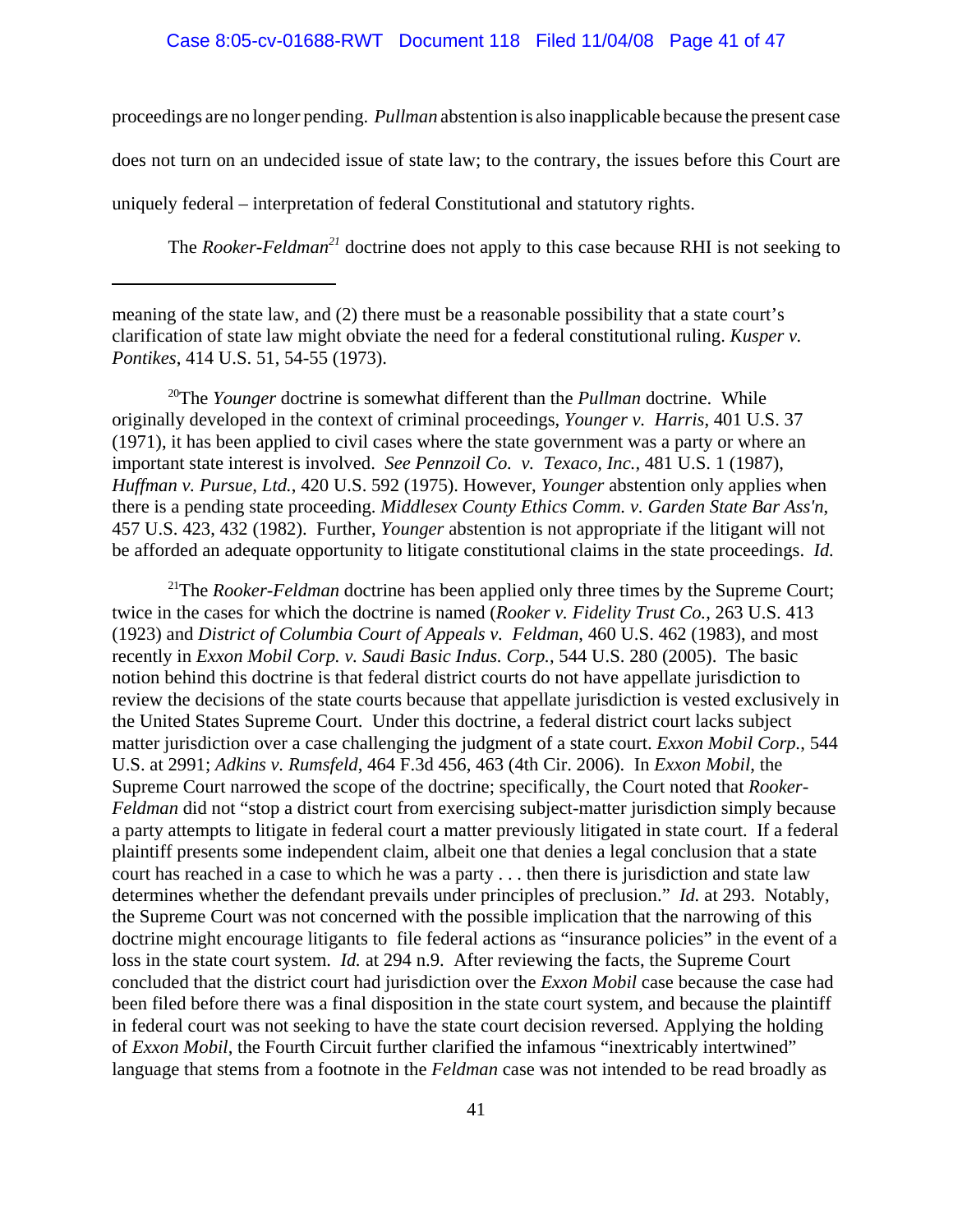### Case 8:05-cv-01688-RWT Document 118 Filed 11/04/08 Page 42 of 47

review state court judgments that upheld the denials of its 2003 water and sewer category change application and its subdivision application; rather, RHI alleges that Defendant has engaged in a pattern of discriminatory conduct such that those denials are merely one component of the pattern of challenged conduct (the other being the denial of its 2005 water and sewer category change application and the passage of CB-83-2003).

Finally, neither res judicata<sup>22</sup> nor collateral estoppel<sup>23</sup> applies to bar RHI's claims before this Court. The development plan that RHI presented at trial – and upon which RHI seeks the Court's exercise of its equitable injunctive powers – was different than *any* and *every* prior plan that had been submitted as part of an application before Defendant. *See* (Pl.'s Trial Ex. 2). Simply put, res judicata and collateral estoppel cannot apply to bar RHI's relief on a new application because the claims and/or issues resolved in the prior state cases are not "identical" to the application that it seeks to file; the size of the church's footprint, the parking, the percentage of lot coverage, the

<sup>&</sup>quot;creat[ing] an additional legal test for determining when claims challenging a state-court decision are barred." *Davani v. Va. Dep't of Trans.*, 434 F.3d 712, 716-719 (4th Cir. 2006). Thus, where a plaintiff's "suit does not challenge the state court's decision, and it instead seeks redress for an injury allegedly caused by [defendant], the *Rooker-Feldman* doctrine does not apply . . . ." *Id.*

 $^{22}$ Claim preclusion, or res judicata, exists when: (1) the parties in the present litigation are the same or in privity with the parties of the earlier dispute, (2) the claim in the present action is identical to the one determined in the prior adjudication, and (3) there has been a final judgment on the merits. *Colandrea v. Wilde Lake*, 761 A.2d 899, 910 (Md. 2000). Claim preclusion applies "not only as to all matters decided in the original suit, but also as to matters that could have been litigated in the original suit." *Id.* 

<sup>&</sup>lt;sup>23</sup>Under Maryland law, issue preclusion applies when: (1) the issue decided in the prior adjudication is identical to the issue in the present action, (2) there was a prior final judgment on the merits, and (3) the party against whom the decision is being used was a party in the prior action. *O'Reilly v. County Bd. of Appeals for Montgomery County, Md.*, 900 F.2d 789, 791 (4th Cir. 1990).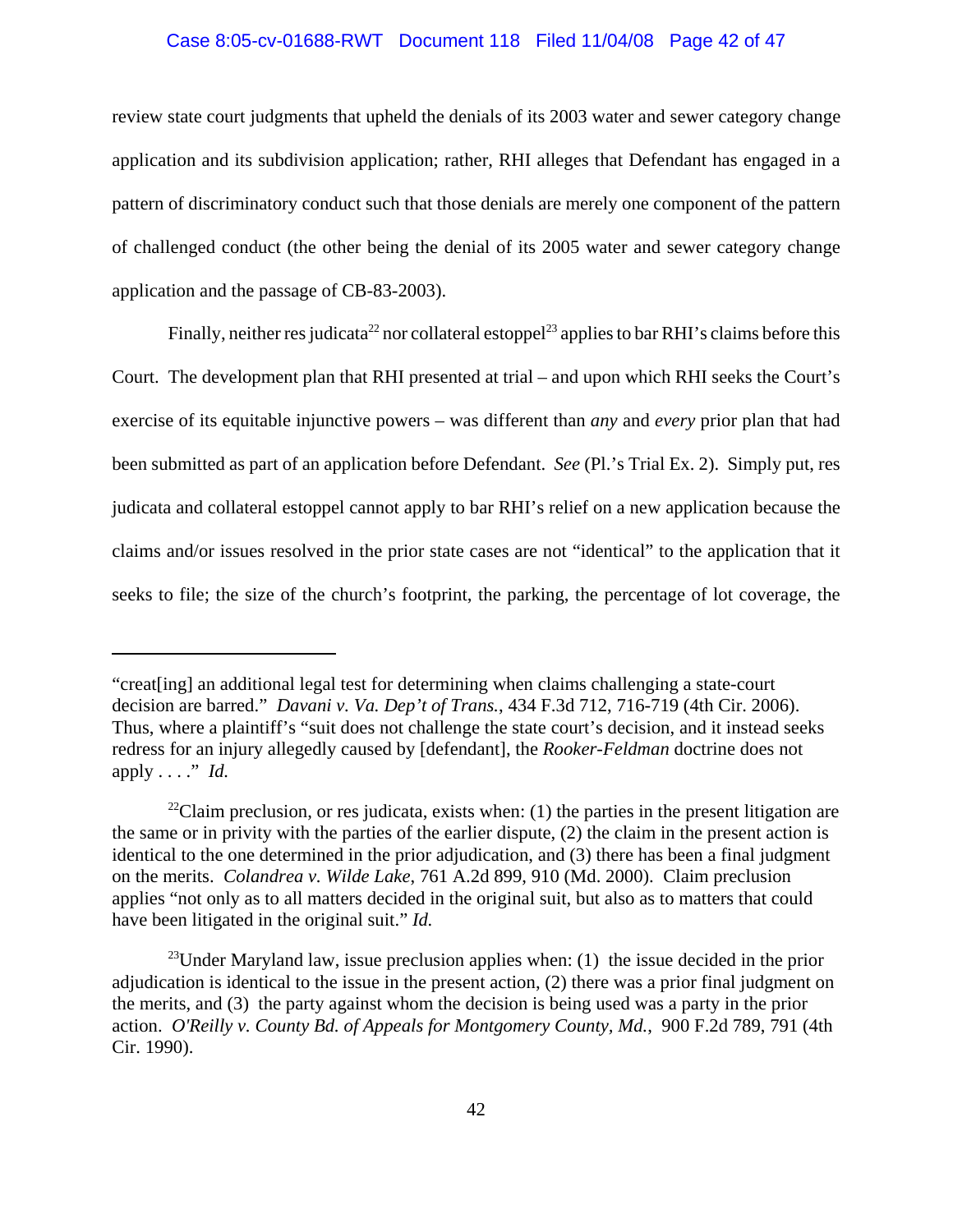### Case 8:05-cv-01688-RWT Document 118 Filed 11/04/08 Page 43 of 47

required extension of the sewer line and the water hook-up are all different from the specifications of RHI's developments submitted in conjunction with prior applications. *See (*Pl.'s Trial Ex. 2; 9/8/08 Hr'g Tr. 46, 50, 51). The 2003 water and sewer category change application sought an upgrade for the back 3.6 acres of the front parcel *plus* the entire 10.04 acres of the rear parcel, the subdivision application sought to combine both parcels into one, and the 2005 water and sewer category change application sought an upgrade of the category 5 land on the front *and* rear parcels; to the contrary, the proposed plan presented at trial seeks *only* a water and sewer category change of the front portion of the front parcel. *See* (Pl.'s Trial Ex. 2, 6, 22; 4/15/08 Tr. 104-05, 117-19, 121).

Indeed, upon questioning by the Court at the hearing on the post-trial motions, RHI acknowledged that this plan would permit it to build a church and surrounding structures such that it could freely exercise its religion and it was designed to be even farther from the Rocky Gorge Reservoir to minimize any possible environmental impact and comply with the state laws in existence if the Court enjoined the application of CB-83-2003 as the lot coverage on the Property would be 43% while the remaining applicable laws restricted lot coverage to 50% maximum lot coverage. 9/8/08 Hr'g Tr. 48-51. RHI explained that it would need to seek a water and sewer category change for the remainder of the front parcel of land, which would be a new and different category change application than the ones it had submitted (and which had been denied) in the past. (9/8/08 Hr'g Tr. 46, 48-51).

Finally, Defendant erroneously characterizes the nature of RHI's claims. The RHI attack is not on one administrative or legislative action in isolation, but rather the effect of a pattern or series of actions the discriminatory animus for which has now been established by the jury's special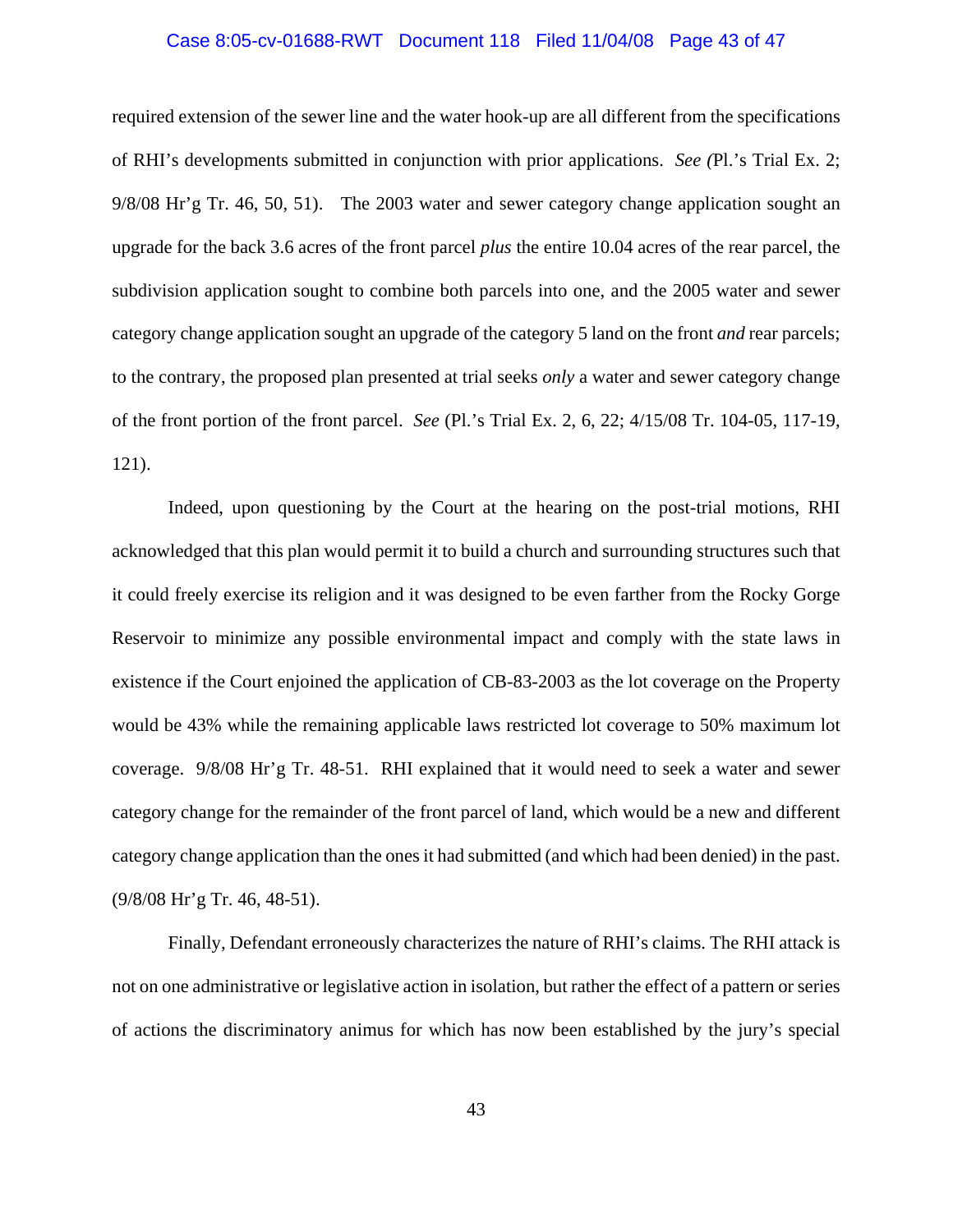verdicts.

In conclusion, there is no bar to the Court's application of its broad equitable powers in issuing an injunction as to the application of CB-83-2003 to RHI and ordering Defendant to review and process RHI's water and sewer category change application in compliance with all applicable laws without discriminatory animus or interference.

## **b) RHI's Entitlement to Injunctive Relief**

Defendant contends that RHI is not entitled to injunctive relief because RHI has not suffered irreparable harm, monetary damages are sufficient, the balance of hardships tips in favor of Defendant, and the public interest would not be served by the granting of an injunction. RHI is entitled to injunctive relief under both the Equal Protection Clause and RLUIPA, and it will be granted.

The Court may issue a permanent injunction if four conditions are met: 1) plaintiff will suffer an irreparable injury; 2) monetary damages are insufficient to compensate for that injury; 3) the balance of hardships warrants equitable relief; and 4) the public interest is not disserved by a permanent injunction. *Christopher Phelps & Assocs., LLC v. Galloway*, 492 F.3f 532, 543 (4th Cir. 2007) (citation omitted).

RHI has suffered and will continue to suffer irreparable harm in the absence of a permanent injunction. Intentional discrimination under the Equal Protection Clause and the infringement of one's rights under RLUIPA constitute irreparable injury. *Elrod v. Burns*, 427 U.S. 347, 373 (1976) (holding that loss of First Amendment rights is irreparable injury); *Gresham v. Windrush Partners, Ltd.*, 730 F.2d 1417, 1423 (11th Cir. 1984) (holding that presumption of irreparable injury from fact of intentional discrimination applies). As noted earlier, RHI purchased its property over six years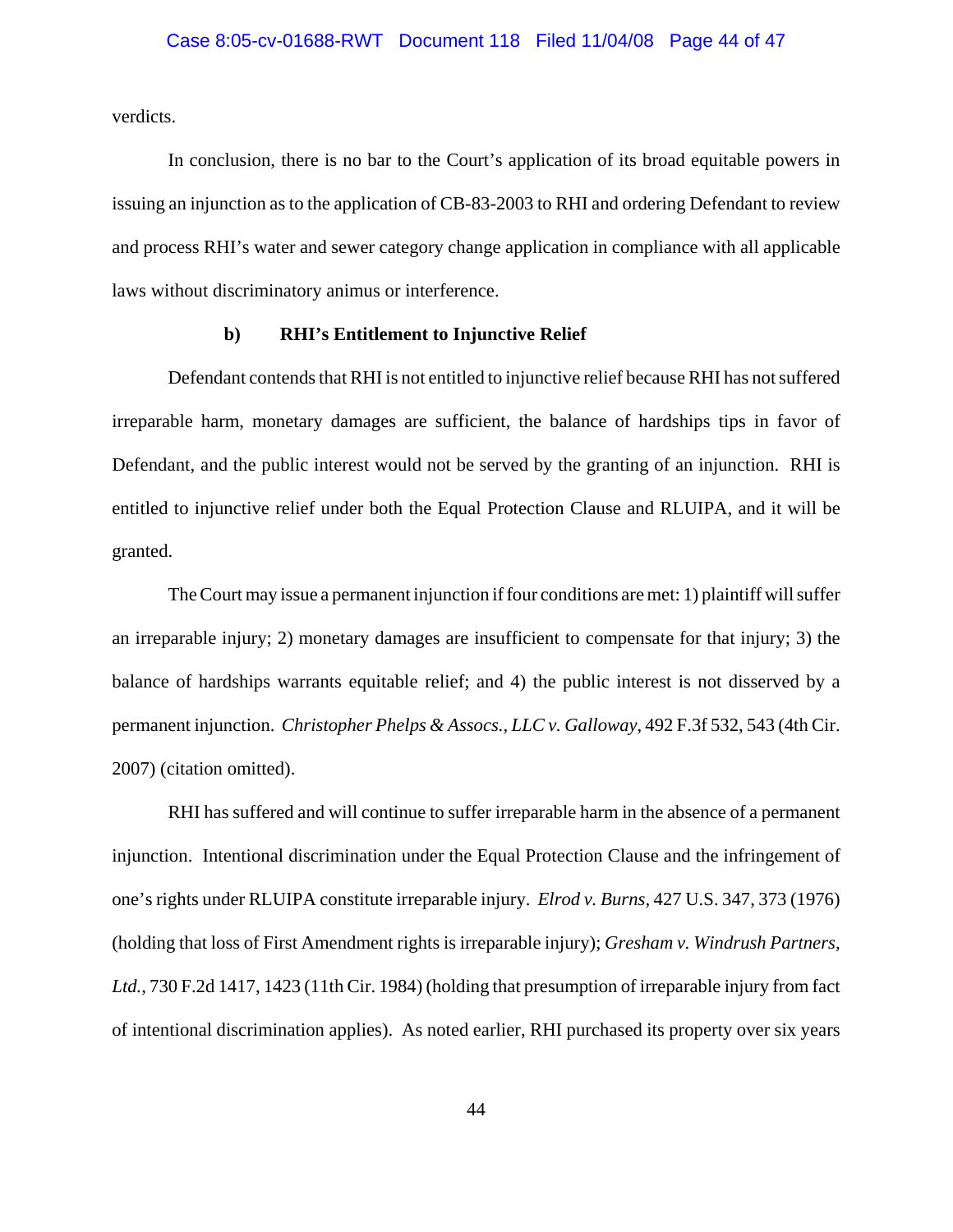### Case 8:05-cv-01688-RWT Document 118 Filed 11/04/08 Page 45 of 47

ago, yet has been restricted from building its primary house of worship on that property since then. RHI has incurred significant monetary expense in attempting to obtain approval and surmount the repeated obstacles posed by Defendant during that time. RHI's religious exercise has been impaired by its current lease arrangement at Cedar Ridge, which, for only nine hours a week, is insufficient to meet RHI's religious mission of teaching, worship, and other activities. Finally, RHI has been harmed by the uncertainty of its current lease at Cedar Ridge because its landlord may terminate it at any time as well as the uncertainty regarding its property which has sat empty for the past six years and for which a substantial balloon mortgage payment is due, which RHI may be unable to meet.

Monetary damages alone are insufficient to compensate RHI because, while they may address the issue of default on the balloon mortgage payment and the cost of years of delayed land use applications, they do not compensate RHI for the infringement of the ability of its congregation to have a primary place of worship and other violations of its free exercise rights given the inadequacy of its current lease at Cedar Ridge.

The balance of hardships tips heavily in favor of RHI. While RHI has had its fundamental right to free exercise of religion burdened by Defendant's actions over the past six years and has suffered various financial harms, there is no evidence in the record that Defendant will suffer any hardship. Specifically, there is no evidence in the record that an injunction against CB-83-2003 or the approval of RHI's new water and sewer category change application or a subdivision application will lead to any damage to the environment or the community; as noted previously, Defendant did not adduce any evidence at trial as to any impact that RHI's plans would have on the Rocky Gorge Reservoir or the community (which already has a church and a similar large-scale residential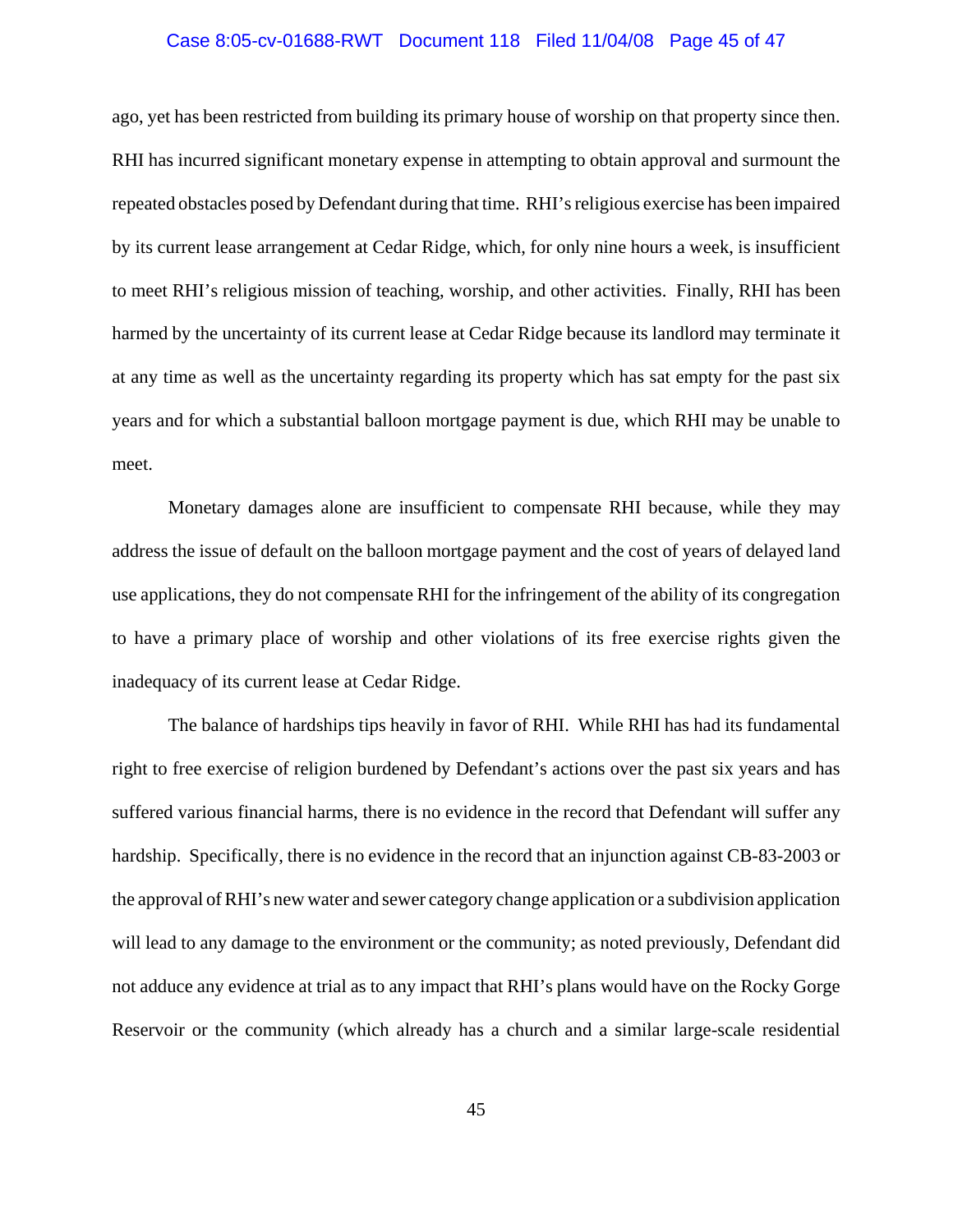### Case 8:05-cv-01688-RWT Document 118 Filed 11/04/08 Page 46 of 47

development Dugan's Estates) nor did Defendant address why certain mitigation measures (such as water purification of impervious surface runoff) could not and would not suffice. Defendant's conclusory assertion that RHI's church would be out of character with the surrounding neighborhood is belied by the permitted status of churches in the R-A zone, the existence of another church a short distance away, and other non-residential uses such as schools in the neighborhood.

Finally, an injunction would be in the public interest of furthering the exercise and protection of the constitutional right to the free exercise of religion. "By passing RLUIPA, Congress conclusively determined the national public policy that religious land uses are to be guarded from interference by local governments to the maximum extent permitted by the Constitution." *Cottonwood Christian Ctr.,* 218 F. Supp. 2d at 1230 (granting a preliminary injunction).

### **CONCLUSION**

A house is not a home. The physical structure at Cedar Ridge may be a house for RHI but it is not and cannot serve as its religious home. Cedar Ridge has been, is, and will continue to be insufficient for RHI to exercise its rights under the Constitution and RLUIPA. Defendant's actions have forced RHI's members to limit core activities that they, as Seventh Day Adventists, sincerely believe in and are entitled to practice. Thanks to the actions of the Defendant, RHI's exercise of religion in this case didn't have a prayer, and this Court will now step in and attempt to right the wrong.

For the reasons stated above, RHI is entitled to relief under the Equal Protection Clause and RLUIPA, and the Court will (1) declare that CB-83-2003 is unconstitutional and in violation of RLUIPA as applied to RHI; (2) enjoin the application of CB-83-2003 as to the property of RHI; and (3) order that Defendant process any water and sewer category change application that RHI may